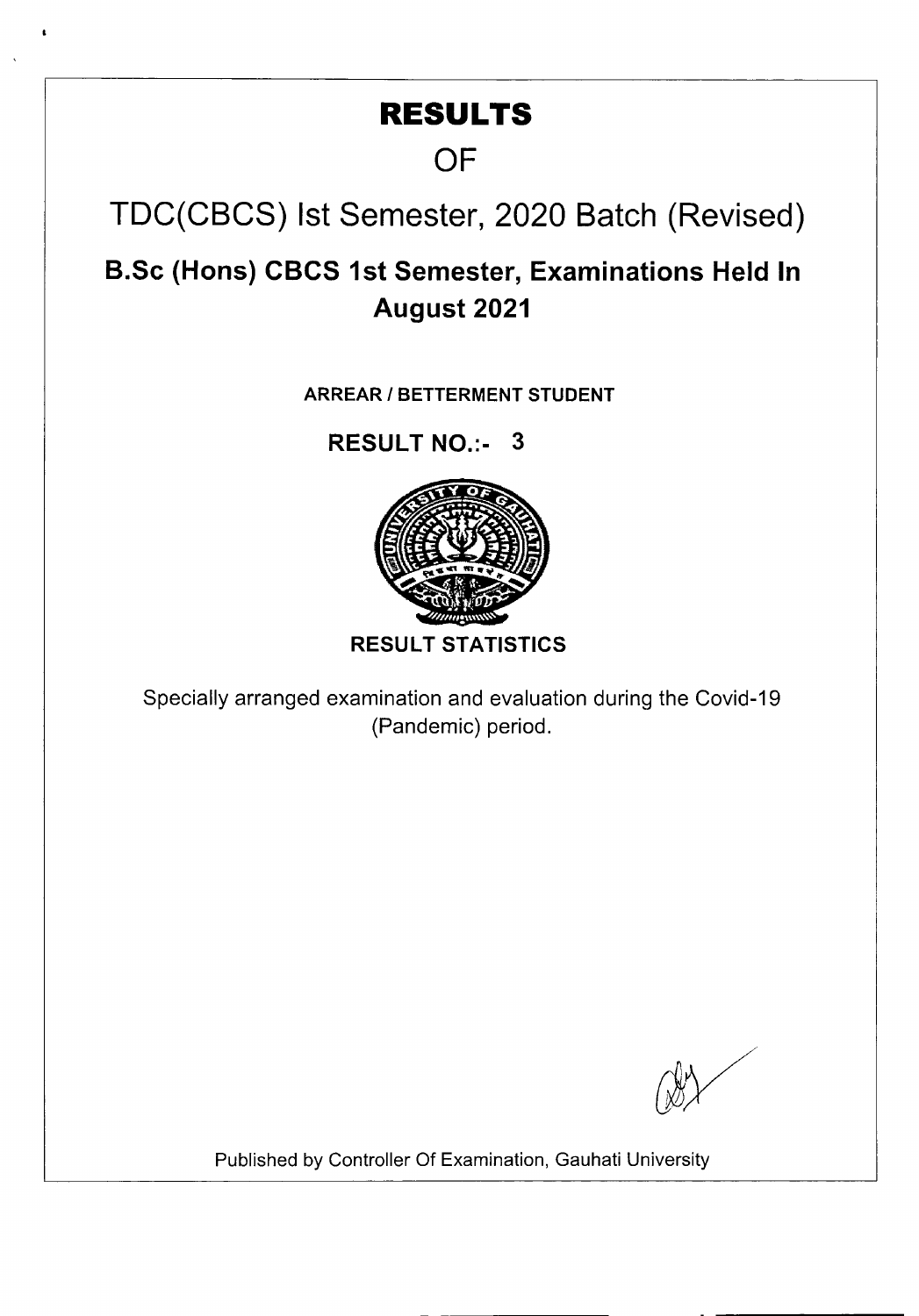|                                  |                                               |                                        | Page: 2                              |                                                                                        |                 |
|----------------------------------|-----------------------------------------------|----------------------------------------|--------------------------------------|----------------------------------------------------------------------------------------|-----------------|
|                                  |                                               | <b>EXAMINATION HELD IN August 2021</b> |                                      |                                                                                        |                 |
|                                  |                                               |                                        | <b>List of Successful Candidates</b> |                                                                                        |                 |
|                                  |                                               |                                        | (In order of Roll No.)               |                                                                                        |                 |
|                                  |                                               |                                        |                                      |                                                                                        |                 |
|                                  |                                               |                                        |                                      |                                                                                        |                 |
|                                  | College:- 001 - ARYA VIDYAPEETH COLLEGE       |                                        |                                      |                                                                                        |                 |
|                                  |                                               |                                        |                                      |                                                                                        |                 |
|                                  |                                               | <b>TOTAL CANDIDATE: 37</b>             |                                      | APPEARED IN BETTERMENT: 6<br><b>RESULT CHANGE IN BETTERMENT: 6</b>                     |                 |
|                                  | TOTAL CANDIDATES APPEARED IN ARREAR : 31      | FAIL:0                                 |                                      | <b>TOTAL CANDIDATES PASSED IN ARREAR : 31</b>                                          |                 |
|                                  | <b>TOTAL CANDIDATES ARREAR IN ARREAR : 0</b>  |                                        |                                      |                                                                                        |                 |
|                                  |                                               | EXPELLED: 0                            |                                      |                                                                                        | WITHHELD: $0$   |
|                                  |                                               |                                        |                                      |                                                                                        |                 |
| Pass Roll Nos.:-                 |                                               |                                        |                                      |                                                                                        |                 |
| US-191-001-0015                  | US-191-001-0021                               | US-191-001-0025                        | US-191-001-0029                      | US-191-001-0032                                                                        | US-191-001-0038 |
| US-191-001-0039                  | US-191-001-0040                               | US-191-001-0042                        | US-191-001-0046                      | US-191-001-0055                                                                        | US-191-001-0064 |
| US-191-001-0083                  | US-191-001-0085                               | US-191-001-0090                        | US-191-001-0092                      | US-191-001-0098                                                                        | US-191-001-0100 |
| US-191-001-0108                  | US-191-001-0114                               | US-191-001-0117                        | US-191-001-0120                      | US-191-001-0135                                                                        | US-191-001-0140 |
| US-191-001-0151                  | US-191-001-0160                               | US-191-001-0162                        | US-191-001-0166                      | US-191-001-0167                                                                        | US-191-001-0174 |
| US-191-001-0176                  | US-191-001-0190                               | US-191-001-0198                        | US-191-001-0202                      | US-191-001-0212                                                                        | US-191-001-0217 |
| US-191-001-0218                  |                                               |                                        |                                      |                                                                                        |                 |
|                                  |                                               |                                        |                                      |                                                                                        |                 |
|                                  |                                               |                                        |                                      |                                                                                        |                 |
|                                  |                                               |                                        |                                      |                                                                                        |                 |
|                                  |                                               |                                        |                                      |                                                                                        |                 |
| <b>Withheld Roll Nos.:- NILL</b> |                                               |                                        |                                      |                                                                                        |                 |
|                                  |                                               |                                        |                                      |                                                                                        |                 |
|                                  |                                               |                                        |                                      |                                                                                        |                 |
|                                  | College:- 002 - B. BOROOAH COLLEGE            |                                        |                                      |                                                                                        |                 |
|                                  |                                               |                                        |                                      |                                                                                        |                 |
|                                  |                                               | <b>TOTAL CANDIDATE: 26</b>             |                                      | <b>APPEARED IN BETTERMENT: 23</b>                                                      |                 |
|                                  | <b>TOTAL CANDIDATES APPEARED IN ARREAR: 3</b> | FAIL:0                                 |                                      | <b>RESULT CHANGE IN BETTERMENT: 23</b><br><b>TOTAL CANDIDATES PASSED IN ARREAR : 3</b> |                 |
|                                  | TOTAL CANDIDATES ARREAR IN ARREAR: 0          |                                        |                                      |                                                                                        |                 |
|                                  |                                               | EXPELLED: 0                            |                                      |                                                                                        | WITHHELD $: 0$  |
|                                  |                                               |                                        |                                      |                                                                                        |                 |
| Pass Roll Nos.:-                 |                                               |                                        |                                      |                                                                                        |                 |
| US-191-002-0001                  | US-191-002-0009                               | US-191-002-0020                        | US-191-002-0025                      | US-191-002-0028                                                                        | US-191-002-0031 |
| US-191-002-0041                  | US-191-002-0056                               | US-191-002-0061                        | US-191-002-0072                      | US-191-002-0077                                                                        | US-191-002-0081 |
| US-191-002-0082                  | US-191-002-0086                               | US-191-002-0090                        | US-191-002-0096                      | US-191-002-0112                                                                        | US-191-002-0119 |
| US-191-002-0122                  | US-191-002-0126                               | US-191-002-0130                        | US-191-002-0132                      | US-191-002-0160                                                                        | US-191-002-0177 |
| US-191-002-0178                  | US-191-002-0179                               |                                        |                                      |                                                                                        |                 |
|                                  |                                               |                                        |                                      |                                                                                        |                 |
|                                  |                                               |                                        |                                      |                                                                                        |                 |
|                                  |                                               |                                        |                                      |                                                                                        |                 |

 $\ddot{\phantom{0}}$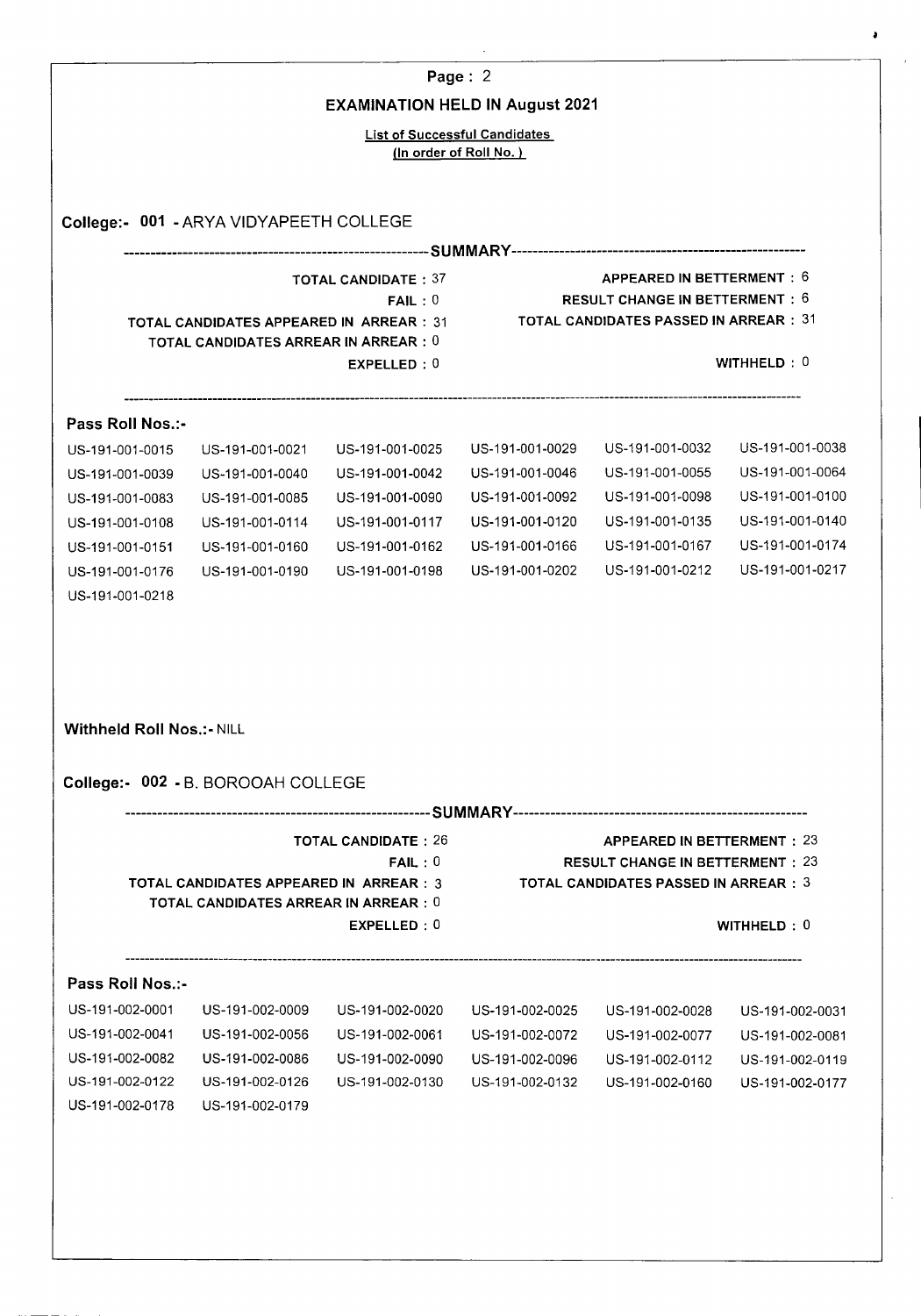| <b>EXAMINATION HELD IN August 2021</b><br><b>List of Successful Candidates</b>                                                                                                                                                             |  |
|--------------------------------------------------------------------------------------------------------------------------------------------------------------------------------------------------------------------------------------------|--|
|                                                                                                                                                                                                                                            |  |
|                                                                                                                                                                                                                                            |  |
| (In order of Roll No.)                                                                                                                                                                                                                     |  |
| <b>Withheld Roll Nos.:- NILL</b>                                                                                                                                                                                                           |  |
| College:- 003 - B.P. CHALIHA COLLEGE                                                                                                                                                                                                       |  |
|                                                                                                                                                                                                                                            |  |
| <b>TOTAL CANDIDATE: 11</b><br><b>APPEARED IN BETTERMENT: 1</b><br>FAIL:0<br><b>RESULT CHANGE IN BETTERMENT: 1</b><br>TOTAL CANDIDATES APPEARED IN ARREAR: 10 TOTAL CANDIDATES PASSED IN ARREAR: 9<br>TOTAL CANDIDATES ARREAR IN ARREAR : 1 |  |
| WITHHELD: 0<br>EXPELLED: 0                                                                                                                                                                                                                 |  |
| Pass Roll Nos.:-                                                                                                                                                                                                                           |  |
| US-191-003-0003 US-191-003-0004 US-191-003-0005 US-191-003-0010 US-191-003-0012 US-191-003-0013                                                                                                                                            |  |
| US-191-003-0015<br>US-191-003-0017  US-191-003-0022<br>US-191-003-0037                                                                                                                                                                     |  |
|                                                                                                                                                                                                                                            |  |
| <b>TOTAL CANDIDATE: 23</b><br>APPEARED IN BETTERMENT: 0<br><b>RESULT CHANGE IN BETTERMENT: 0</b><br>FAIL:0                                                                                                                                 |  |
| <b>TOTAL CANDIDATES PASSED IN ARREAR : 23</b><br>TOTAL CANDIDATES APPEARED IN ARREAR : 23<br><b>TOTAL CANDIDATES ARREAR IN ARREAR: 0</b>                                                                                                   |  |
| WITHHELD: $0$<br>EXPELLED: 0                                                                                                                                                                                                               |  |
|                                                                                                                                                                                                                                            |  |
| US-191-012-0039<br>US-191-012-0044<br>US-191-012-0030<br>US-191-012-0038<br>US-191-012-0020                                                                                                                                                |  |
| US-191-012-0070<br>US-191-012-0071<br>US-191-012-0052<br>US-191-012-0053<br>US-191-012-0067                                                                                                                                                |  |
| US-191-012-0093<br>US-191-012-0097<br>US-191-012-0086<br>US-191-012-0088<br>US-191-012-0084                                                                                                                                                |  |
| US-191-012-0139<br>US-191-012-0115<br>US-191-012-0116<br>US-191-012-0113                                                                                                                                                                   |  |
|                                                                                                                                                                                                                                            |  |
| College: 012 - DAKSHIN KAMRUP COLLEGE<br>Pass Roll Nos.:-<br>US-191-012-0016<br>US-191-012-0048<br>US-191-012-0074<br>US-191-012-0110<br><b>Withheld Roll Nos.:- NILL</b>                                                                  |  |
|                                                                                                                                                                                                                                            |  |

 $\ddot{\phantom{1}}$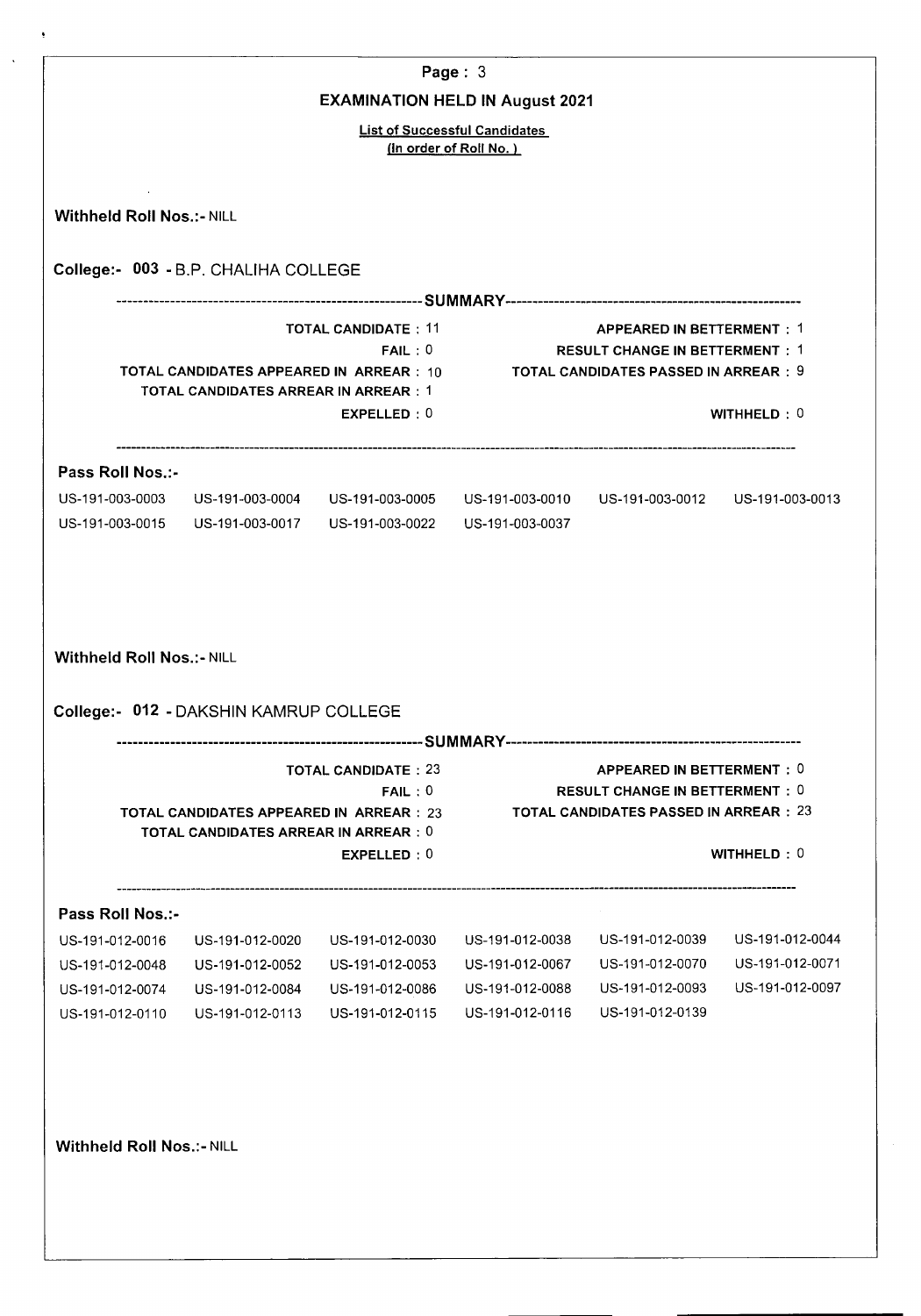|                                     |                                                                                                |                                                                | Page: $4$                          |                                                                                                                             |                                    |
|-------------------------------------|------------------------------------------------------------------------------------------------|----------------------------------------------------------------|------------------------------------|-----------------------------------------------------------------------------------------------------------------------------|------------------------------------|
|                                     |                                                                                                | <b>EXAMINATION HELD IN August 2021</b>                         |                                    |                                                                                                                             |                                    |
|                                     |                                                                                                | <b>List of Successful Candidates</b><br>(In order of Roll No.) |                                    |                                                                                                                             |                                    |
|                                     | College:- 013 - DIMORIA COLLEGE                                                                |                                                                |                                    |                                                                                                                             |                                    |
|                                     |                                                                                                |                                                                |                                    |                                                                                                                             |                                    |
|                                     |                                                                                                | <b>TOTAL CANDIDATE: 42</b>                                     |                                    | APPEARED IN BETTERMENT: 7                                                                                                   |                                    |
|                                     | <b>TOTAL CANDIDATES APPEARED IN ARREAR: 35</b><br><b>TOTAL CANDIDATES ARREAR IN ARREAR : 0</b> | FAIL:0                                                         |                                    | <b>RESULT CHANGE IN BETTERMENT: 7</b><br><b>TOTAL CANDIDATES PASSED IN ARREAR: 35</b>                                       |                                    |
|                                     |                                                                                                | EXPELLED: 0                                                    |                                    |                                                                                                                             | WITHHELD: 0                        |
| Pass Roll Nos.:-                    |                                                                                                |                                                                |                                    |                                                                                                                             |                                    |
| US-191-013-0001                     | US-191-013-0004                                                                                | US-191-013-0007                                                | US-191-013-0009                    | US-191-013-0010                                                                                                             | US-191-013-0012                    |
| US-191-013-0014                     | US-191-013-0015                                                                                | US-191-013-0016                                                | US-191-013-0017                    | US-191-013-0026                                                                                                             | US-191-013-0027                    |
| US-191-013-0029                     | US-191-013-0031                                                                                | US-191-013-0033                                                | US-191-013-0038                    | US-191-013-0045                                                                                                             | US-191-013-0049                    |
| US-191-013-0058                     | US-191-013-0066                                                                                | US-191-013-0067                                                | US-191-013-0071                    | US-191-013-0075                                                                                                             | US-191-013-0076                    |
| US-191-013-0078                     | US-191-013-0080                                                                                | US-191-013-0088                                                | US-191-013-0089                    | US-191-013-0091                                                                                                             | US-191-013-0100<br>US-191-013-0112 |
| US-191-013-0101<br>US-191-013-0113  | US-191-013-0102<br>US-191-013-0114                                                             | US-191-013-0104<br>US-191-013-0115                             | US-191-013-0107<br>US-191-013-0120 | US-191-013-0109<br>US-191-013-0125                                                                                          | US-191-013-0131                    |
| <b>Withheld Roll Nos.:- NILL</b>    | College:- 016 - GUWAHATI COLLEGE                                                               |                                                                |                                    |                                                                                                                             |                                    |
|                                     |                                                                                                |                                                                |                                    |                                                                                                                             |                                    |
|                                     | TOTAL CANDIDATES APPEARED IN ARREAR : 7<br><b>TOTAL CANDIDATES ARREAR IN ARREAR : 1</b>        | <b>TOTAL CANDIDATE: 18</b><br>FAIL:0<br>EXPELLED: 0            |                                    | <b>APPEARED IN BETTERMENT: 11</b><br><b>RESULT CHANGE IN BETTERMENT: 11</b><br><b>TOTAL CANDIDATES PASSED IN ARREAR : 6</b> | WITHHELD: 0                        |
|                                     |                                                                                                |                                                                |                                    |                                                                                                                             |                                    |
| Pass Roll Nos.:-<br>US-191-016-0002 |                                                                                                |                                                                |                                    |                                                                                                                             |                                    |
| US-191-016-0034                     | US-191-016-0004<br>US-191-016-0038                                                             | US-191-016-0006<br>US-191-016-0043                             | US-191-016-0014<br>US-191-016-0044 | US-191-016-0021<br>US-191-016-0056                                                                                          | US-191-016-0027<br>US-191-016-0060 |
| US-191-016-0071                     | US-191-016-0075                                                                                | US-191-016-0080                                                | US-191-016-0086                    | US-191-016-0091                                                                                                             |                                    |
|                                     |                                                                                                |                                                                |                                    |                                                                                                                             |                                    |
| <b>Withheld Roll Nos.:- NILL</b>    |                                                                                                |                                                                |                                    |                                                                                                                             |                                    |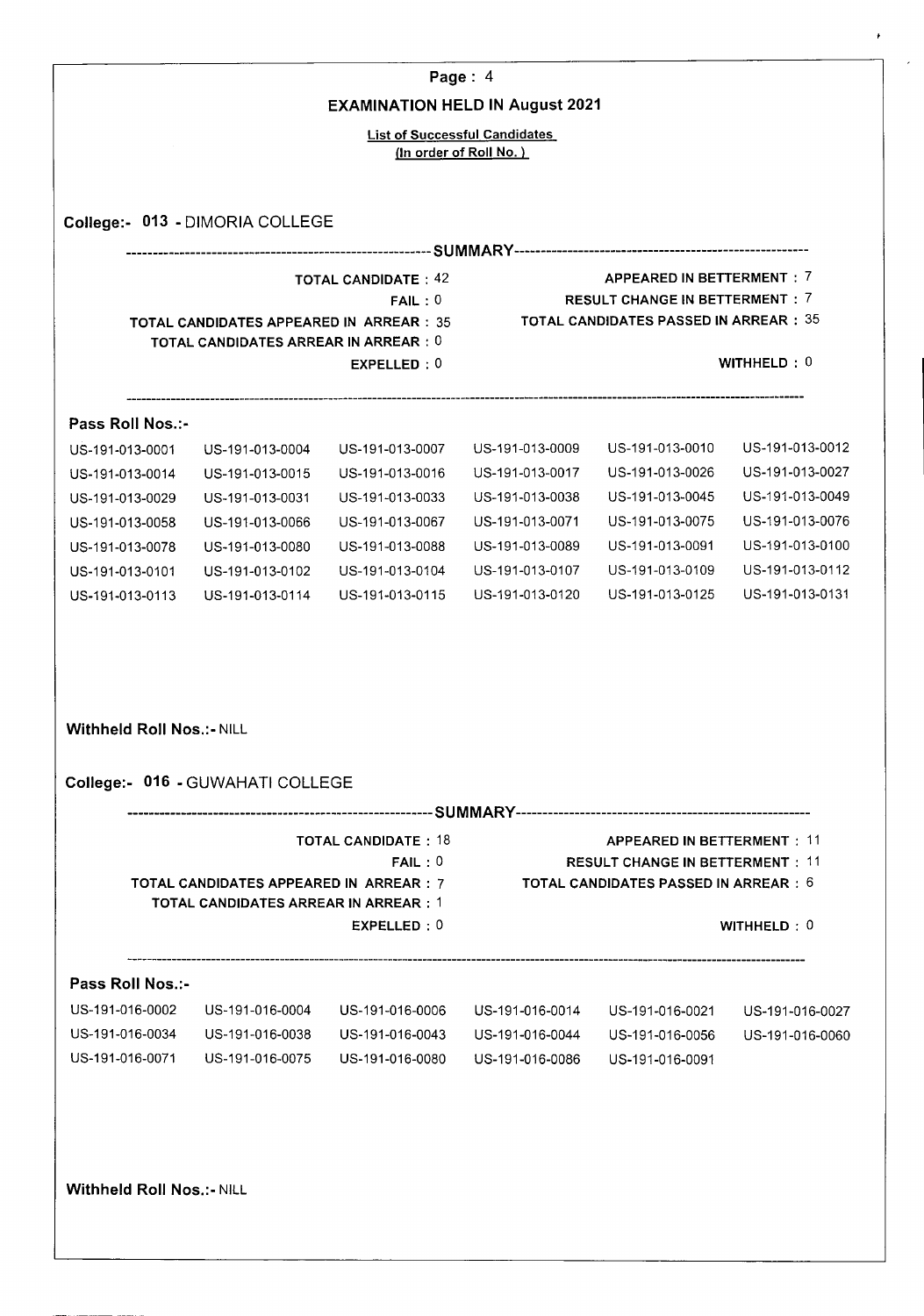|                                                                          |                                                                                                |                                                     | Page: $5$                                                      |                                                                                                                     |                                                       |
|--------------------------------------------------------------------------|------------------------------------------------------------------------------------------------|-----------------------------------------------------|----------------------------------------------------------------|---------------------------------------------------------------------------------------------------------------------|-------------------------------------------------------|
|                                                                          |                                                                                                |                                                     | <b>EXAMINATION HELD IN August 2021</b>                         |                                                                                                                     |                                                       |
|                                                                          |                                                                                                |                                                     | <b>List of Successful Candidates</b><br>(In order of Roll No.) |                                                                                                                     |                                                       |
|                                                                          |                                                                                                |                                                     |                                                                |                                                                                                                     |                                                       |
|                                                                          | College:- 018 - HANDIQUE GIRLS' COLLEGE                                                        |                                                     |                                                                |                                                                                                                     |                                                       |
|                                                                          |                                                                                                | <b>TOTAL CANDIDATE: 31</b>                          |                                                                | APPEARED IN BETTERMENT: 3                                                                                           |                                                       |
|                                                                          | TOTAL CANDIDATES APPEARED IN ARREAR : 28<br><b>TOTAL CANDIDATES ARREAR IN ARREAR : 1</b>       | FAIL:0                                              |                                                                | <b>RESULT CHANGE IN BETTERMENT: 3</b><br><b>TOTAL CANDIDATES PASSED IN ARREAR:27</b>                                |                                                       |
|                                                                          |                                                                                                | EXPELLED: 0                                         |                                                                |                                                                                                                     | WITHHELD $: 0$                                        |
| Pass Roll Nos.:-                                                         |                                                                                                |                                                     |                                                                |                                                                                                                     |                                                       |
| US-191-018-0002                                                          | US-191-018-0005                                                                                | US-191-018-0010                                     | US-191-018-0019                                                | US-191-018-0027                                                                                                     | US-191-018-0035                                       |
| US-191-018-0038                                                          | US-191-018-0040                                                                                | US-191-018-0043                                     | US-191-018-0058                                                | US-191-018-0059                                                                                                     | US-191-018-0069                                       |
| US-191-018-0070                                                          | US-191-018-0074                                                                                | US-191-018-0075                                     | US-191-018-0077                                                | US-191-018-0082                                                                                                     | US-191-018-0087                                       |
| US-191-018-0092                                                          | US-191-018-0095                                                                                | US-191-018-0100                                     | US-191-018-0105                                                | US-191-018-0134                                                                                                     | US-191-018-0136                                       |
|                                                                          | US-191-018-0144                                                                                | US-191-018-0145                                     | US-191-018-0150                                                | US-191-018-0156                                                                                                     | US-191-018-0170                                       |
| US-191-018-0141<br><b>Withheld Roll Nos.:- NILL</b>                      |                                                                                                |                                                     |                                                                |                                                                                                                     |                                                       |
|                                                                          | College:- 019 - JAWAHARLAL NEHRU COLLEGE                                                       |                                                     |                                                                |                                                                                                                     |                                                       |
|                                                                          |                                                                                                |                                                     |                                                                |                                                                                                                     |                                                       |
|                                                                          | <b>TOTAL CANDIDATES APPEARED IN ARREAR : 49</b><br><b>TOTAL CANDIDATES ARREAR IN ARREAR: 0</b> | <b>TOTAL CANDIDATE: 49</b><br>FAIL:0<br>EXPELLED: 0 |                                                                | APPEARED IN BETTERMENT: 0<br><b>RESULT CHANGE IN BETTERMENT: 0</b><br><b>TOTAL CANDIDATES PASSED IN ARREAR : 49</b> | WITHHELD: 0                                           |
|                                                                          |                                                                                                |                                                     |                                                                |                                                                                                                     |                                                       |
| Pass Roll Nos.:-                                                         |                                                                                                |                                                     |                                                                |                                                                                                                     |                                                       |
|                                                                          | US-191-019-0002                                                                                | US-191-019-0003                                     | US-191-019-0005                                                | US-191-019-0006                                                                                                     |                                                       |
|                                                                          | US-191-019-0011                                                                                | US-191-019-0015                                     | US-191-019-0016                                                | US-191-019-0017                                                                                                     |                                                       |
|                                                                          | US-191-019-0023                                                                                | US-191-019-0025                                     | US-191-019-0026                                                | US-191-019-0028                                                                                                     | US-191-019-0008<br>US-191-019-0020<br>US-191-019-0031 |
| US-191-019-0001<br>US-191-019-0010<br>US-191-019-0021<br>US-191-019-0033 | US-191-019-0035                                                                                | US-191-019-0036                                     | US-191-019-0038                                                | US-191-019-0041                                                                                                     | US-191-019-0044                                       |
| US-191-019-0046                                                          | US-191-019-0047                                                                                | US-191-019-0049                                     | US-191-019-0055                                                | US-191-019-0056                                                                                                     | US-191-019-0057                                       |
| US-191-019-0065                                                          | US-191-019-0069                                                                                | US-191-019-0070                                     | US-191-019-0071                                                | US-191-019-0072                                                                                                     | US-191-019-0075                                       |
| US-191-019-0078                                                          | US-191-019-0082                                                                                | US-191-019-0083                                     | US-191-019-0086                                                | US-191-019-0088                                                                                                     | US-191-019-0096                                       |
| US-191-019-0099                                                          | US-191-019-0100                                                                                | US-191-019-0101                                     | US-191-019-0102                                                | US-191-019-0104                                                                                                     | US-191-019-0105                                       |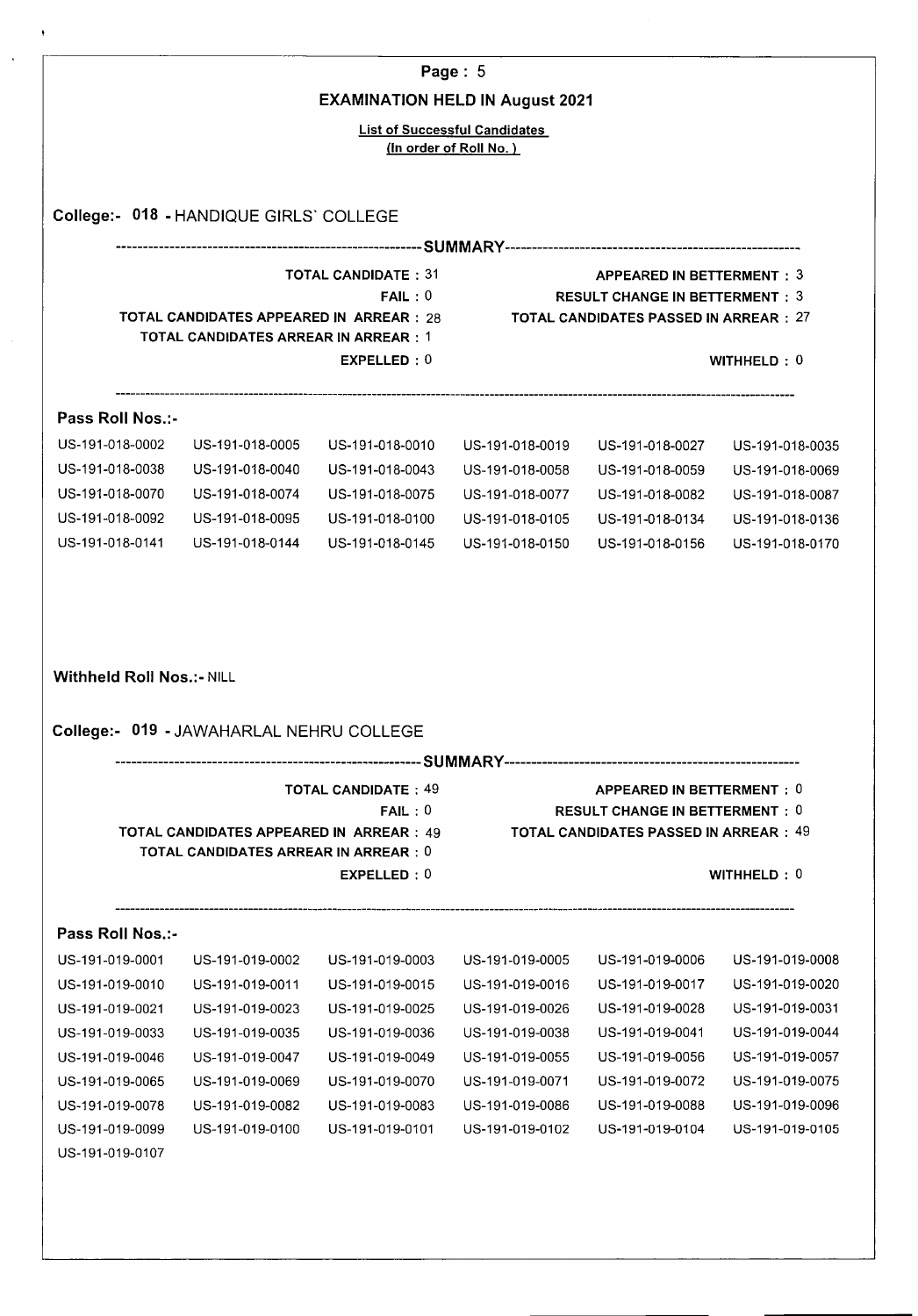|                                  |                                                                                               |                                        | Page: $6$                                                      |                                                                               |                 |
|----------------------------------|-----------------------------------------------------------------------------------------------|----------------------------------------|----------------------------------------------------------------|-------------------------------------------------------------------------------|-----------------|
|                                  |                                                                                               | <b>EXAMINATION HELD IN August 2021</b> |                                                                |                                                                               |                 |
|                                  |                                                                                               |                                        | <b>List of Successful Candidates</b><br>(In order of Roll No.) |                                                                               |                 |
|                                  |                                                                                               |                                        |                                                                |                                                                               |                 |
|                                  |                                                                                               |                                        |                                                                |                                                                               |                 |
| <b>Withheld Roll Nos.:- NILL</b> |                                                                                               |                                        |                                                                |                                                                               |                 |
|                                  | College:- 023 - L.C.B. COLLEGE                                                                |                                        |                                                                |                                                                               |                 |
|                                  |                                                                                               |                                        |                                                                |                                                                               |                 |
|                                  |                                                                                               | <b>TOTAL CANDIDATE: 13</b>             |                                                                | APPEARED IN BETTERMENT: 0                                                     |                 |
|                                  |                                                                                               | FAIL:0                                 |                                                                | RESULT CHANGE IN BETTERMENT $:\ 0$<br>TOTAL CANDIDATES PASSED IN ARREAR:13    |                 |
|                                  | <b>TOTAL CANDIDATES APPEARED IN ARREAR: 13</b><br><b>TOTAL CANDIDATES ARREAR IN ARREAR: 0</b> |                                        |                                                                |                                                                               |                 |
|                                  |                                                                                               | EXPELLED: 0                            |                                                                |                                                                               | WITHHELD: $0$   |
| Pass Roll Nos.:-                 |                                                                                               |                                        |                                                                |                                                                               |                 |
| US-191-023-0008                  |                                                                                               | US-191-023-0015 US-191-023-0020        | US-191-023-0024                                                | US-191-023-0025                                                               | US-191-023-0029 |
| US-191-023-0030                  | US-191-023-0031                                                                               |                                        | US-191-023-0041    US-191-023-0045                             | US-191-023-0046                                                               | US-191-023-0049 |
| US-191-023-0051                  |                                                                                               |                                        |                                                                |                                                                               |                 |
|                                  |                                                                                               |                                        |                                                                |                                                                               |                 |
|                                  |                                                                                               |                                        |                                                                |                                                                               |                 |
|                                  |                                                                                               |                                        |                                                                |                                                                               |                 |
|                                  |                                                                                               |                                        |                                                                |                                                                               |                 |
| <b>Withheld Roll Nos.:- NILL</b> |                                                                                               |                                        |                                                                |                                                                               |                 |
|                                  | College:- 027 - NORTH GAUHATI COLLEGE                                                         |                                        |                                                                |                                                                               |                 |
|                                  |                                                                                               |                                        |                                                                |                                                                               |                 |
|                                  |                                                                                               | <b>TOTAL CANDIDATE: 32</b>             |                                                                | APPEARED IN BETTERMENT: 0                                                     |                 |
|                                  | <b>TOTAL CANDIDATES APPEARED IN ARREAR: 32</b>                                                | FAIL:0                                 |                                                                | <b>RESULT CHANGE IN BETTERMENT: 0</b><br>TOTAL CANDIDATES PASSED IN ARREAR:31 |                 |
|                                  | <b>TOTAL CANDIDATES ARREAR IN ARREAR: 1</b>                                                   |                                        |                                                                |                                                                               |                 |
|                                  |                                                                                               | EXPELLED: 0                            |                                                                |                                                                               | WITHHELD: 0     |
| Pass Roll Nos.:-                 |                                                                                               |                                        |                                                                |                                                                               |                 |
| US-191-027-0002                  | US-191-027-0004                                                                               | US-191-027-0005                        | US-191-027-0006                                                | US-191-027-0010                                                               | US-191-027-0011 |
| US-191-027-0015                  | US-191-027-0017                                                                               | US-191-027-0024                        | US-191-027-0030                                                | US-191-027-0031                                                               | US-191-027-0037 |
| US-191-027-0040                  | US-191-027-0041                                                                               | US-191-027-0046                        | US-191-027-0049                                                | US-191-027-0050                                                               | US-191-027-0054 |
| US-191-027-0055                  | US-191-027-0057                                                                               | US-191-027-0058                        | US-191-027-0064                                                | US-191-027-0067                                                               | US-191-027-0071 |
| US-191-027-0072                  | US-191-027-0074                                                                               | US-191-027-0075                        | US-191-027-0076                                                | US-191-027-0077                                                               | US-191-027-0078 |
| US-191-027-0079                  |                                                                                               |                                        |                                                                |                                                                               |                 |
|                                  |                                                                                               |                                        |                                                                |                                                                               |                 |
|                                  |                                                                                               |                                        |                                                                |                                                                               |                 |
|                                  |                                                                                               |                                        |                                                                |                                                                               |                 |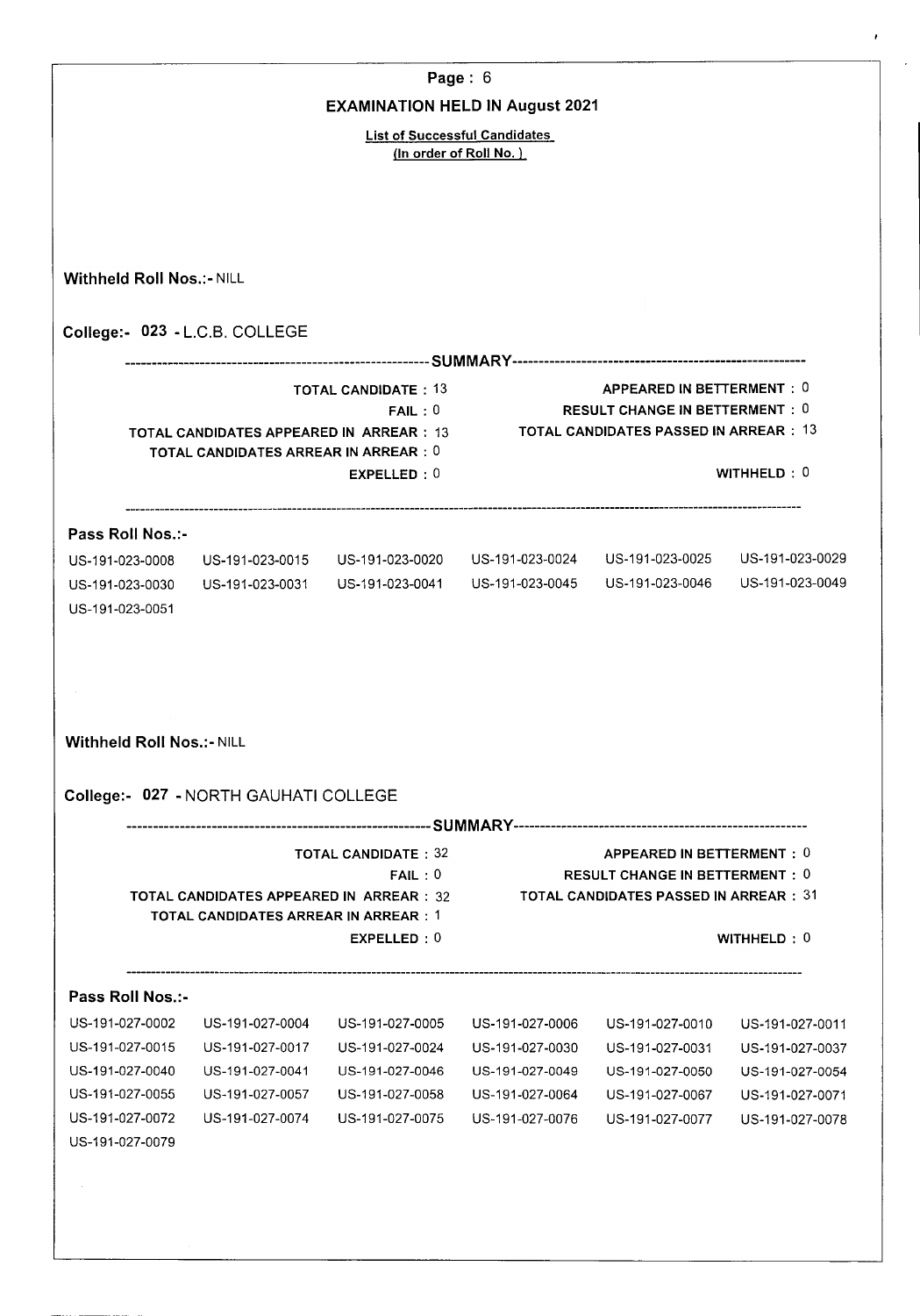|                                        |                                                                                         |                            | Page: 7                              |                                              |                 |  |  |  |
|----------------------------------------|-----------------------------------------------------------------------------------------|----------------------------|--------------------------------------|----------------------------------------------|-----------------|--|--|--|
| <b>EXAMINATION HELD IN August 2021</b> |                                                                                         |                            |                                      |                                              |                 |  |  |  |
|                                        |                                                                                         |                            | <b>List of Successful Candidates</b> |                                              |                 |  |  |  |
| (In order of Roll No.)                 |                                                                                         |                            |                                      |                                              |                 |  |  |  |
|                                        |                                                                                         |                            |                                      |                                              |                 |  |  |  |
| <b>Withheld Roll Nos.:- NILL</b>       |                                                                                         |                            |                                      |                                              |                 |  |  |  |
|                                        | College:- 028 - PANDU COLLEGE                                                           |                            |                                      |                                              |                 |  |  |  |
|                                        |                                                                                         |                            |                                      |                                              |                 |  |  |  |
|                                        |                                                                                         | <b>TOTAL CANDIDATE: 43</b> |                                      | <b>APPEARED IN BETTERMENT: 1</b>             |                 |  |  |  |
|                                        |                                                                                         | FAIL:0                     |                                      | <b>RESULT CHANGE IN BETTERMENT: 1</b>        |                 |  |  |  |
|                                        | TOTAL CANDIDATES APPEARED IN ARREAR : 42<br><b>TOTAL CANDIDATES ARREAR IN ARREAR: 0</b> |                            |                                      | <b>TOTAL CANDIDATES PASSED IN ARREAR: 42</b> |                 |  |  |  |
|                                        |                                                                                         | EXPELLED: 0                |                                      |                                              | WITHHELD: 0     |  |  |  |
|                                        |                                                                                         |                            |                                      |                                              |                 |  |  |  |
| Pass Roll Nos.:-                       |                                                                                         |                            |                                      |                                              |                 |  |  |  |
| US-191-028-0004                        | US-191-028-0006                                                                         | US-191-028-0020            | US-191-028-0024                      | US-191-028-0027                              | US-191-028-0028 |  |  |  |
| US-191-028-0029                        | US-191-028-0035                                                                         | US-191-028-0036            | US-191-028-0037                      | US-191-028-0039                              | US-191-028-0040 |  |  |  |
| US-191-028-0041                        | US-191-028-0042                                                                         | US-191-028-0044            | US-191-028-0046                      | US-191-028-0048                              | US-191-028-0050 |  |  |  |
| US-191-028-0059                        | US-191-028-0064                                                                         | US-191-028-0068            | US-191-028-0071                      | US-191-028-0076                              | US-191-028-0077 |  |  |  |
| US-191-028-0081                        | US-191-028-0088                                                                         | US-191-028-0096            | US-191-028-0098                      | US-191-028-0106                              | US-191-028-0110 |  |  |  |
| US-191-028-0111                        | US-191-028-0112                                                                         | US-191-028-0134            | US-191-028-0135                      | US-191-028-0140                              | US-191-028-0145 |  |  |  |
| US-191-028-0147                        | US-191-028-0150                                                                         | US-191-028-0151            | US-191-028-0160                      | US-191-028-0161                              | US-191-028-0162 |  |  |  |
| US-191-028-0164                        |                                                                                         |                            |                                      |                                              |                 |  |  |  |
|                                        |                                                                                         |                            |                                      |                                              |                 |  |  |  |
|                                        |                                                                                         |                            |                                      |                                              |                 |  |  |  |
|                                        |                                                                                         |                            |                                      |                                              |                 |  |  |  |
| <b>Withheld Roll Nos.:- NILL</b>       |                                                                                         |                            |                                      |                                              |                 |  |  |  |
|                                        | College:- 032 - PRAGJYOTISH COLLEGE                                                     |                            |                                      |                                              |                 |  |  |  |
|                                        |                                                                                         |                            |                                      |                                              |                 |  |  |  |
|                                        |                                                                                         | <b>TOTAL CANDIDATE: 51</b> |                                      | <b>APPEARED IN BETTERMENT: 8</b>             |                 |  |  |  |
|                                        |                                                                                         | FAIL:0                     |                                      | <b>RESULT CHANGE IN BETTERMENT: 8</b>        |                 |  |  |  |
|                                        | <b>TOTAL CANDIDATES APPEARED IN ARREAR : 43</b><br>TOTAL CANDIDATES ARREAR IN ARREAR:2  |                            |                                      | <b>TOTAL CANDIDATES PASSED IN ARREAR: 41</b> |                 |  |  |  |
|                                        |                                                                                         | EXPELLED: 0                |                                      |                                              | WITHHELD: 0     |  |  |  |

 $\ddot{\phantom{1}}$ 

 $\bar{z}$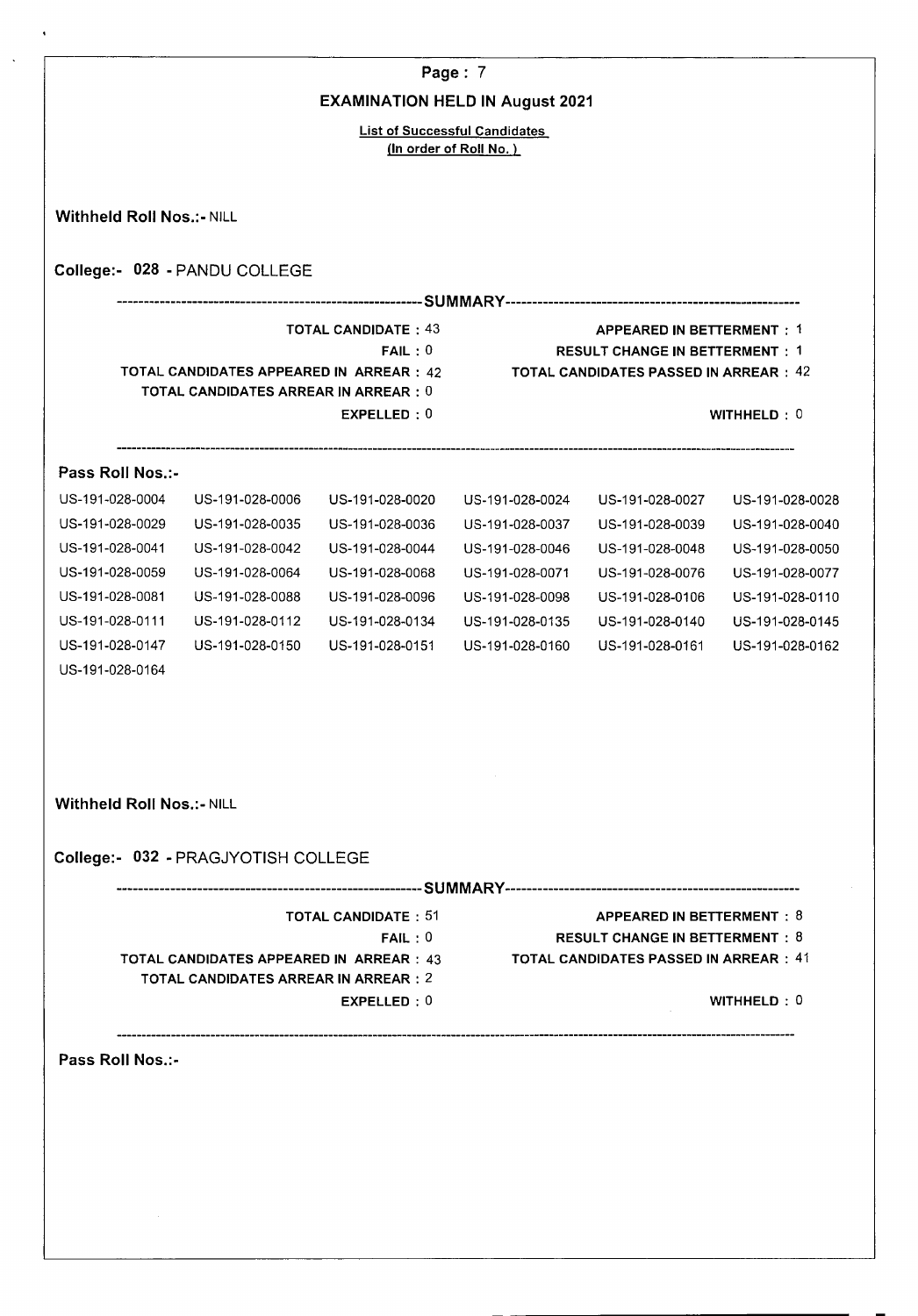## **Page:** 8 **EXAMINATION HELD IN August 2021**

#### List of Successful Candidates (In order of Roll No.)

US-191-032-0002 US-191-032-0010 US-191-032-0011 US-191-032-0021 US-191-032-0023 US-191-032-0028 US-191-032-0033 US-191-032-0036 US-191-032-0042 US-191-032-0051 US-191-032-0053 US-191-032-0056 US-191-032-0061 US-191-032-0069 US-191-032-0074 US-191-032-0084 US-191-032-0086 US-191-032-0087 US-191-032-0093 US-191-032-0101 US-191-032-0102 US-191-032-0103 US-191-032-0104 US-191-032-0106 US-191-032-0124 US-191-032-0132 US-191-032-0138 US-191-032-0144 US-191-032-0150 US-191-032-0154 US-191-032-0156 US-191-032-0161 US-191-032-0166 US-191-032-0171 US-191-032-0175 US-191-032-0178 US-191-032-0183 US-191-032-0184 US-191-032-0192 US-191-032-0195 US-191-032-0203 US-191-032-0209 US-191-032-0211 US-191-032-0218 US-191-032-022i US-i 91-032-0227 US-i 91-032-0229 US-191-032-0231

### **Withheld Roll Nos.:- NILL**

US-191-032-0236

#### **College:- 033** - PUB-KAMRUP COLLEGE

**SUMMARY** 

- TOTAL CANDIDATE : 77 APPEARED IN BETTERMENT : 3
	- FAIL : 0 RESULT CHANGE IN BETTERMENT : 3
		-
	- **EXPELLED : 0** WITHHELD : 0

TOTAL **CANDIDATES APPEARED IN ARREAR:** 74 TOTAL CANDIDATES PASSED IN ARREAR : 72

- **TOTAL CANDIDATES ARREAR IN ARREAR: 2** 
	-

## **Pass Roll Nos.:**-

| US-191-033-0004 | US-191-033-0007 | US-191-033-0010 | US-191-033-0013 | US-191-033-0019 | US-191-033-0021 |
|-----------------|-----------------|-----------------|-----------------|-----------------|-----------------|
| US-191-033-0026 | US-191-033-0030 | US-191-033-0033 | US-191-033-0040 | US-191-033-0041 | US-191-033-0043 |
| US-191-033-0044 | US-191-033-0049 | US-191-033-0052 | US-191-033-0054 | US-191-033-0058 | US-191-033-0059 |
| US-191-033-0060 | US-191-033-0073 | US-191-033-0077 | US-191-033-0079 | US-191-033-0080 | US-191-033-0081 |
| US-191-033-0087 | US-191-033-0093 | US-191-033-0094 | US-191-033-0098 | US-191-033-0101 | US-191-033-0104 |
| US-191-033-0107 | US-191-033-0108 | US-191-033-0110 | US-191-033-0112 | US-191-033-0113 | US-191-033-0114 |
| US-191-033-0122 | US-191-033-0123 | US-191-033-0127 | US-191-033-0128 | US-191-033-0131 | US-191-033-0132 |
| US-191-033-0133 | US-191-033-0147 | US-191-033-0150 | US-191-033-0151 | US-191-033-0158 | US-191-033-0163 |
| US-191-033-0165 | US-191-033-0167 | US-191-033-0174 | US-191-033-0175 | US-191-033-0185 | US-191-033-0186 |
| US-191-033-0187 | US-191-033-0188 | US-191-033-0194 | US-191-033-0199 | US-191-033-0200 | US-191-033-0201 |
| US-191-033-0204 | US-191-033-0208 | US-191-033-0209 | US-191-033-0212 | US-191-033-0214 | US-191-033-0216 |
| US-191-033-0218 | US-191-033-0222 | US-191-033-0226 | US-191-033-0229 | US-191-033-0230 | US-191-033-0232 |
| US-191-033-0235 | US-191-033-0237 | US-191-033-0300 |                 |                 |                 |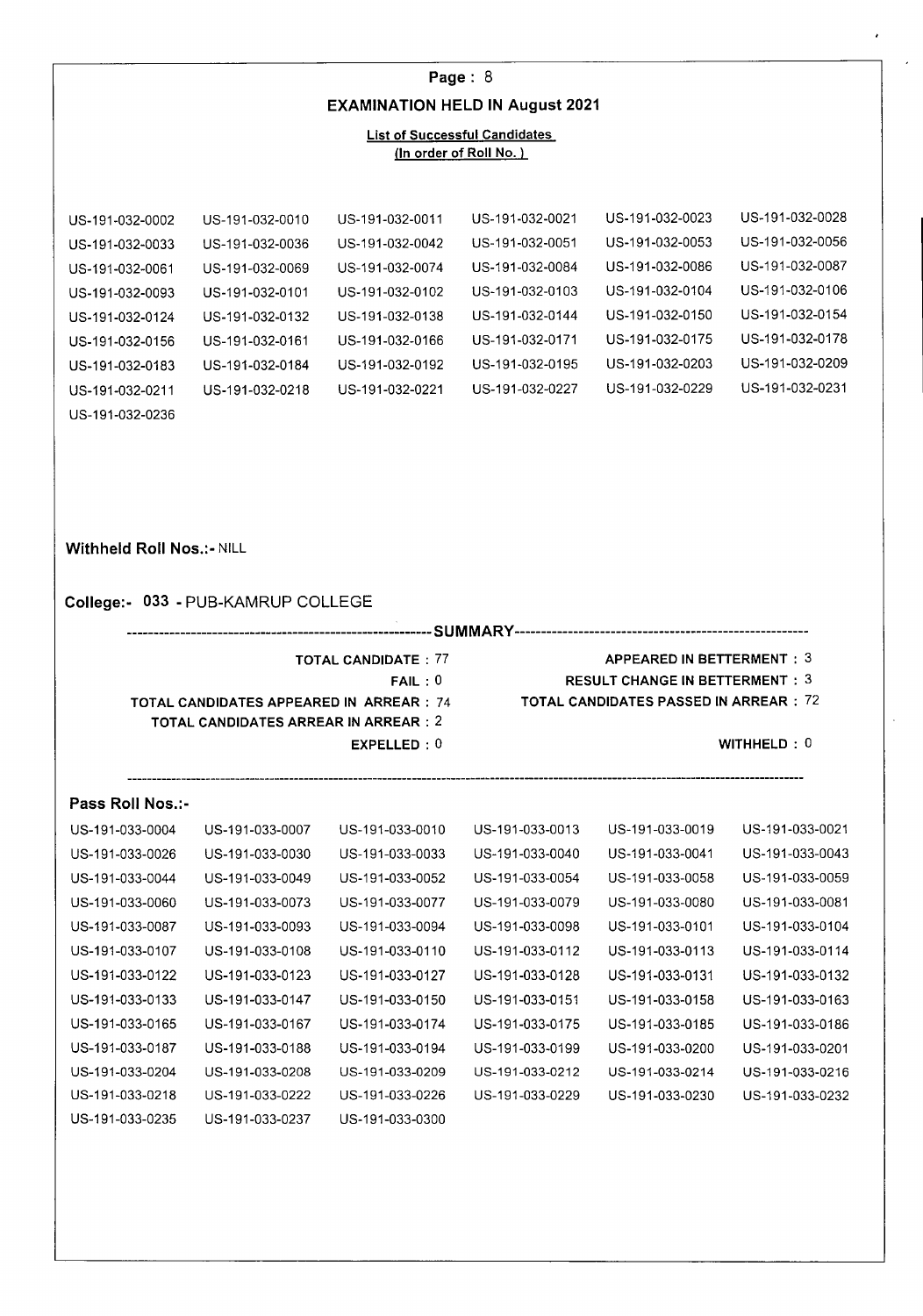|                                  |                                                 |                                        | Page: 9                              |                                                                                        |                 |
|----------------------------------|-------------------------------------------------|----------------------------------------|--------------------------------------|----------------------------------------------------------------------------------------|-----------------|
|                                  |                                                 | <b>EXAMINATION HELD IN August 2021</b> |                                      |                                                                                        |                 |
|                                  |                                                 |                                        | <b>List of Successful Candidates</b> |                                                                                        |                 |
|                                  |                                                 |                                        | (In order of Roll No.)               |                                                                                        |                 |
|                                  |                                                 |                                        |                                      |                                                                                        |                 |
| <b>Withheld Roll Nos.:- NILL</b> |                                                 |                                        |                                      |                                                                                        |                 |
|                                  |                                                 |                                        |                                      |                                                                                        |                 |
|                                  | College:- 036 - RANGIA COLLEGE                  |                                        |                                      |                                                                                        |                 |
|                                  |                                                 |                                        |                                      |                                                                                        |                 |
|                                  |                                                 | <b>TOTAL CANDIDATE: 48</b>             |                                      | <b>APPEARED IN BETTERMENT: 4</b>                                                       |                 |
|                                  | TOTAL CANDIDATES APPEARED IN ARREAR : 44        | FAIL:0                                 |                                      | <b>RESULT CHANGE IN BETTERMENT: 4</b><br><b>TOTAL CANDIDATES PASSED IN ARREAR : 44</b> |                 |
|                                  | <b>TOTAL CANDIDATES ARREAR IN ARREAR: 0</b>     |                                        |                                      |                                                                                        |                 |
|                                  |                                                 | EXPELLED: 0                            |                                      |                                                                                        | WITHHELD:0      |
|                                  |                                                 |                                        |                                      |                                                                                        |                 |
| Pass Roll Nos.:-                 |                                                 |                                        |                                      |                                                                                        |                 |
| US-191-036-0002                  | US-191-036-0005                                 | US-191-036-0008                        | US-191-036-0015                      | US-191-036-0019                                                                        | US-191-036-0020 |
| US-191-036-0021                  | US-191-036-0030                                 | US-191-036-0032                        | US-191-036-0035                      | US-191-036-0037                                                                        | US-191-036-0039 |
| US-191-036-0043                  | US-191-036-0044                                 | US-191-036-0046                        | US-191-036-0047                      | US-191-036-0054                                                                        | US-191-036-0057 |
| US-191-036-0060                  | US-191-036-0064                                 | US-191-036-0065                        | US-191-036-0066                      | US-191-036-0068                                                                        | US-191-036-0072 |
| US-191-036-0079                  | US-191-036-0088                                 | US-191-036-0091                        | US-191-036-0094                      | US-191-036-0095                                                                        | US-191-036-0096 |
| US-191-036-0097                  | US-191-036-0099                                 | US-191-036-0102                        | US-191-036-0106                      | US-191-036-0109                                                                        | US-191-036-0112 |
| US-191-036-0113                  | US-191-036-0117                                 | US-191-036-0123                        | US-191-036-0125                      | US-191-036-0127                                                                        | US-191-036-0135 |
| US-191-036-0136                  | US-191-036-0137                                 | US-191-036-0140                        | US-191-036-0144                      | US-191-036-0147                                                                        | US-191-036-0180 |
|                                  |                                                 |                                        |                                      |                                                                                        |                 |
|                                  |                                                 |                                        |                                      |                                                                                        |                 |
|                                  |                                                 |                                        |                                      |                                                                                        |                 |
|                                  |                                                 |                                        |                                      |                                                                                        |                 |
| <b>Withheld Roll Nos.:- NILL</b> |                                                 |                                        |                                      |                                                                                        |                 |
|                                  | College:- 037 - S.B. DEORAH COLLEGE             |                                        |                                      |                                                                                        |                 |
|                                  |                                                 |                                        |                                      |                                                                                        |                 |
|                                  |                                                 |                                        |                                      |                                                                                        |                 |
|                                  |                                                 | <b>TOTAL CANDIDATE: 37</b><br>FAIL:0   |                                      | <b>APPEARED IN BETTERMENT: 1</b><br><b>RESULT CHANGE IN BETTERMENT: 1</b>              |                 |
|                                  | <b>TOTAL CANDIDATES APPEARED IN ARREAR : 36</b> |                                        |                                      | <b>TOTAL CANDIDATES PASSED IN ARREAR: 33</b>                                           |                 |

- **TOTAL CANDIDATES ARREAR IN ARREAR: 3** 
	- **EXPELLED : 0** WITHHELD : 0

## **Pass Roll Nos.:**-

 $\bar{\mathcal{A}}$ 

| US-191-037-0006 | US-191-037-0008 | US-191-037-0011 | US-191-037-0016 | US-191-037-0017 | US-191-037-0018 |
|-----------------|-----------------|-----------------|-----------------|-----------------|-----------------|
| US-191-037-0019 | US-191-037-0026 | US-191-037-0027 | US-191-037-0030 | US-191-037-0033 | US-191-037-0035 |
| US-191-037-0037 | US-191-037-0041 | US-191-037-0043 | US-191-037-0046 | US-191-037-0047 | US-191-037-0049 |
| US-191-037-0050 | US-191-037-0051 | US-191-037-0052 | US-191-037-0054 | US-191-037-0057 | US-191-037-0064 |
| US-191-037-0068 | US-191-037-0069 | US-191-037-0076 | US-191-037-0080 | US-191-037-0081 | US-191-037-0083 |
| US-191-037-0084 | US-191-037-0089 | US-191-037-0090 | US-191-037-0131 |                 |                 |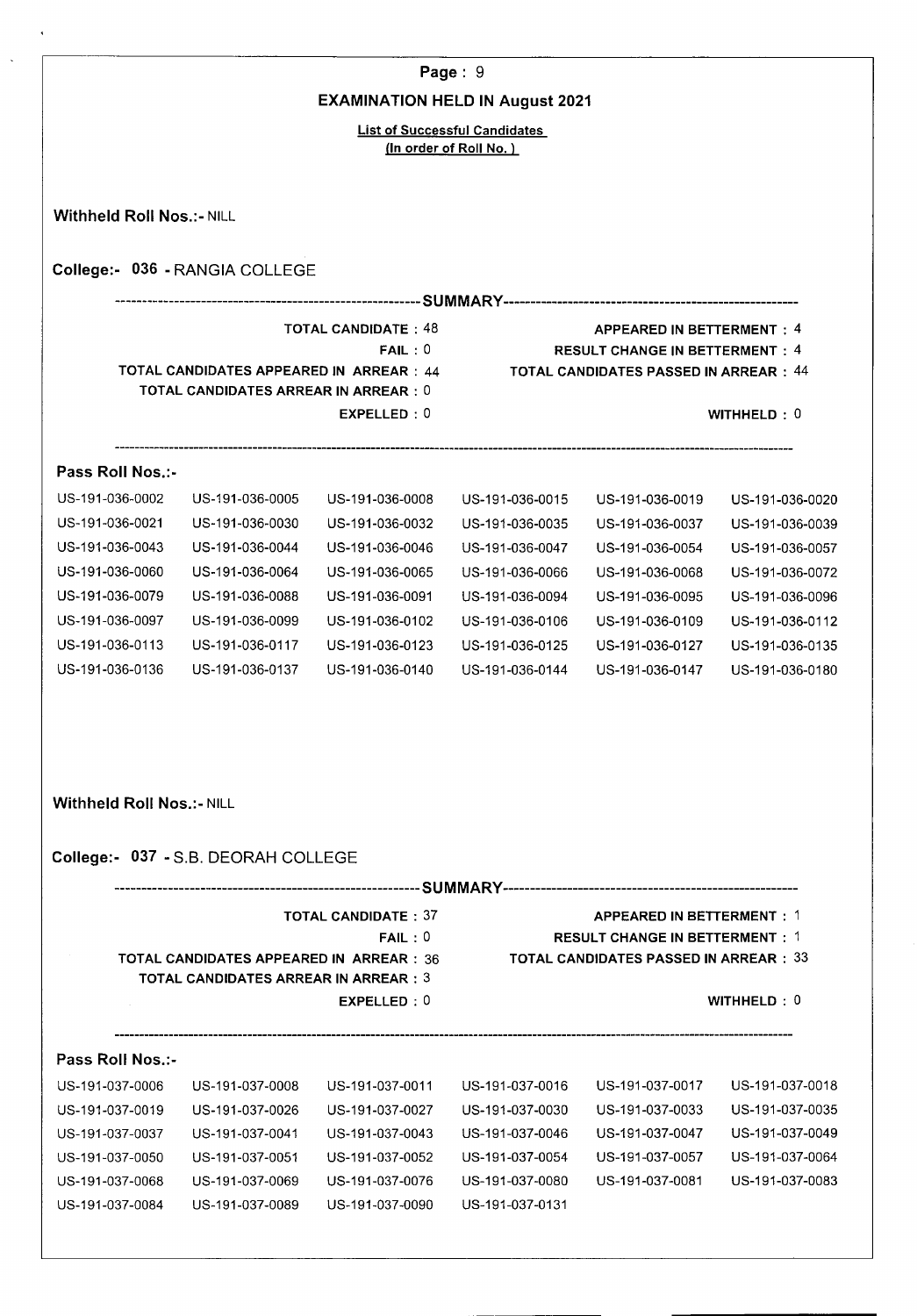|                                    |                                                                                                | Page: 10                                                               |                 |                                                                               |                 |
|------------------------------------|------------------------------------------------------------------------------------------------|------------------------------------------------------------------------|-----------------|-------------------------------------------------------------------------------|-----------------|
|                                    |                                                                                                | <b>EXAMINATION HELD IN August 2021</b>                                 |                 |                                                                               |                 |
|                                    |                                                                                                | <b>List of Successful Candidates</b><br>(In order of Roll No.)         |                 |                                                                               |                 |
|                                    |                                                                                                |                                                                        |                 |                                                                               |                 |
|                                    |                                                                                                |                                                                        |                 |                                                                               |                 |
|                                    |                                                                                                |                                                                        |                 |                                                                               |                 |
|                                    |                                                                                                |                                                                        |                 |                                                                               |                 |
|                                    |                                                                                                |                                                                        |                 |                                                                               |                 |
| <b>Withheld Roll Nos.:- NILL</b>   |                                                                                                |                                                                        |                 |                                                                               |                 |
|                                    |                                                                                                |                                                                        |                 |                                                                               |                 |
|                                    |                                                                                                | College:- 038 - SUALKUCHI BUDRAM MADHAB SATRADHIKAR (S.B.M.S.) COLLEGE |                 |                                                                               |                 |
|                                    |                                                                                                | <b>TOTAL CANDIDATE: 17</b>                                             |                 | APPEARED IN BETTERMENT: 0                                                     |                 |
|                                    |                                                                                                | FAIL:0                                                                 |                 | <b>RESULT CHANGE IN BETTERMENT: 0</b>                                         |                 |
|                                    | TOTAL CANDIDATES APPEARED IN ARREAR : 17<br>TOTAL CANDIDATES ARREAR IN ARREAR : 0              |                                                                        |                 | TOTAL CANDIDATES PASSED IN ARREAR : 17                                        |                 |
|                                    |                                                                                                | EXPELLED: 0                                                            |                 |                                                                               | WITHHELD: 0     |
|                                    |                                                                                                |                                                                        |                 |                                                                               |                 |
| Pass Roll Nos.:-                   |                                                                                                |                                                                        |                 |                                                                               |                 |
| US-191-038-0002                    | US-191-038-0006                                                                                | US-191-038-0011                                                        | US-191-038-0029 | US-191-038-0030                                                               | US-191-038-0035 |
| US-191-038-0044                    | US-191-038-0045                                                                                | US-191-038-0048                                                        | US-191-038-0050 | US-191-038-0055                                                               | US-191-038-0066 |
| US-191-038-0069                    | US-191-038-0070                                                                                | US-191-038-0076                                                        | US-191-038-0077 | US-191-038-0079                                                               |                 |
| <b>Withheld Roll Nos.:- NILL</b>   |                                                                                                |                                                                        |                 |                                                                               |                 |
|                                    |                                                                                                |                                                                        |                 |                                                                               |                 |
|                                    | College:- 095 - BIKALI COLLEGE                                                                 |                                                                        |                 |                                                                               |                 |
|                                    |                                                                                                |                                                                        |                 |                                                                               |                 |
|                                    |                                                                                                | <b>TOTAL CANDIDATE: 16</b>                                             |                 | APPEARED IN BETTERMENT: 0                                                     |                 |
|                                    | <b>TOTAL CANDIDATES APPEARED IN ARREAR: 16</b><br><b>TOTAL CANDIDATES ARREAR IN ARREAR : 0</b> | FAIL:0                                                                 |                 | <b>RESULT CHANGE IN BETTERMENT: 0</b><br>TOTAL CANDIDATES PASSED IN ARREAR:16 |                 |
|                                    |                                                                                                | EXPELLED: 0                                                            |                 |                                                                               | WITHHELD: $0$   |
| Pass Roll Nos.:-                   |                                                                                                |                                                                        |                 |                                                                               |                 |
|                                    | US-191-095-0002                                                                                | US-191-095-0004                                                        | US-191-095-0005 | US-191-095-0008                                                               | US-191-095-0009 |
|                                    |                                                                                                |                                                                        | US-191-095-0014 | US-191-095-0015                                                               | US-191-095-0016 |
| US-191-095-0001<br>US-191-095-0011 | US-191-095-0012                                                                                | US-191-095-0013                                                        |                 |                                                                               |                 |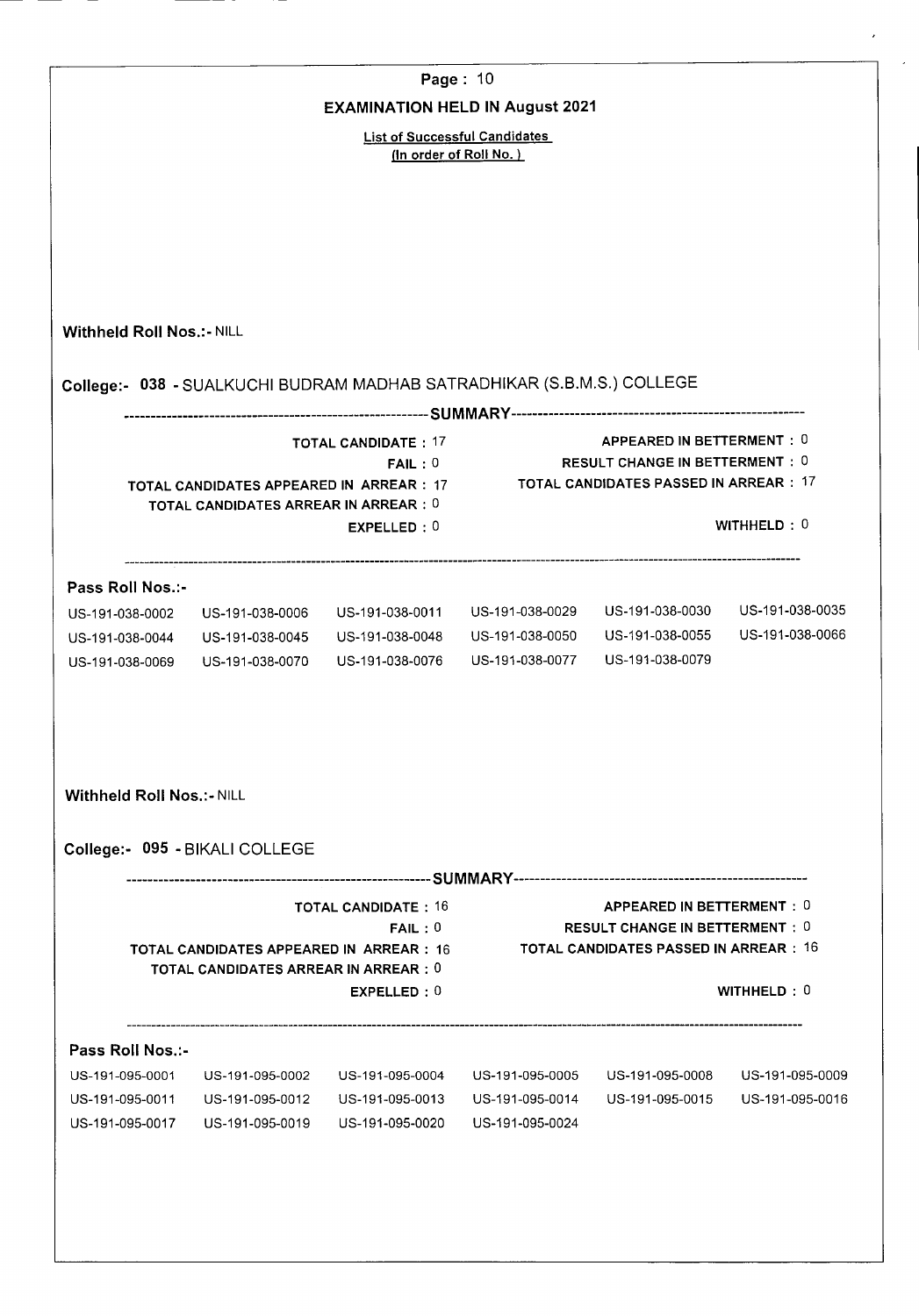|                                                                        |                                                                                                |                                        | Page: 11                                                       |                                                                                                                            |                 |
|------------------------------------------------------------------------|------------------------------------------------------------------------------------------------|----------------------------------------|----------------------------------------------------------------|----------------------------------------------------------------------------------------------------------------------------|-----------------|
|                                                                        |                                                                                                | <b>EXAMINATION HELD IN August 2021</b> |                                                                |                                                                                                                            |                 |
|                                                                        |                                                                                                |                                        | <b>List of Successful Candidates</b><br>(In order of Roll No.) |                                                                                                                            |                 |
|                                                                        |                                                                                                |                                        |                                                                |                                                                                                                            |                 |
| <b>Withheld Roll Nos.: - NILL</b>                                      |                                                                                                |                                        |                                                                |                                                                                                                            |                 |
|                                                                        | College:- 097 - DUDHNOI COLLEGE                                                                |                                        |                                                                |                                                                                                                            |                 |
|                                                                        |                                                                                                |                                        |                                                                |                                                                                                                            |                 |
|                                                                        | TOTAL CANDIDATES APPEARED IN ARREAR : 22                                                       | <b>TOTAL CANDIDATE: 22</b><br>FAIL:0   |                                                                | <b>APPEARED IN BETTERMENT: 0</b><br><b>RESULT CHANGE IN BETTERMENT: 0</b><br><b>TOTAL CANDIDATES PASSED IN ARREAR : 22</b> |                 |
|                                                                        | TOTAL CANDIDATES ARREAR IN ARREAR : 0                                                          | EXPELLED: 0                            |                                                                |                                                                                                                            | WITHHELD: 0     |
| Pass Roll Nos.:-                                                       |                                                                                                |                                        |                                                                |                                                                                                                            |                 |
| US-191-097-0003                                                        | US-191-097-0004                                                                                | US-191-097-0011                        | US-191-097-0018                                                | US-191-097-0023                                                                                                            | US-191-097-0025 |
| US-191-097-0026                                                        | US-191-097-0028                                                                                | US-191-097-0035                        | US-191-097-0037                                                | US-191-097-0041                                                                                                            | US-191-097-0042 |
|                                                                        |                                                                                                |                                        |                                                                |                                                                                                                            | US-191-097-0071 |
|                                                                        | US-191-097-0047                                                                                | US-191-097-0048                        | US-191-097-0062                                                | US-191-097-0070                                                                                                            |                 |
|                                                                        | US-191-097-0076                                                                                | US-191-097-0077                        | US-191-097-0079                                                |                                                                                                                            |                 |
| US-191-097-0045<br>US-191-097-0074<br><b>Withheld Roll Nos.:- NILL</b> |                                                                                                |                                        |                                                                |                                                                                                                            |                 |
|                                                                        | College:- 099 - GOALPARA COLLEGE                                                               |                                        |                                                                |                                                                                                                            |                 |
|                                                                        | <b>TOTAL CANDIDATES APPEARED IN ARREAR : 30</b><br><b>TOTAL CANDIDATES ARREAR IN ARREAR: 1</b> | <b>TOTAL CANDIDATE: 34</b><br>FAIL:0   |                                                                | <b>APPEARED IN BETTERMENT: 4</b><br><b>RESULT CHANGE IN BETTERMENT: 4</b><br><b>TOTAL CANDIDATES PASSED IN ARREAR : 29</b> |                 |
|                                                                        |                                                                                                | EXPELLED: 0                            |                                                                |                                                                                                                            | WITHHELD: 0     |
| Pass Roll Nos.:-                                                       |                                                                                                |                                        |                                                                |                                                                                                                            |                 |
| US-191-099-0001                                                        | US-191-099-0002                                                                                | US-191-099-0005                        | US-191-099-0006                                                | US-191-099-0007                                                                                                            | US-191-099-0011 |
| US-191-099-0015                                                        | US-191-099-0022                                                                                | US-191-099-0026                        | US-191-099-0030                                                | US-191-099-0032                                                                                                            | US-191-099-0035 |
| US-191-099-0040                                                        | US-191-099-0041                                                                                | US-191-099-0045                        | US-191-099-0046                                                | US-191-099-0050                                                                                                            | US-191-099-0052 |
| US-191-099-0053                                                        | US-191-099-0056                                                                                | US-191-099-0057                        | US-191-099-0061                                                | US-191-099-0063                                                                                                            | US-191-099-0064 |
| US-191-099-0067                                                        | US-191-099-0072                                                                                | US-191-099-0073                        | US-191-099-0076                                                | US-191-099-0085                                                                                                            | US-191-099-0089 |
| US-191-099-0092                                                        | US-191-099-0096                                                                                | US-191-099-0104                        |                                                                |                                                                                                                            |                 |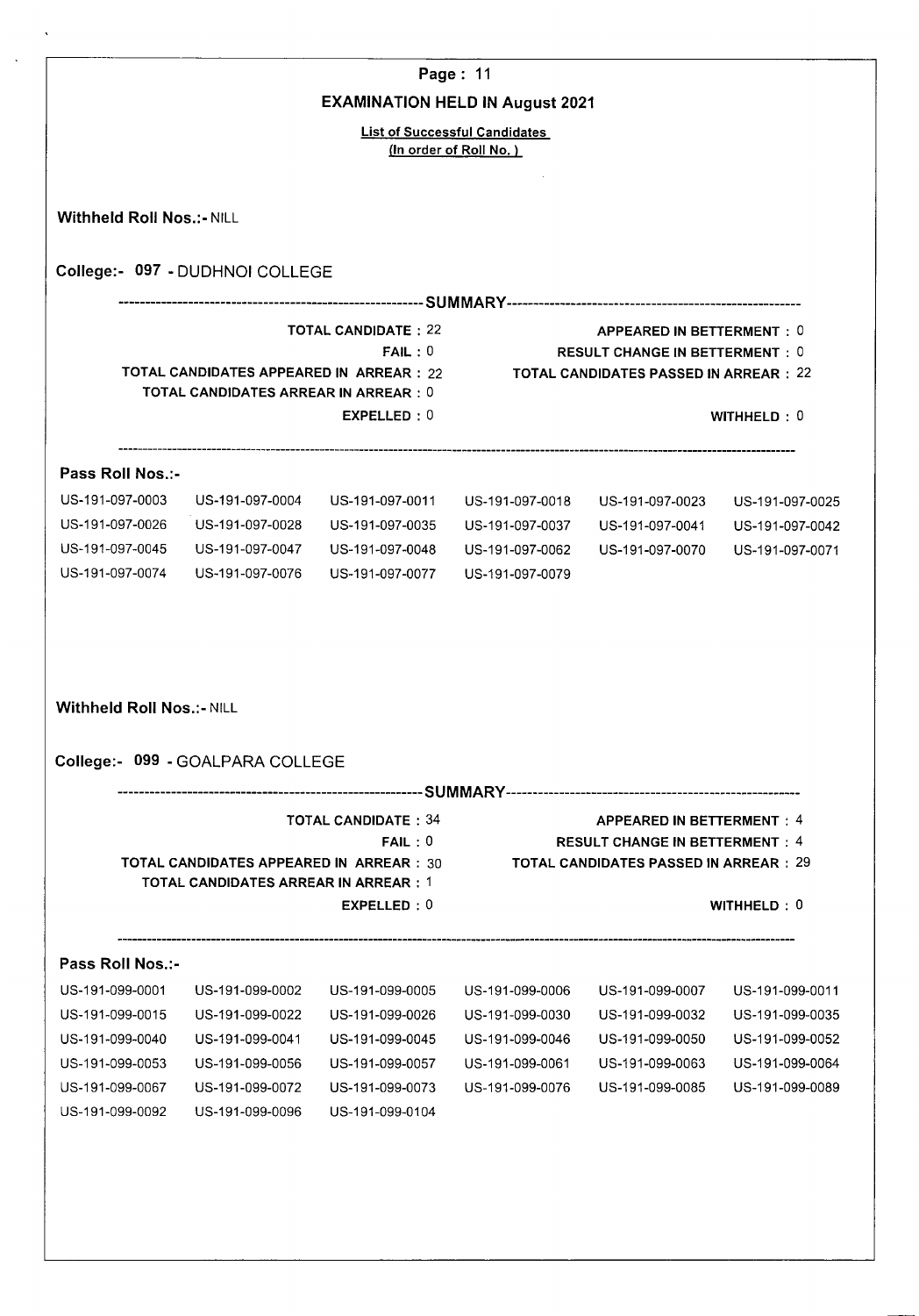|                                                                                                                                                                                                  | Page: 12                                                                                                       |                                                                                                                      |                                                                               |                                                                                             |  |  |  |  |
|--------------------------------------------------------------------------------------------------------------------------------------------------------------------------------------------------|----------------------------------------------------------------------------------------------------------------|----------------------------------------------------------------------------------------------------------------------|-------------------------------------------------------------------------------|---------------------------------------------------------------------------------------------|--|--|--|--|
|                                                                                                                                                                                                  |                                                                                                                |                                                                                                                      |                                                                               |                                                                                             |  |  |  |  |
| <b>List of Successful Candidates</b><br>(In order of Roll No.)                                                                                                                                   |                                                                                                                |                                                                                                                      |                                                                               |                                                                                             |  |  |  |  |
| <b>Withheld Roll Nos.:- NILL</b>                                                                                                                                                                 |                                                                                                                |                                                                                                                      |                                                                               |                                                                                             |  |  |  |  |
|                                                                                                                                                                                                  |                                                                                                                |                                                                                                                      |                                                                               |                                                                                             |  |  |  |  |
|                                                                                                                                                                                                  |                                                                                                                |                                                                                                                      |                                                                               |                                                                                             |  |  |  |  |
| APPEARED IN BETTERMENT: 0<br><b>TOTAL CANDIDATE: 48</b><br><b>RESULT CHANGE IN BETTERMENT: 0</b><br>FAIL:0<br>TOTAL CANDIDATES PASSED IN ARREAR : 48<br>TOTAL CANDIDATES APPEARED IN ARREAR : 48 |                                                                                                                |                                                                                                                      |                                                                               |                                                                                             |  |  |  |  |
|                                                                                                                                                                                                  | EXPELLED: 0                                                                                                    |                                                                                                                      |                                                                               | WITHHELD: 0                                                                                 |  |  |  |  |
| Pass Roll Nos.:-                                                                                                                                                                                 |                                                                                                                |                                                                                                                      |                                                                               |                                                                                             |  |  |  |  |
| US-191-102-0004                                                                                                                                                                                  | US-191-102-0009                                                                                                | US-191-102-0010                                                                                                      | US-191-102-0011                                                               | US-191-102-0016                                                                             |  |  |  |  |
| US-191-102-0018                                                                                                                                                                                  | US-191-102-0023                                                                                                | US-191-102-0024                                                                                                      | US-191-102-0025                                                               | US-191-102-0027                                                                             |  |  |  |  |
| US-191-102-0029                                                                                                                                                                                  | US-191-102-0031                                                                                                | US-191-102-0032                                                                                                      | US-191-102-0033                                                               | US-191-102-0034                                                                             |  |  |  |  |
| US-191-102-0035                                                                                                                                                                                  | US-191-102-0040                                                                                                | US-191-102-0044                                                                                                      | US-191-102-0045                                                               | US-191-102-0046                                                                             |  |  |  |  |
| US-191-102-0048                                                                                                                                                                                  | US-191-102-0053                                                                                                | US-191-102-0056                                                                                                      | US-191-102-0057                                                               | US-191-102-0058                                                                             |  |  |  |  |
| US-191-102-0060                                                                                                                                                                                  | US-191-102-0063                                                                                                | US-191-102-0064                                                                                                      | US-191-102-0065                                                               | US-191-102-0066                                                                             |  |  |  |  |
| US-191-102-0067                                                                                                                                                                                  | US-191-102-0069                                                                                                | US-191-102-0070                                                                                                      | US-191-102-0073                                                               | US-191-102-0074                                                                             |  |  |  |  |
| US-191-102-0075                                                                                                                                                                                  | US-191-102-0078                                                                                                | US-191-102-0079                                                                                                      | US-191-102-0080                                                               | US-191-102-0083                                                                             |  |  |  |  |
| <b>Withheld Roll Nos.:- NILL</b>                                                                                                                                                                 | College:- 117 - BAOSI BANIKANTA KAKOTI COLLEGE                                                                 |                                                                                                                      |                                                                               |                                                                                             |  |  |  |  |
|                                                                                                                                                                                                  |                                                                                                                |                                                                                                                      |                                                                               |                                                                                             |  |  |  |  |
|                                                                                                                                                                                                  | <b>TOTAL CANDIDATE: 33</b>                                                                                     |                                                                                                                      | APPEARED IN BETTERMENT: 0                                                     |                                                                                             |  |  |  |  |
| <b>TOTAL CANDIDATES APPEARED IN ARREAR : 33</b><br><b>TOTAL CANDIDATES ARREAR IN ARREAR : 0</b>                                                                                                  | FAIL:0<br>EXPELLED: 0                                                                                          |                                                                                                                      | <b>RESULT CHANGE IN BETTERMENT: 0</b><br>TOTAL CANDIDATES PASSED IN ARREAR:33 | WITHHELD: 0                                                                                 |  |  |  |  |
|                                                                                                                                                                                                  |                                                                                                                |                                                                                                                      |                                                                               |                                                                                             |  |  |  |  |
| Pass Roll Nos.:-                                                                                                                                                                                 |                                                                                                                |                                                                                                                      |                                                                               |                                                                                             |  |  |  |  |
| US-191-117-0002<br>US-191-117-0005                                                                                                                                                               | US-191-117-0006                                                                                                | US-191-117-0007                                                                                                      | US-191-117-0011                                                               |                                                                                             |  |  |  |  |
| US-191-117-0014<br>US-191-117-0015                                                                                                                                                               | US-191-117-0020                                                                                                | US-191-117-0022                                                                                                      | US-191-117-0027                                                               |                                                                                             |  |  |  |  |
| US-191-117-0030<br>US-191-117-0032                                                                                                                                                               | US-191-117-0035                                                                                                | US-191-117-0037                                                                                                      | US-191-117-0040                                                               |                                                                                             |  |  |  |  |
| US-191-117-0043<br>US-191-117-0044<br>US-191-117-0058<br>US-191-117-0060                                                                                                                         | US-191-117-0046<br>US-191-117-0061                                                                             | US-191-117-0048<br>US-191-117-0062                                                                                   | US-191-117-0053<br>US-191-117-0063                                            | US-191-117-0012<br>US-191-117-0029<br>US-191-117-0041<br>US-191-117-0055<br>US-191-117-0064 |  |  |  |  |
|                                                                                                                                                                                                  | US-191-102-0008<br>US-191-102-0022<br>US-191-102-0030<br>US-191-102-0038<br>US-191-102-0050<br>US-191-102-0061 | College:- 102 - WEST GOALPARA COLLEGE<br>TOTAL CANDIDATES ARREAR IN ARREAR : 0<br>US-191-102-0068<br>US-191-102-0077 |                                                                               | <b>EXAMINATION HELD IN August 2021</b>                                                      |  |  |  |  |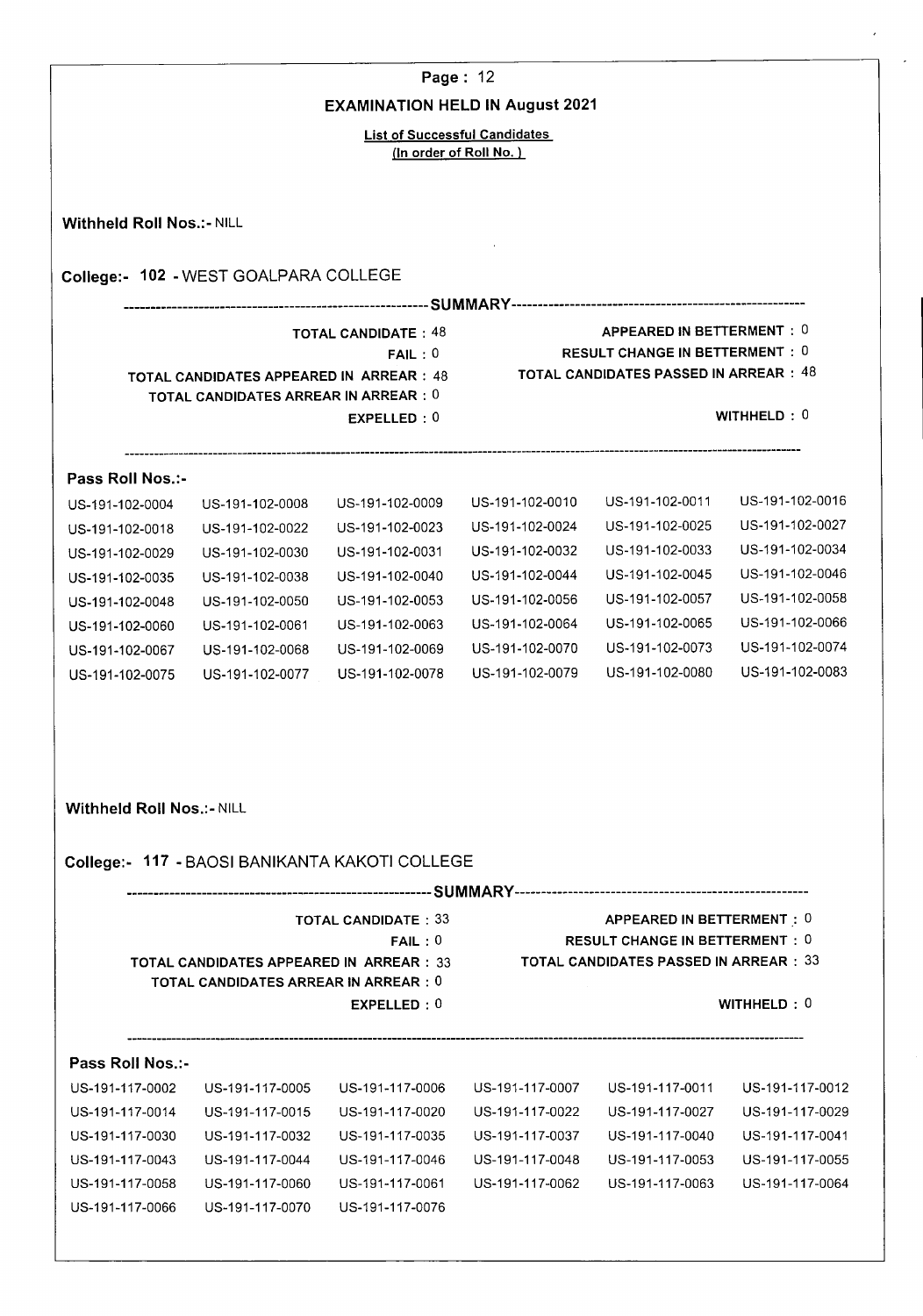**Page:** 13

#### **EXAMINATION HELD IN August 2021**

List of Successful Candidates (In order of Roll No.)

**College:- 118** -B.H. COLLEGE **SUMMARY**  TOTAL CANDIDATE: 79 APPEARED IN BETTERMENT: 21 FAIL : 0 RESULT CHANGE IN BETTERMENT : 21 TOTAL CANDIDATES APPEARED **IN** ARREAR: 58 TOTAL **CANDIDATES PASSED IN ARREAR** : 57 **TOTAL CANDIDATES ARREAR IN ARREAR: 1 Pass Roll Nos.:**- **EXPELLED : 0** WITHHELD : 0 US-191-118-0003 US-191-i 18-0008 US-191-118-0009 US-191-118-0010 US-I9i-118-0013 US-I9I-i 18-0015 US-191-118-0017 US-191-118-0018 US-191-118-0020 US-191-118-0026 US-191-118-0027 US-191-118-0028 US-191-118-0029 US-191-118-0030 US-191-118-0031 US-191-118-0033 US-191-118-0037 US-191-118-0040 US-191-118-0043 US-191-118-0045 US-191-118-0048 US-191-118-0049 US-191-118-0051 US-191-118-0053 US-191-1 18-0054 US-191-i 18-0055 US-191-1 18-0059 US-i 91-118-0060 US-I 91-118-0061 US-191-1 18-0062 US-191-118-0065 US-191-118-0067 US-191-118-0070 US-191-118-0073 US-191-118-0074 US-191-118-0077 US-191-118-0078 US-191-118-0080 US-191-118-0083 US-191-118-0084 US-191-118-0085 US-191-118-0088 US-191-118-0091 US-191-118-0095 US-191-118-0099 US-191-118-0103 US-191-118-0105 US-191-118-0107 US-i 91-118-0110 US-191-118-0112 US-191-118-0115 US-191-118-0118 US-191-118-0121 US-I9I-i 18-0122 US-191-1 18-0124 US-191-1 18-0126 US-I9l-118-0129 US-191-i 18-0130 US-191-I 18-0131 US-191-1 18-0134 US-191-118-0141 US-I91-i 18-0147 US-191-118-0149 US-191-I 18-0153 US-191-i 18-0156 US-I9l-118-0158 US-191-118-0160 US-191-118-0165 US-191-118-0170 US-i 91-118-0176 US-191-118-0182 US-I91-118-0184

US-191-118-0186 US-191-118-0188 US-191-118-0192 US-191-118-0200 US-191-118-0203 US-191-118-0205

**Withheld Roll Nos.:- NILL** 

**Withheld Roll Nos.:- NILL** 

- 
- 
- -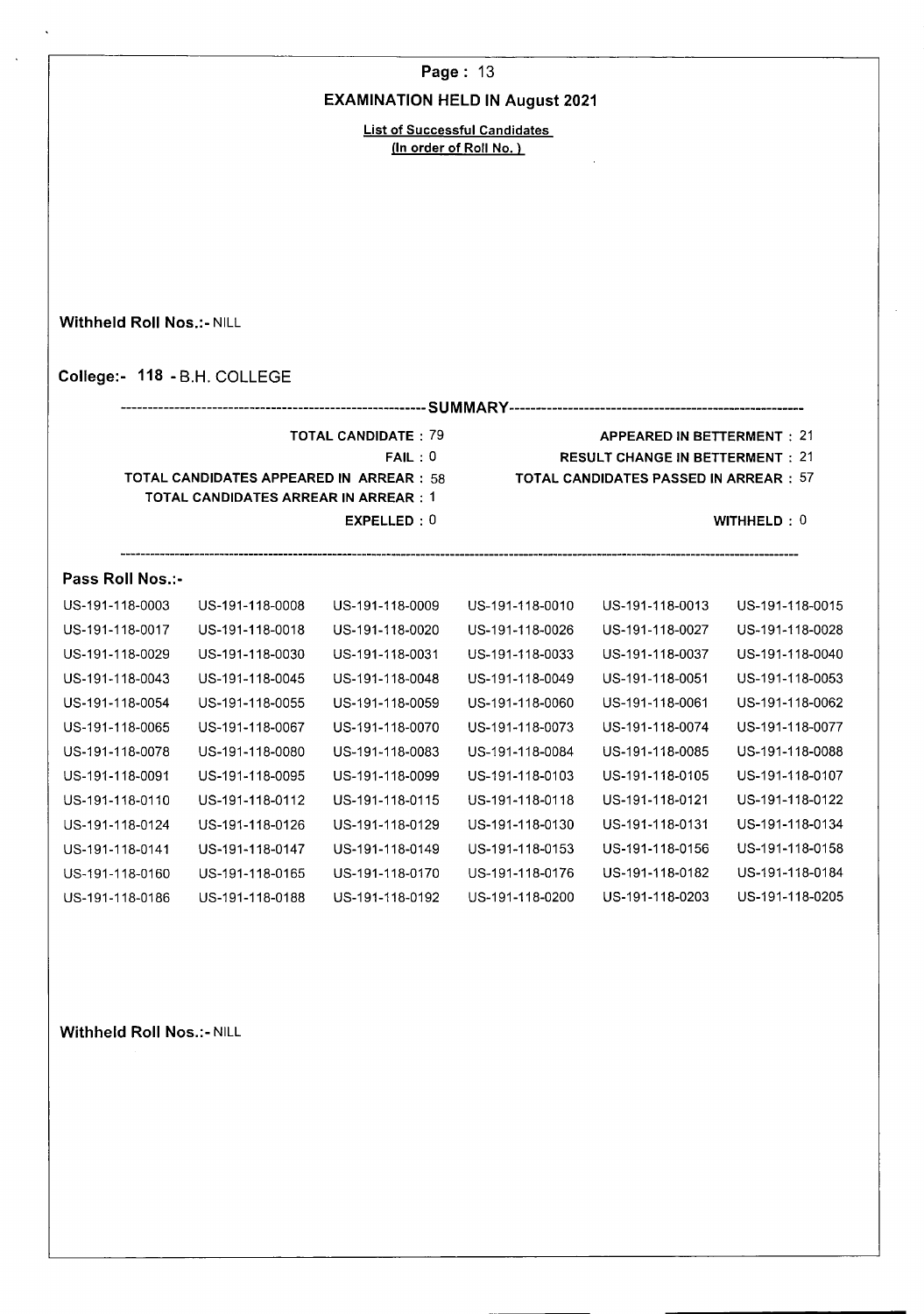|                                                                                                                                                                                                                                                                                    |                                                                                   | Page: 14                               |                                                                |                                                                                                              |                                                                                                                                                                         |
|------------------------------------------------------------------------------------------------------------------------------------------------------------------------------------------------------------------------------------------------------------------------------------|-----------------------------------------------------------------------------------|----------------------------------------|----------------------------------------------------------------|--------------------------------------------------------------------------------------------------------------|-------------------------------------------------------------------------------------------------------------------------------------------------------------------------|
|                                                                                                                                                                                                                                                                                    |                                                                                   | <b>EXAMINATION HELD IN August 2021</b> |                                                                |                                                                                                              |                                                                                                                                                                         |
|                                                                                                                                                                                                                                                                                    |                                                                                   |                                        | <b>List of Successful Candidates</b><br>(In order of Roll No.) |                                                                                                              |                                                                                                                                                                         |
|                                                                                                                                                                                                                                                                                    |                                                                                   |                                        |                                                                |                                                                                                              |                                                                                                                                                                         |
|                                                                                                                                                                                                                                                                                    | College:- 122 - BARNAGAR COLLEGE                                                  |                                        |                                                                |                                                                                                              |                                                                                                                                                                         |
|                                                                                                                                                                                                                                                                                    | TOTAL CANDIDATES APPEARED IN ARREAR : 23<br>TOTAL CANDIDATES ARREAR IN ARREAR : 2 | <b>TOTAL CANDIDATE: 23</b><br>FAIL:0   |                                                                | APPEARED IN BETTERMENT: 0<br><b>RESULT CHANGE IN BETTERMENT: 0</b><br>TOTAL CANDIDATES PASSED IN ARREAR : 21 |                                                                                                                                                                         |
|                                                                                                                                                                                                                                                                                    |                                                                                   | EXPELLED: 0                            |                                                                |                                                                                                              | WITHHELD: $0$                                                                                                                                                           |
| Pass Roll Nos.:-                                                                                                                                                                                                                                                                   |                                                                                   |                                        |                                                                |                                                                                                              |                                                                                                                                                                         |
| US-191-122-0003                                                                                                                                                                                                                                                                    | US-191-122-0009                                                                   | US-191-122-0010                        | US-191-122-0019                                                | US-191-122-0022                                                                                              | US-191-122-0024                                                                                                                                                         |
| US-191-122-0025                                                                                                                                                                                                                                                                    | US-191-122-0029                                                                   | US-191-122-0030                        | US-191-122-0032                                                | US-191-122-0039                                                                                              | US-191-122-0041                                                                                                                                                         |
| US-191-122-0042                                                                                                                                                                                                                                                                    | US-191-122-0048                                                                   | US-191-122-0057                        | US-191-122-0059                                                | US-191-122-0061                                                                                              | US-191-122-0066                                                                                                                                                         |
| US-191-122-0068                                                                                                                                                                                                                                                                    | US-191-122-0071                                                                   | US-191-122-0141                        |                                                                |                                                                                                              |                                                                                                                                                                         |
|                                                                                                                                                                                                                                                                                    |                                                                                   |                                        |                                                                |                                                                                                              |                                                                                                                                                                         |
|                                                                                                                                                                                                                                                                                    |                                                                                   |                                        |                                                                |                                                                                                              |                                                                                                                                                                         |
|                                                                                                                                                                                                                                                                                    |                                                                                   |                                        |                                                                |                                                                                                              |                                                                                                                                                                         |
|                                                                                                                                                                                                                                                                                    |                                                                                   | <b>TOTAL CANDIDATE: 59</b>             |                                                                | APPEARED IN BETTERMENT: 0<br><b>RESULT CHANGE IN BETTERMENT: 0</b>                                           |                                                                                                                                                                         |
|                                                                                                                                                                                                                                                                                    | <b>TOTAL CANDIDATES APPEARED IN ARREAR : 59</b>                                   | FAIL:0                                 |                                                                | <b>TOTAL CANDIDATES PASSED IN ARREAR : 59</b>                                                                |                                                                                                                                                                         |
|                                                                                                                                                                                                                                                                                    | <b>TOTAL CANDIDATES ARREAR IN ARREAR: 0</b>                                       |                                        |                                                                |                                                                                                              |                                                                                                                                                                         |
|                                                                                                                                                                                                                                                                                    |                                                                                   | EXPELLED: 0                            |                                                                |                                                                                                              | WITHHELD : $0$                                                                                                                                                          |
|                                                                                                                                                                                                                                                                                    |                                                                                   |                                        |                                                                |                                                                                                              |                                                                                                                                                                         |
|                                                                                                                                                                                                                                                                                    | US-191-130-0003                                                                   | US-191-130-0004                        | US-191-130-0005                                                | US-191-130-0008                                                                                              |                                                                                                                                                                         |
|                                                                                                                                                                                                                                                                                    | US-191-130-0016                                                                   | US-191-130-0020                        | US-191-130-0021                                                | US-191-130-0023                                                                                              |                                                                                                                                                                         |
|                                                                                                                                                                                                                                                                                    | US-191-130-0029                                                                   | US-191-130-0030                        | US-191-130-0031                                                | US-191-130-0032                                                                                              |                                                                                                                                                                         |
|                                                                                                                                                                                                                                                                                    | US-191-130-0035                                                                   | US-191-130-0036                        | US-191-130-0037                                                | US-191-130-0038                                                                                              |                                                                                                                                                                         |
|                                                                                                                                                                                                                                                                                    | US-191-130-0046                                                                   | US-191-130-0048                        | US-191-130-0049                                                | US-191-130-0053                                                                                              |                                                                                                                                                                         |
|                                                                                                                                                                                                                                                                                    | US-191-130-0060                                                                   | US-191-130-0062                        | US-191-130-0064                                                | US-191-130-0065                                                                                              |                                                                                                                                                                         |
|                                                                                                                                                                                                                                                                                    | US-191-130-0068                                                                   | US-191-130-0070                        | US-191-130-0075                                                | US-191-130-0076                                                                                              |                                                                                                                                                                         |
|                                                                                                                                                                                                                                                                                    | US-191-130-0081                                                                   | US-191-130-0084                        | US-191-130-0085                                                | US-191-130-0087                                                                                              |                                                                                                                                                                         |
| <b>Withheld Roll Nos.:- NILL</b><br>College:- 130 - M.C. COLLEGE<br>Pass Roll Nos.:-<br>US-191-130-0002<br>US-191-130-0011<br>US-191-130-0026<br>US-191-130-0034<br>US-191-130-0042<br>US-191-130-0057<br>US-191-130-0067<br>US-191-130-0078<br>US-191-130-0095<br>US-191-130-0103 | US-191-130-0098<br>US-191-130-0106                                                | US-191-130-0099<br>US-191-130-0107     | US-191-130-0100<br>US-191-130-0177                             | US-191-130-0101<br>US-191-130-0178                                                                           | US-191-130-0009<br>US-191-130-0025<br>US-191-130-0033<br>US-191-130-0040<br>US-191-130-0055<br>US-191-130-0066<br>US-191-130-0077<br>US-191-130-0094<br>US-191-130-0102 |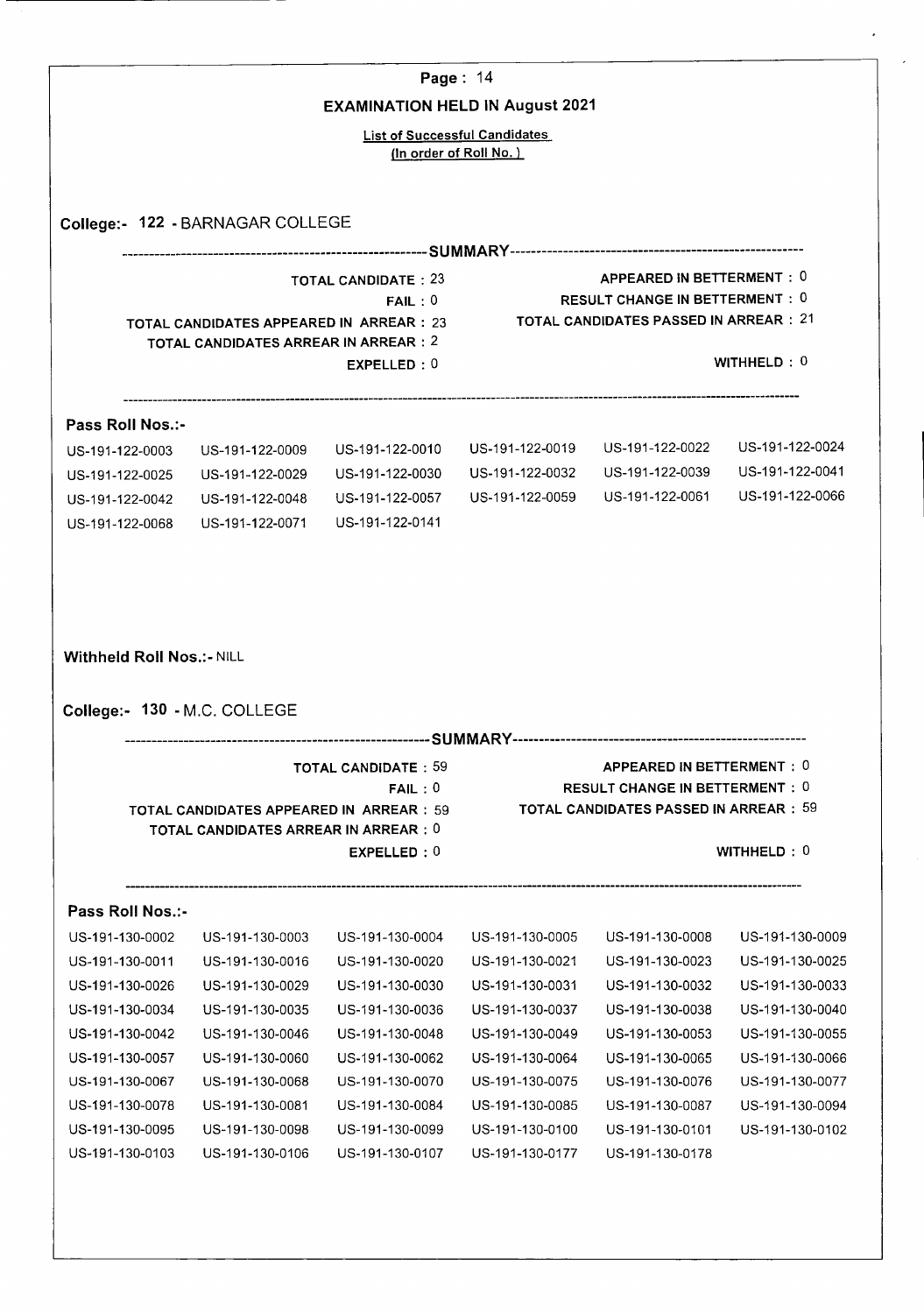**Page:** 15

#### **EXAMINATION HELD IN August 2021**

List of Successful Candidates (In order of Roll No.)

**Withheld Roll Nos.:- NILL College:- 133** - NABAJYOTI COLLEGE, KALGACHIA **SUMMARY**  TOTAL CANDIDATE: 52 APPEARED IN BETTERMENT: 0 FAIL: 0 RESULT CHANGE IN BETTERMENT: 0 TOTAL CANDIDATES APPEARED **IN** ARREAR: 52 TOTAL CANDIDATES PASSED IN ARREAR : 50 TOTAL CANDIDATES ARREAR IN ARREAR: 2 EXPELLED : 0 WITHHELD : 0 **Pass Roll Nos.:**- US-191-133-0004 US-191-133-0005 US-191-133-0006 US-191-133-0013 US-191-133-0015 US-191-133-0016 US-191-133-0018 US-191-133-0019 US-191-133-0020 US-191-133-0023 US-191-133-0024 US-191-133-0027 US-191-133-0028 US-191-133-0032 US-191-133-0035 US-191-133-0036 US-191-133-0039 US-191-133-0042 US-191-133-0048 US-191-133-0049 US-191-133-0050 US-191-133-0051 US-191-133-0053 US-191-133-0054 US-191-133-0059 US-191-133-0061 US-191-133-0065 US-191-133-0067 US-191-133-0068 US-191-133-0070 US-191-133-0075 US-191-133-0077 US-191-133-0079 US-191-133-0080 US-191-133-0083 US-191-133-0084 US-191-133-0085 US-191-133-0087 US-191-133-0088 US-191-133-0089 US-191-133-0090 US-191-133-0093 US-191-133-0095 US-191-133-0097 US-191-133-0099 US-191-133-0101 US-191-133-0103 US-191-133-0106 US-191-133-0111 US-191-133-0112 **Withheld Roll Nos.:- NILL College:- 162** -B.N. COLLEGE **SUMMARY**  APPEARED IN BETTERMENT : 2 TOTAL CANDIDATE : 48 RESULT CHANGE IN BETTERMENT : 2 FAIL : 0 TOTAL **CANDIDATES PASSED IN ARREAR:** 44 TOTAL **CANDIDATES APPEARED IN ARREAR:** 46 TOTAL CANDIDATES ARREAR IN ARREAR: 2 WITHHELD : 0 EXPELLED : 0 **Pass Roll Nos.:**-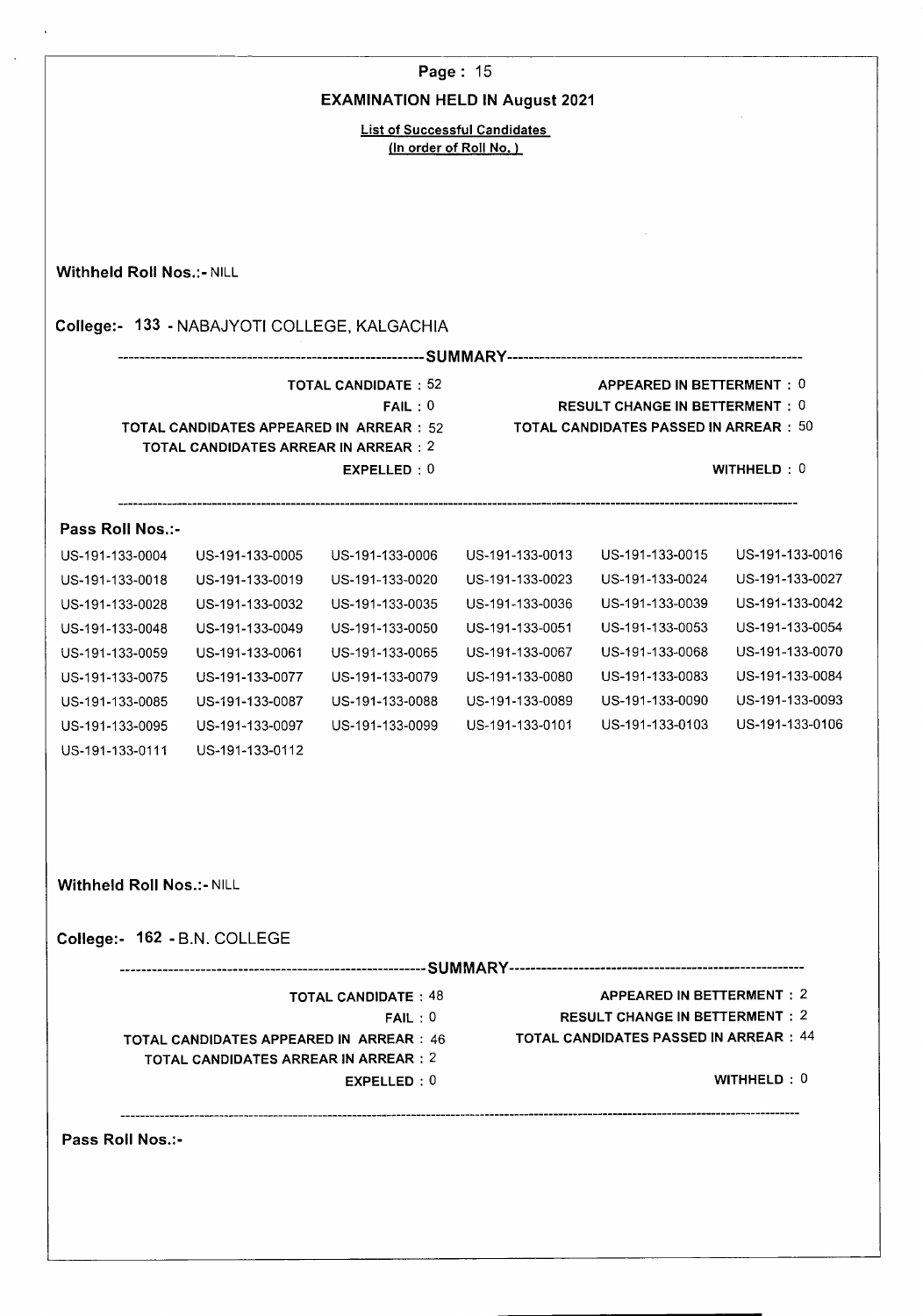## **Page:** 16 **EXAMINATION HELD IN August 2021**

#### **List of Successful Candidates (In order of Roll No.)**

| US-191-162-0002 | US-191-162-0004 | US-191-162-0009 | US-191-162-0015 | US-191-162-0022 | US-191-162-0025 |
|-----------------|-----------------|-----------------|-----------------|-----------------|-----------------|
| US-191-162-0027 | US-191-162-0032 | US-191-162-0034 | US-191-162-0038 | US-191-162-0039 | US-191-162-0043 |
| US-191-162-0045 | US-191-162-0058 | US-191-162-0059 | US-191-162-0062 | US-191-162-0070 | US-191-162-0071 |
| US-191-162-0082 | US-191-162-0083 | US-191-162-0086 | US-191-162-0087 | US-191-162-0090 | US-191-162-0093 |
| US-191-162-0102 | US-191-162-0105 | US-191-162-0118 | US-191-162-0125 | US-191-162-0132 | US-191-162-0133 |
| US-191-162-0136 | US-191-162-0143 | US-191-162-0147 | US-191-162-0158 | US-191-162-0162 | US-191-162-0163 |
| US-191-162-0164 | US-191-162-0165 | US-191-162-0168 | US-191-162-0170 | US-191-162-0172 | US-191-162-0174 |
| US-191-162-0176 | US-191-162-0177 | US-191-162-0335 | US-191-162-0337 |                 |                 |

**Withheld Roll Nos.:- NILL** 

#### **College:- 163** -BILASIPARA COLLEGE

**SUMMARY** 

**TOTAL CANDIDATES APPEARED IN ARREAR:** 49 **TOTAL CANDIDATES PASSED IN ARREAR: 49 TOTAL CANDIDATES ARREAR IN ARREAR: 0** 

- **TOTAL CANDIDATE** : 49 **APPEARED IN BETTERMENT : 0 FAIL :** 0 **RESULT CHANGE IN BETTERMENT : 0** 
	-

**EXPELLED** : 0 **WITHHELD** : 0

**Pass Roll Nos.:**-

| US-191-163-0001 | US-191-163-0002 | US-191-163-0003 | US-191-163-0009 | US-191-163-0011 | US-191-163-0015 |
|-----------------|-----------------|-----------------|-----------------|-----------------|-----------------|
| US-191-163-0017 | US-191-163-0024 | US-191-163-0027 | US-191-163-0028 | US-191-163-0030 | US-191-163-0033 |
| US-191-163-0036 | US-191-163-0038 | US-191-163-0040 | US-191-163-0042 | US-191-163-0043 | US-191-163-0044 |
| US-191-163-0045 | US-191-163-0049 | US-191-163-0051 | US-191-163-0054 | US-191-163-0055 | US-191-163-0056 |
| US-191-163-0058 | US-191-163-0060 | US-191-163-0063 | US-191-163-0068 | US-191-163-0073 | US-191-163-0076 |
| US-191-163-0077 | US-191-163-0078 | US-191-163-0080 | US-191-163-0082 | US-191-163-0087 | US-191-163-0089 |
| US-191-163-0091 | US-191-163-0092 | US-191-163-0093 | US-191-163-0097 | US-191-163-0098 | US-191-163-0101 |
| US-191-163-0103 | US-191-163-0105 | US-191-163-0111 | US-191-163-0113 | US-191-163-0115 | US-191-163-0117 |
|                 |                 |                 |                 |                 |                 |

US-191-163-0121

**Withheld Roll Nos.:- NILL**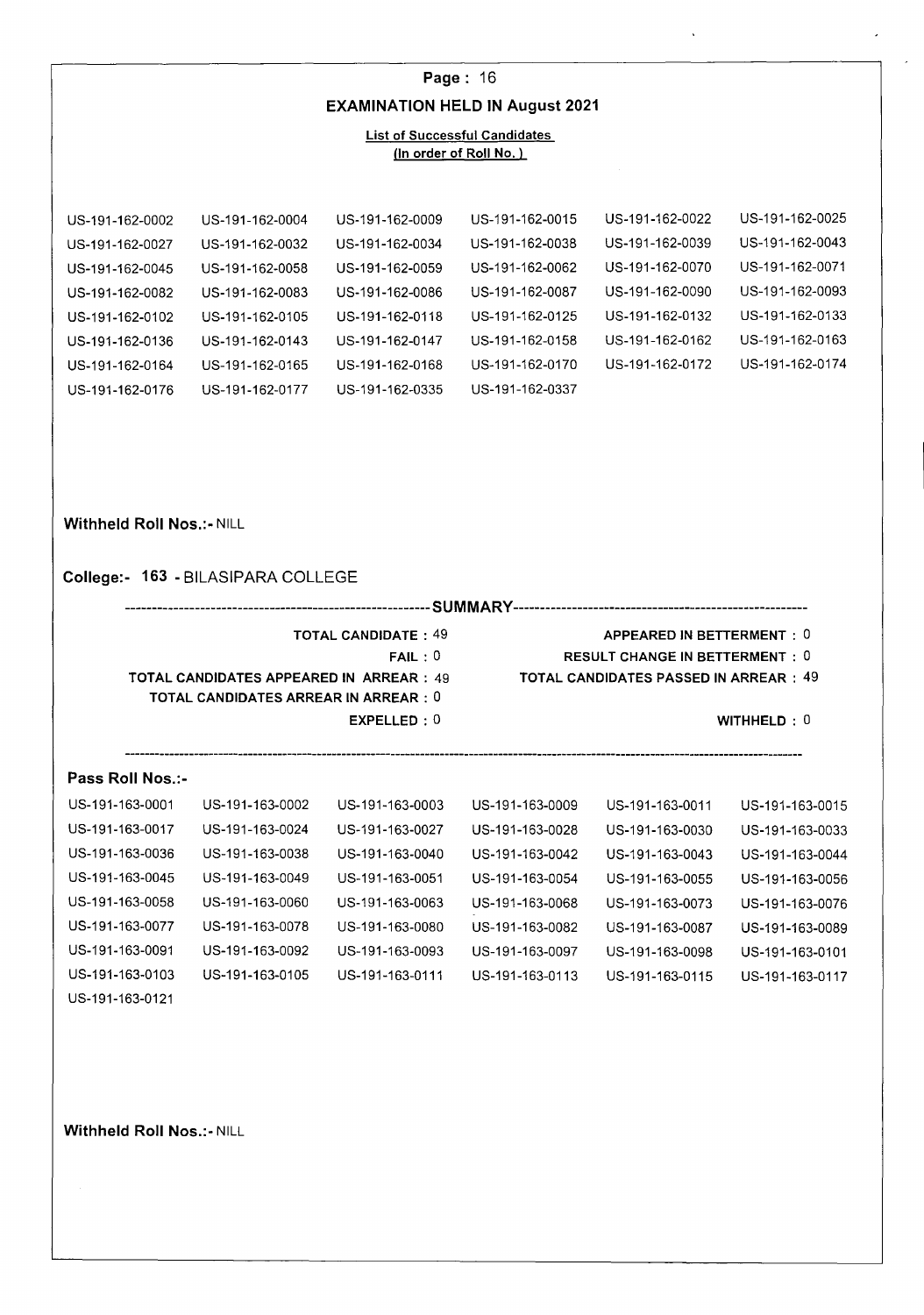|                                                                                                                                                                        |                                                                                          | <b>EXAMINATION HELD IN August 2021</b>                                                   | Page: 17                                                       |                                                                                                                            |                                                                          |
|------------------------------------------------------------------------------------------------------------------------------------------------------------------------|------------------------------------------------------------------------------------------|------------------------------------------------------------------------------------------|----------------------------------------------------------------|----------------------------------------------------------------------------------------------------------------------------|--------------------------------------------------------------------------|
|                                                                                                                                                                        |                                                                                          |                                                                                          | <b>List of Successful Candidates</b><br>(In order of Roll No.) |                                                                                                                            |                                                                          |
|                                                                                                                                                                        |                                                                                          | College:- 181 - P.D.U ADARSHA MAHAVIDYALAYA, BEHALI                                      |                                                                |                                                                                                                            |                                                                          |
|                                                                                                                                                                        |                                                                                          |                                                                                          |                                                                |                                                                                                                            |                                                                          |
|                                                                                                                                                                        | TOTAL CANDIDATES APPEARED IN ARREAR : 10<br><b>TOTAL CANDIDATES ARREAR IN ARREAR : 2</b> | <b>TOTAL CANDIDATE: 12</b><br>FAIL:0<br>EXPELLED: 0                                      |                                                                | <b>APPEARED IN BETTERMENT: 2</b><br><b>RESULT CHANGE IN BETTERMENT : 2</b><br><b>TOTAL CANDIDATES PASSED IN ARREAR : 8</b> | WITHHELD: 0                                                              |
| Pass Roll Nos.:-                                                                                                                                                       |                                                                                          |                                                                                          |                                                                |                                                                                                                            |                                                                          |
| US-191-181-0004                                                                                                                                                        |                                                                                          | US-191-181-0006 US-191-181-0008<br>US-191-181-0023    US-191-181-0024    US-191-181-0033 | US-191-181-0010<br>US-191-181-0038                             | US-191-181-0011 US-191-181-0015                                                                                            |                                                                          |
|                                                                                                                                                                        |                                                                                          | College:- 182 - P.D.U ADARSHA MAHAVIDYALAYA, Dalgaon                                     |                                                                |                                                                                                                            |                                                                          |
|                                                                                                                                                                        | TOTAL CANDIDATES APPEARED IN  ARREAR:48<br><b>TOTAL CANDIDATES ARREAR IN ARREAR : 0</b>  | <b>TOTAL CANDIDATE: 49</b><br>FAIL:0                                                     |                                                                | <b>APPEARED IN BETTERMENT: 1</b><br><b>RESULT CHANGE IN BETTERMENT:1</b><br>TOTAL CANDIDATES PASSED IN ARREAR:48           |                                                                          |
|                                                                                                                                                                        |                                                                                          | EXPELLED: 0                                                                              |                                                                |                                                                                                                            | WITHHELD: 0                                                              |
|                                                                                                                                                                        |                                                                                          |                                                                                          |                                                                |                                                                                                                            |                                                                          |
|                                                                                                                                                                        | US-191-182-0049                                                                          | US-191-182-0052                                                                          | US-191-182-0055                                                | US-191-182-0056                                                                                                            | US-191-182-0057                                                          |
|                                                                                                                                                                        | US-191-182-0059                                                                          | US-191-182-0063                                                                          | US-191-182-0064                                                | US-191-182-0065                                                                                                            |                                                                          |
|                                                                                                                                                                        | US-191-182-0069                                                                          | US-191-182-0073                                                                          | US-191-182-0075                                                | US-191-182-0076                                                                                                            |                                                                          |
|                                                                                                                                                                        | US-191-182-0079                                                                          | US-191-182-0081                                                                          | US-191-182-0083                                                | US-191-182-0085                                                                                                            |                                                                          |
|                                                                                                                                                                        | US-191-182-0093                                                                          | US-191-182-0094                                                                          | US-191-182-0095                                                | US-191-182-0097                                                                                                            | US-191-182-0066<br>US-191-182-0077<br>US-191-182-0086<br>US-191-182-0098 |
| <b>Withheld Roll Nos.:- NILL</b><br>Pass Roll Nos.:-<br>US-191-182-0048<br>US-191-182-0058<br>US-191-182-0068<br>US-191-182-0078<br>US-191-182-0092<br>US-191-182-0099 | US-191-182-0101                                                                          | US-191-182-0103                                                                          | US-191-182-0106                                                | US-191-182-0109                                                                                                            | US-191-182-0110                                                          |
| US-191-182-0112                                                                                                                                                        | US-191-182-0113                                                                          | US-191-182-0114                                                                          | US-191-182-0117                                                | US-191-182-0120                                                                                                            | US-191-182-0121                                                          |
| US-191-182-0123<br>US-191-182-0140                                                                                                                                     | US-191-182-0124                                                                          | US-191-182-0127                                                                          | US-191-182-0131                                                | US-191-182-0132                                                                                                            | US-191-182-0138                                                          |

 $\mathcal{A}$ 

 $\bar{\mathcal{A}}$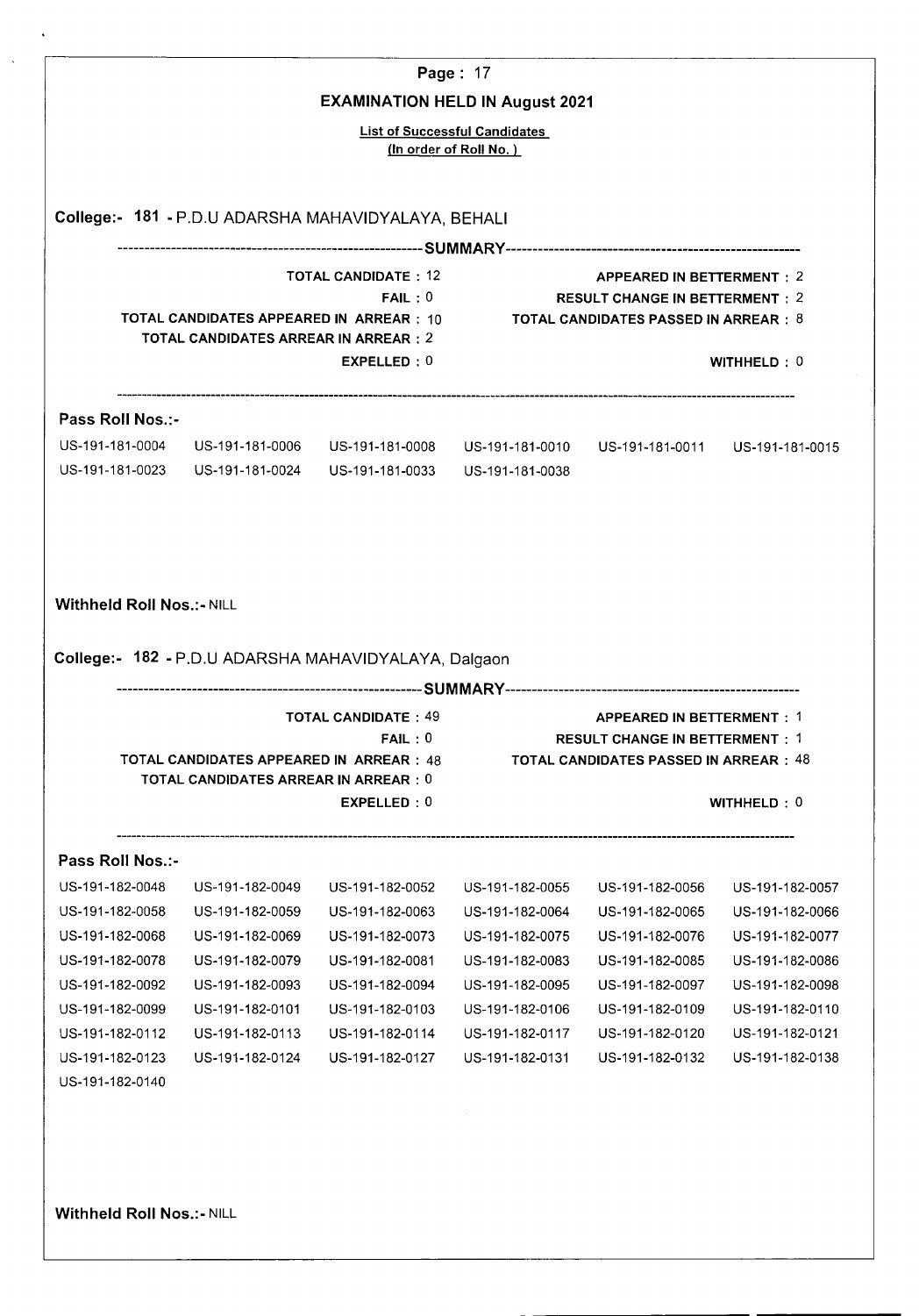|                                     |                                                                                          | Page: 18                                                                       |                                 |                                                                                                                        |                 |
|-------------------------------------|------------------------------------------------------------------------------------------|--------------------------------------------------------------------------------|---------------------------------|------------------------------------------------------------------------------------------------------------------------|-----------------|
|                                     |                                                                                          | <b>EXAMINATION HELD IN August 2021</b><br><b>List of Successful Candidates</b> |                                 |                                                                                                                        |                 |
|                                     |                                                                                          |                                                                                | (In order of Roll No.)          |                                                                                                                        |                 |
|                                     |                                                                                          | College:- 183 - P.D.U ADARSHA MAHAVIDYALAYA, Amjonga                           |                                 |                                                                                                                        |                 |
|                                     |                                                                                          |                                                                                |                                 |                                                                                                                        |                 |
|                                     | TOTAL CANDIDATES APPEARED IN ARREAR : 28<br><b>TOTAL CANDIDATES ARREAR IN ARREAR : 0</b> | <b>TOTAL CANDIDATE: 29</b><br>FAIL:0<br>EXPELLED: 0                            |                                 | <b>APPEARED IN BETTERMENT: 1</b><br><b>RESULT CHANGE IN BETTERMENT: 1</b><br>TOTAL CANDIDATES PASSED IN ARREAR $:\,28$ | WITHHELD: 0     |
|                                     |                                                                                          |                                                                                |                                 |                                                                                                                        |                 |
| Pass Roll Nos.:-<br>US-191-183-0001 | US-191-183-0008                                                                          | US-191-183-0016                                                                | US-191-183-0017                 | US-191-183-0018                                                                                                        | US-191-183-0019 |
| US-191-183-0020                     | US-191-183-0021                                                                          | US-191-183-0022                                                                | US-191-183-0023                 | US-191-183-0024                                                                                                        | US-191-183-0027 |
| US-191-183-0029                     | US-191-183-0030                                                                          | US-191-183-0033                                                                | US-191-183-0036                 | US-191-183-0039                                                                                                        | US-191-183-0041 |
| US-191-183-0043                     | US-191-183-0044                                                                          | US-191-183-0048                                                                | US-191-183-0051                 | US-191-183-0053                                                                                                        | US-191-183-0054 |
| US-191-183-0055                     | US-191-183-0056                                                                          | US-191-183-0058                                                                | US-191-183-0067                 | US-191-183-0071                                                                                                        |                 |
| College:- 191 - BARBHAG COLLEGE     |                                                                                          |                                                                                |                                 |                                                                                                                        |                 |
|                                     |                                                                                          | <b>TOTAL CANDIDATE: 12</b>                                                     |                                 | <b>APPEARED IN BETTERMENT: 1</b>                                                                                       |                 |
|                                     |                                                                                          | FAIL:0<br>TOTAL CANDIDATES APPEARED IN ARREAR : 11                             |                                 | <b>RESULT CHANGE IN BETTERMENT: 1</b><br>TOTAL CANDIDATES PASSED IN ARREAR $\pm$ 10                                    |                 |
|                                     | <b>TOTAL CANDIDATES ARREAR IN ARREAR: 1</b>                                              | EXPELLED: 0                                                                    |                                 |                                                                                                                        | WITHHELD: 0     |
| Pass Roll Nos.:-                    |                                                                                          |                                                                                |                                 |                                                                                                                        |                 |
|                                     | US-191-191-0003                                                                          | US-191-191-0005                                                                |                                 |                                                                                                                        |                 |
| US-191-191-0002                     | US-191-191-0019                                                                          | US-191-191-0020                                                                | US-191-191-0021 US-191-191-0023 |                                                                                                                        |                 |
| US-191-191-0017                     |                                                                                          |                                                                                |                                 |                                                                                                                        |                 |
|                                     |                                                                                          |                                                                                |                                 |                                                                                                                        |                 |
| <b>Withheld Roll Nos.:- NILL</b>    |                                                                                          |                                                                                |                                 |                                                                                                                        |                 |
|                                     |                                                                                          |                                                                                |                                 |                                                                                                                        |                 |
|                                     |                                                                                          |                                                                                |                                 |                                                                                                                        |                 |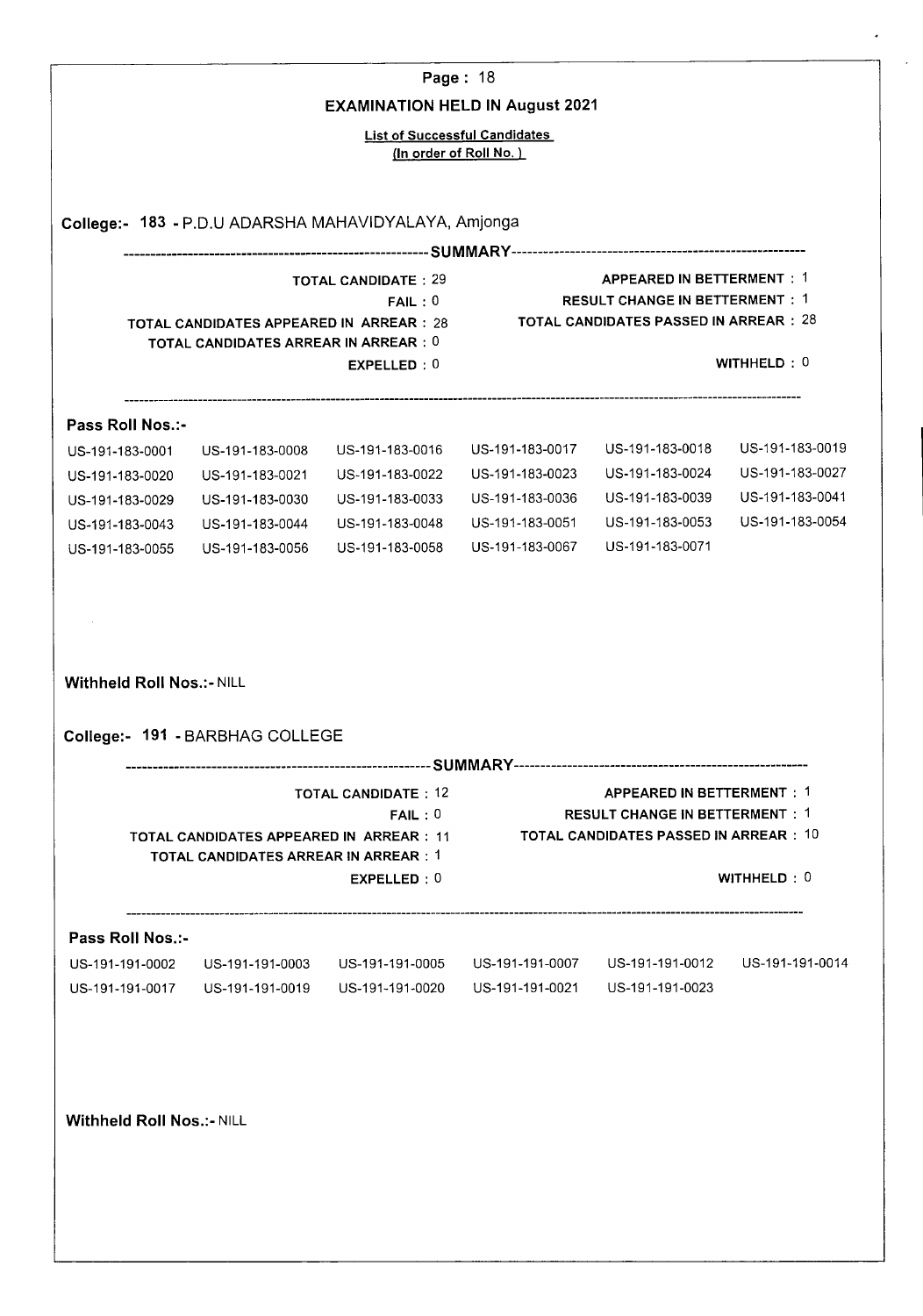|                                  |                                                                                         |                                        | Page: 19                             |                                               |                 |
|----------------------------------|-----------------------------------------------------------------------------------------|----------------------------------------|--------------------------------------|-----------------------------------------------|-----------------|
|                                  |                                                                                         | <b>EXAMINATION HELD IN August 2021</b> |                                      |                                               |                 |
|                                  |                                                                                         |                                        | <b>List of Successful Candidates</b> |                                               |                 |
|                                  |                                                                                         |                                        | (In order of Roll No.)               |                                               |                 |
|                                  |                                                                                         |                                        |                                      |                                               |                 |
|                                  | College:- 194 - NALBARI COLLEGE                                                         |                                        |                                      |                                               |                 |
|                                  |                                                                                         |                                        |                                      |                                               |                 |
|                                  |                                                                                         | <b>TOTAL CANDIDATE: 47</b>             |                                      | <b>APPEARED IN BETTERMENT: 10</b>             |                 |
|                                  |                                                                                         | FAIL:0                                 |                                      | <b>RESULT CHANGE IN BETTERMENT: 10</b>        |                 |
|                                  | <b>TOTAL CANDIDATES APPEARED IN ARREAR : 37</b>                                         |                                        |                                      | <b>TOTAL CANDIDATES PASSED IN ARREAR: 37</b>  |                 |
|                                  | <b>TOTAL CANDIDATES ARREAR IN ARREAR : 0</b>                                            |                                        |                                      |                                               |                 |
|                                  |                                                                                         | EXPELLED: 0                            |                                      |                                               | WITHHELD: 0     |
| Pass Roll Nos.:-                 |                                                                                         |                                        |                                      |                                               |                 |
| US-191-194-0001                  | US-191-194-0006                                                                         | US-191-194-0012                        | US-191-194-0015                      | US-191-194-0019                               | US-191-194-0020 |
| US-191-194-0031                  | US-191-194-0034                                                                         | US-191-194-0038                        | US-191-194-0044                      | US-191-194-0052                               | US-191-194-0054 |
| US-191-194-0066                  | US-191-194-0067                                                                         | US-191-194-0074                        | US-191-194-0079                      | US-191-194-0080                               | US-191-194-0082 |
| US-191-194-0083                  | US-191-194-0092                                                                         | US-191-194-0096                        | US-191-194-0101                      | US-191-194-0110                               | US-191-194-0114 |
| US-191-194-0117                  | US-191-194-0120                                                                         | US-191-194-0125                        | US-191-194-0130                      | US-191-194-0132                               | US-191-194-0136 |
| US-191-194-0142                  | US-191-194-0144                                                                         | US-191-194-0146                        | US-191-194-0148                      | US-191-194-0151                               | US-191-194-0153 |
| US-191-194-0163                  | US-191-194-0164                                                                         | US-191-194-0166                        | US-191-194-0168                      | US-191-194-0170                               | US-191-194-0172 |
| US-191-194-0174                  | US-191-194-0177                                                                         | US-191-194-0182                        | US-191-194-0183                      | US-191-194-0184                               |                 |
|                                  |                                                                                         |                                        |                                      |                                               |                 |
|                                  |                                                                                         |                                        |                                      |                                               |                 |
|                                  |                                                                                         |                                        |                                      |                                               |                 |
|                                  |                                                                                         |                                        |                                      |                                               |                 |
| <b>Withheld Roll Nos.:- NILL</b> |                                                                                         |                                        |                                      |                                               |                 |
|                                  |                                                                                         |                                        |                                      |                                               |                 |
|                                  | College:- 195 - TIHU COLLEGE                                                            |                                        |                                      |                                               |                 |
|                                  |                                                                                         |                                        |                                      |                                               |                 |
|                                  |                                                                                         | <b>TOTAL CANDIDATE: 24</b>             |                                      | <b>APPEARED IN BETTERMENT: 2</b>              |                 |
|                                  |                                                                                         | FAIL:0                                 |                                      | <b>RESULT CHANGE IN BETTERMENT: 2</b>         |                 |
|                                  | TOTAL CANDIDATES APPEARED IN ARREAR : 22<br><b>TOTAL CANDIDATES ARREAR IN ARREAR: 0</b> |                                        |                                      | <b>TOTAL CANDIDATES PASSED IN ARREAR : 22</b> |                 |
|                                  |                                                                                         | EXPELLED: 0                            |                                      |                                               | WITHHELD: 0     |
|                                  |                                                                                         |                                        |                                      |                                               |                 |

|  | Pass Roll Nos.:- |  |
|--|------------------|--|
|  |                  |  |

 $\bar{\beta}$ 

 $\hat{\mathbf{v}}$ 

 $\hat{\mathcal{A}}$ 

| US-191-195-0002 | US-191-195-0015 | US-191-195-0019 | US-191-195-0021 | US-191-195-0024 | US-191-195-0025 |
|-----------------|-----------------|-----------------|-----------------|-----------------|-----------------|
| US-191-195-0026 | US-191-195-0029 | US-191-195-0036 | US-191-195-0040 | US-191-195-0042 | US-191-195-0043 |
| US-191-195-0047 | US-191-195-0056 | US-191-195-0063 | US-191-195-0065 | US-191-195-0069 | US-191-195-0073 |
| US-191-195-0074 | US-191-195-0077 | US-191-195-0079 | US-191-195-0081 | US-191-195-0084 | US-191-195-0085 |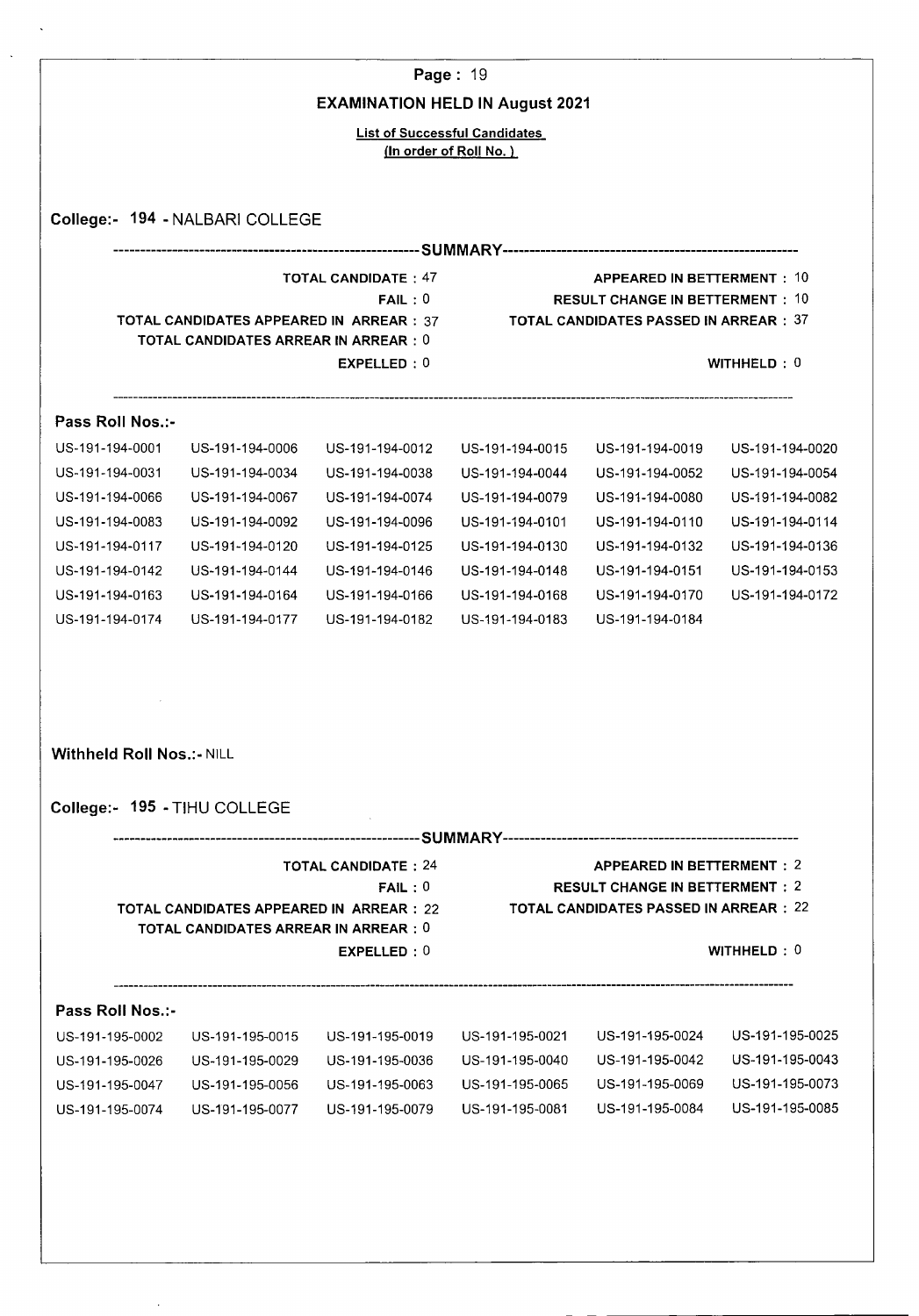|                                  |                                                                                         |                                        | Page: 20                             |                                                                                                             |                 |
|----------------------------------|-----------------------------------------------------------------------------------------|----------------------------------------|--------------------------------------|-------------------------------------------------------------------------------------------------------------|-----------------|
|                                  |                                                                                         | <b>EXAMINATION HELD IN August 2021</b> | <b>List of Successful Candidates</b> |                                                                                                             |                 |
|                                  |                                                                                         |                                        | (In order of Roll No.)               |                                                                                                             |                 |
| <b>Withheld Roll Nos.:- NILL</b> |                                                                                         |                                        |                                      |                                                                                                             |                 |
|                                  | College:- 222 - BISWANATH COLLEGE                                                       |                                        |                                      |                                                                                                             |                 |
|                                  |                                                                                         |                                        |                                      |                                                                                                             |                 |
|                                  | <b>TOTAL CANDIDATES APPEARED IN ARREAR: 28</b><br>TOTAL CANDIDATES ARREAR IN ARREAR : 2 | <b>TOTAL CANDIDATE: 28</b><br>FAIL:0   |                                      | APPEARED IN BETTERMENT: 0<br><b>RESULT CHANGE IN BETTERMENT: 0</b><br>TOTAL CANDIDATES PASSED IN ARREAR:26  |                 |
|                                  |                                                                                         | EXPELLED: 0                            |                                      |                                                                                                             | WITHHELD: 0     |
| Pass Roll Nos.:-                 |                                                                                         |                                        |                                      |                                                                                                             |                 |
| US-191-222-0003                  | US-191-222-0008                                                                         | US-191-222-0014                        | US-191-222-0019                      | US-191-222-0023                                                                                             | US-191-222-0026 |
| US-191-222-0029                  | US-191-222-0033                                                                         | US-191-222-0052                        | US-191-222-0057                      | US-191-222-0061                                                                                             | US-191-222-0066 |
| US-191-222-0068                  | US-191-222-0081                                                                         | US-191-222-0086                        | US-191-222-0091                      | US-191-222-0092                                                                                             | US-191-222-0100 |
| US-191-222-0101                  | US-191-222-0103                                                                         | US-191-222-0104                        | US-191-222-0105                      | US-191-222-0111                                                                                             | US-191-222-0117 |
| US-191-222-0118                  | US-191-222-0120                                                                         |                                        |                                      |                                                                                                             |                 |
| <b>Withheld Roll Nos.:- NILL</b> | College:- 223 - CHAIDUAR COLLEGE                                                        |                                        |                                      |                                                                                                             |                 |
|                                  |                                                                                         |                                        |                                      |                                                                                                             |                 |
|                                  | <b>TOTAL CANDIDATES APPEARED IN ARREAR : 21</b>                                         | <b>TOTAL CANDIDATE: 22</b><br>FAIL:0   |                                      | APPEARED IN BETTERMENT: 1<br><b>RESULT CHANGE IN BETTERMENT: 1</b><br>TOTAL CANDIDATES PASSED IN ARREAR: 20 |                 |
|                                  | <b>TOTAL CANDIDATES ARREAR IN ARREAR : 1</b>                                            | EXPELLED: 0                            |                                      |                                                                                                             | WITHHELD: 0     |
| Pass Roll Nos.:-                 |                                                                                         |                                        |                                      |                                                                                                             |                 |
| US-191-223-0002                  | US-191-223-0008                                                                         | US-191-223-0011                        | US-191-223-0012                      | US-191-223-0017                                                                                             | US-191-223-0019 |
| US-191-223-0020                  | US-191-223-0021                                                                         | US-191-223-0023                        | US-191-223-0025                      | US-191-223-0028                                                                                             | US-191-223-0030 |
| US-191-223-0033                  | US-191-223-0037                                                                         | US-191-223-0038                        | US-191-223-0041                      | US-191-223-0048                                                                                             | US-191-223-0049 |
| US-191-223-0050                  | US-191-223-0051                                                                         | US-191-223-0053                        |                                      |                                                                                                             |                 |
|                                  |                                                                                         |                                        |                                      |                                                                                                             |                 |
|                                  |                                                                                         |                                        |                                      |                                                                                                             |                 |
| Withheld Roll Nos.:- NILL        |                                                                                         |                                        |                                      |                                                                                                             |                 |

 $\overline{a}$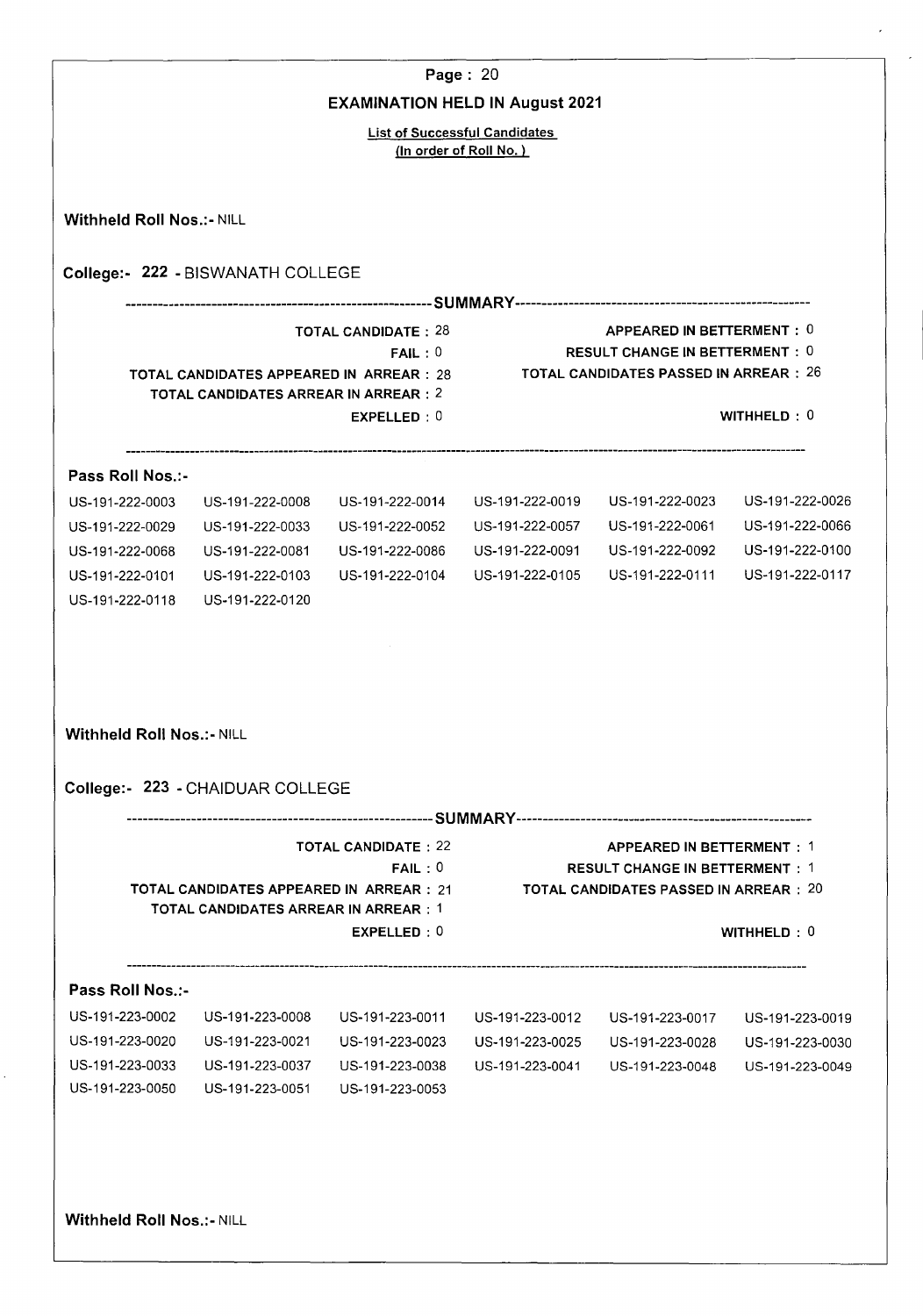|                                                                                                                                                     |                                                                                               |                                                     | Page: 21                             |                                                                                                                     |                 |
|-----------------------------------------------------------------------------------------------------------------------------------------------------|-----------------------------------------------------------------------------------------------|-----------------------------------------------------|--------------------------------------|---------------------------------------------------------------------------------------------------------------------|-----------------|
|                                                                                                                                                     |                                                                                               | <b>EXAMINATION HELD IN August 2021</b>              | <b>List of Successful Candidates</b> |                                                                                                                     |                 |
|                                                                                                                                                     |                                                                                               |                                                     | (In order of Roll No.)               |                                                                                                                     |                 |
|                                                                                                                                                     |                                                                                               |                                                     |                                      |                                                                                                                     |                 |
|                                                                                                                                                     | College:- 225 - DARRANG COLLEGE                                                               |                                                     |                                      |                                                                                                                     |                 |
|                                                                                                                                                     | <b>TOTAL CANDIDATES APPEARED IN ARREAR: 31</b><br><b>TOTAL CANDIDATES ARREAR IN ARREAR: 0</b> | <b>TOTAL CANDIDATE: 32</b><br>FAIL:0<br>EXPELLED: 0 |                                      | <b>APPEARED IN BETTERMENT: 1</b><br><b>RESULT CHANGE IN BETTERMENT: 1</b><br>TOTAL CANDIDATES PASSED IN ARREAR:31   | WITHHELD: 0     |
|                                                                                                                                                     |                                                                                               |                                                     |                                      |                                                                                                                     |                 |
| Pass Roll Nos.:-                                                                                                                                    |                                                                                               |                                                     |                                      |                                                                                                                     |                 |
| US-191-225-0003                                                                                                                                     | US-191-225-0024                                                                               | US-191-225-0025                                     | US-191-225-0028                      | US-191-225-0033                                                                                                     | US-191-225-0044 |
| US-191-225-0045                                                                                                                                     | US-191-225-0050                                                                               | US-191-225-0054                                     | US-191-225-0055                      | US-191-225-0056                                                                                                     | US-191-225-0061 |
| US-191-225-0064                                                                                                                                     | US-191-225-0069                                                                               | US-191-225-0075                                     | US-191-225-0080                      | US-191-225-0089                                                                                                     | US-191-225-0093 |
| US-191-225-0101                                                                                                                                     | US-191-225-0102                                                                               | US-191-225-0106                                     | US-191-225-0110                      | US-191-225-0123                                                                                                     | US-191-225-0124 |
| US-191-225-0148                                                                                                                                     | US-191-225-0153                                                                               | US-191-225-0160                                     | US-191-225-0161                      | US-191-225-0168                                                                                                     | US-191-225-0176 |
|                                                                                                                                                     |                                                                                               |                                                     |                                      |                                                                                                                     |                 |
|                                                                                                                                                     |                                                                                               |                                                     |                                      |                                                                                                                     |                 |
|                                                                                                                                                     | College:- 228 - L.O.K.D.COLLEGE                                                               |                                                     |                                      |                                                                                                                     |                 |
|                                                                                                                                                     | <b>TOTAL CANDIDATES APPEARED IN ARREAR: 28</b><br>TOTAL CANDIDATES ARREAR IN ARREAR : 1       | <b>TOTAL CANDIDATE: 28</b><br>FAIL:0                |                                      | APPEARED IN BETTERMENT: 0<br><b>RESULT CHANGE IN BETTERMENT: 0</b><br><b>TOTAL CANDIDATES PASSED IN ARREAR : 27</b> |                 |
|                                                                                                                                                     |                                                                                               | EXPELLED: 0                                         |                                      |                                                                                                                     | WITHHELD: 0     |
|                                                                                                                                                     |                                                                                               |                                                     |                                      |                                                                                                                     |                 |
|                                                                                                                                                     | US-191-228-0007                                                                               | US-191-228-0008                                     | US-191-228-0009                      | US-191-228-0010                                                                                                     | US-191-228-0012 |
|                                                                                                                                                     | US-191-228-0016                                                                               | US-191-228-0018                                     | US-191-228-0022                      | US-191-228-0023                                                                                                     | US-191-228-0027 |
|                                                                                                                                                     | US-191-228-0042                                                                               | US-191-228-0044                                     | US-191-228-0045                      | US-191-228-0046                                                                                                     | US-191-228-0048 |
|                                                                                                                                                     | US-191-228-0052                                                                               | US-191-228-0055                                     | US-191-228-0066                      | US-191-228-0069                                                                                                     | US-191-228-0070 |
|                                                                                                                                                     | US-191-228-0072                                                                               | US-191-228-0078                                     |                                      |                                                                                                                     |                 |
| <b>Withheld Roll Nos.:- NILL</b><br>Pass Roll Nos.:-<br>US-191-228-0005<br>US-191-228-0013<br>US-191-228-0032<br>US-191-228-0050<br>US-191-228-0071 |                                                                                               |                                                     |                                      |                                                                                                                     |                 |

 $\ddot{\phantom{a}}$ 

 $\ddot{\phantom{0}}$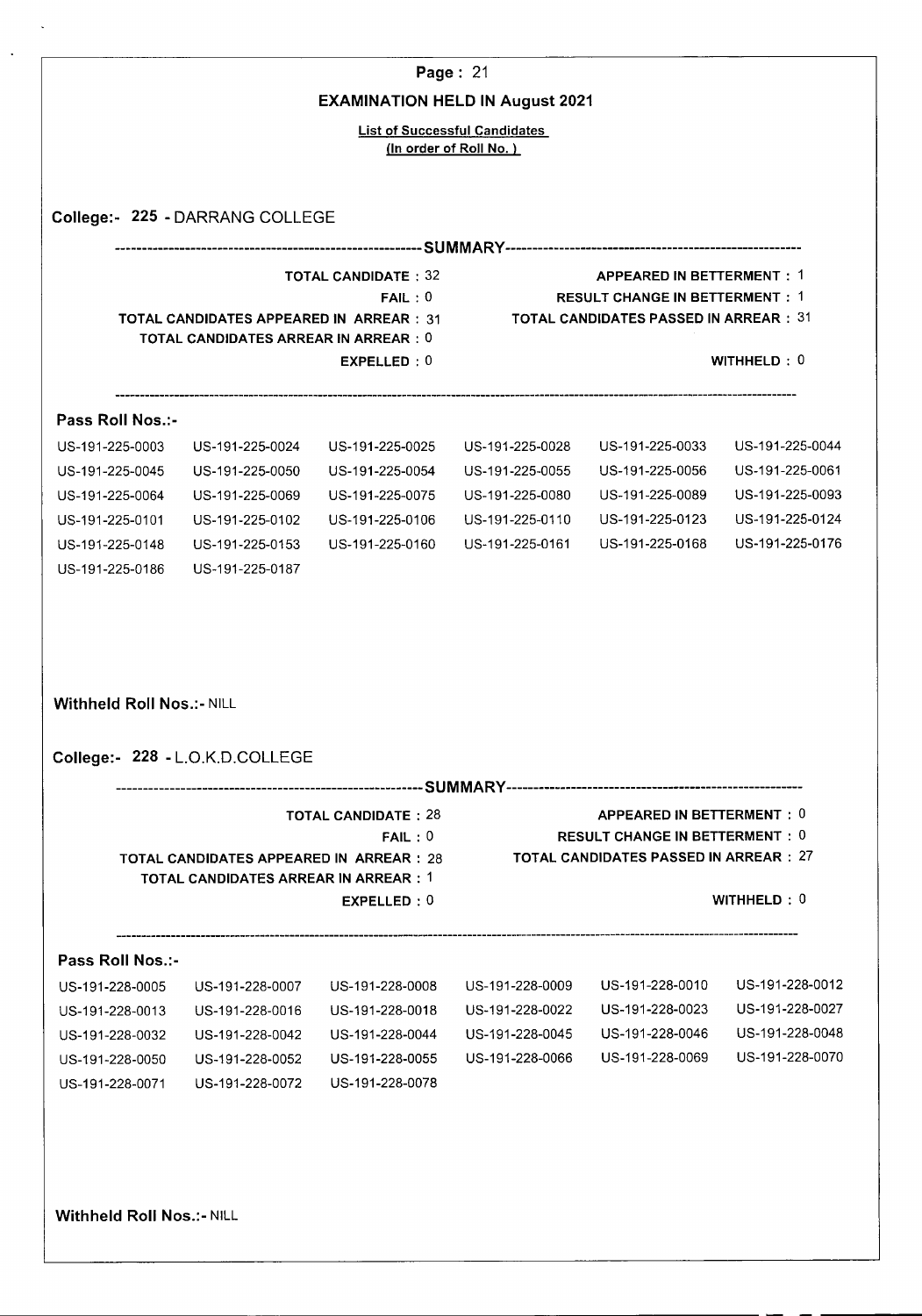|                                    |                                                                                                                        |                                                     | Page: 22                                                                 |                                                                                                                            |                 |
|------------------------------------|------------------------------------------------------------------------------------------------------------------------|-----------------------------------------------------|--------------------------------------------------------------------------|----------------------------------------------------------------------------------------------------------------------------|-----------------|
|                                    |                                                                                                                        | <b>EXAMINATION HELD IN August 2021</b>              | <b>List of Successful Candidates</b>                                     |                                                                                                                            |                 |
|                                    |                                                                                                                        |                                                     | (In order of Roll No.)                                                   |                                                                                                                            |                 |
|                                    |                                                                                                                        |                                                     |                                                                          |                                                                                                                            |                 |
|                                    | College:- 230 - T.H.B. COLLEGE                                                                                         |                                                     |                                                                          |                                                                                                                            |                 |
|                                    | TOTAL CANDIDATES APPEARED IN ARREAR : 12<br><b>TOTAL CANDIDATES ARREAR IN ARREAR : 0</b>                               | <b>TOTAL CANDIDATE: 13</b><br>FAIL:0<br>EXPELLED: 0 | <b>TOTAL CANDIDATES PASSED IN ARREAR : 12</b>                            | <b>APPEARED IN BETTERMENT: 1</b><br><b>RESULT CHANGE IN BETTERMENT: 1</b>                                                  | WITHHELD: 0     |
| Pass Roll Nos.:-                   |                                                                                                                        |                                                     |                                                                          |                                                                                                                            |                 |
|                                    | US-191-230-0001 US-191-230-0003                                                                                        |                                                     | US-191-230-0007    US-191-230-0014    US-191-230-0020    US-191-230-0021 |                                                                                                                            |                 |
| US-191-230-0028<br>US-191-230-0050 | US-191-230-0029                                                                                                        | US-191-230-0032                                     |                                                                          | US-191-230-0034  US-191-230-0037                                                                                           | US-191-230-0046 |
| <b>Withheld Roll Nos.:- NILL</b>   |                                                                                                                        |                                                     |                                                                          |                                                                                                                            |                 |
|                                    | College:- 250 - MANGALDAI COLLEGE<br>TOTAL CANDIDATES APPEARED IN ARREAR : 14<br>TOTAL CANDIDATES ARREAR IN ARREAR : 1 | <b>TOTAL CANDIDATE: 17</b><br>FAIL:0<br>EXPELLED: 0 |                                                                          | <b>APPEARED IN BETTERMENT: 3</b><br><b>RESULT CHANGE IN BETTERMENT: 3</b><br><b>TOTAL CANDIDATES PASSED IN ARREAR : 13</b> | WITHHELD: 0     |
| Pass Roll Nos.:-                   |                                                                                                                        |                                                     |                                                                          |                                                                                                                            |                 |
| US-191-250-0011                    | US-191-250-0015                                                                                                        | US-191-250-0020                                     | US-191-250-0023                                                          | US-191-250-0035                                                                                                            | US-191-250-0039 |
| US-191-250-0044<br>US-191-250-0070 | US-191-250-0054<br>US-191-250-0071                                                                                     | US-191-250-0064<br>US-191-250-0096                  | US-191-250-0065<br>US-191-250-0100                                       | US-191-250-0067                                                                                                            | US-191-250-0068 |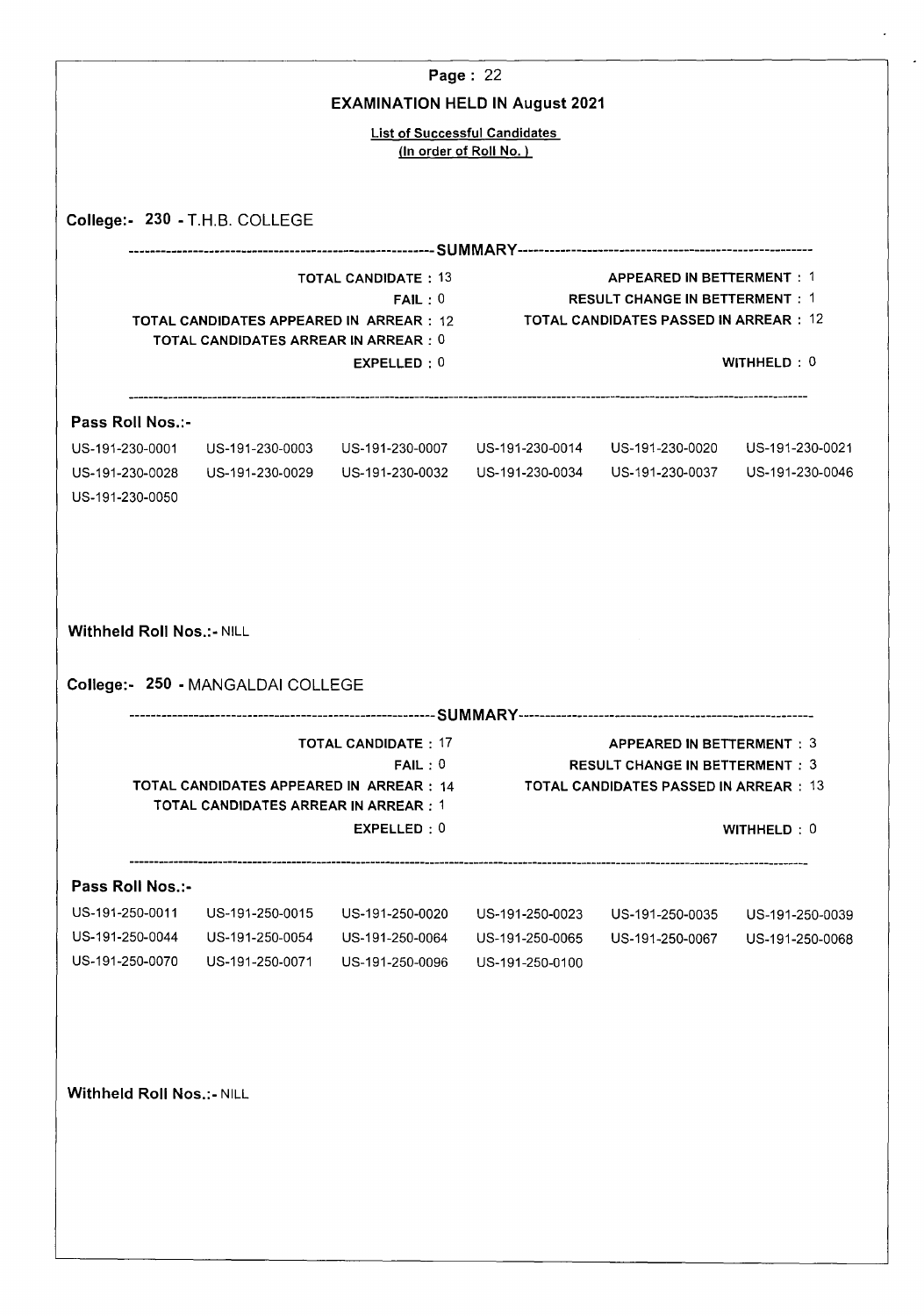|                                                                                                                                                                                           |                                                                                                |                                        | Page: 23                             |                                                                                                                    |                                    |
|-------------------------------------------------------------------------------------------------------------------------------------------------------------------------------------------|------------------------------------------------------------------------------------------------|----------------------------------------|--------------------------------------|--------------------------------------------------------------------------------------------------------------------|------------------------------------|
|                                                                                                                                                                                           |                                                                                                | <b>EXAMINATION HELD IN August 2021</b> |                                      |                                                                                                                    |                                    |
|                                                                                                                                                                                           |                                                                                                |                                        | <b>List of Successful Candidates</b> |                                                                                                                    |                                    |
|                                                                                                                                                                                           |                                                                                                |                                        | (In order of Roll No.)               |                                                                                                                    |                                    |
|                                                                                                                                                                                           |                                                                                                |                                        |                                      |                                                                                                                    |                                    |
|                                                                                                                                                                                           | College:- 252 - SIPAJHAR COLLEGE                                                               |                                        |                                      |                                                                                                                    |                                    |
|                                                                                                                                                                                           |                                                                                                |                                        |                                      |                                                                                                                    |                                    |
|                                                                                                                                                                                           | <b>TOTAL CANDIDATES APPEARED IN ARREAR: 36</b><br><b>TOTAL CANDIDATES ARREAR IN ARREAR : 0</b> | <b>TOTAL CANDIDATE: 36</b><br>FAIL:0   |                                      | APPEARED IN BETTERMENT: 0<br><b>RESULT CHANGE IN BETTERMENT: 0</b><br>TOTAL CANDIDATES PASSED IN ARREAR:36         |                                    |
|                                                                                                                                                                                           |                                                                                                | EXPELLED: 0                            |                                      |                                                                                                                    | WITHHELD: $0$                      |
| Pass Roll Nos.:-                                                                                                                                                                          |                                                                                                |                                        |                                      |                                                                                                                    |                                    |
| US-191-252-0001                                                                                                                                                                           | US-191-252-0003                                                                                | US-191-252-0006                        | US-191-252-0009                      | US-191-252-0010                                                                                                    | US-191-252-0012                    |
| US-191-252-0013                                                                                                                                                                           | US-191-252-0014                                                                                | US-191-252-0020                        | US-191-252-0021                      | US-191-252-0022                                                                                                    | US-191-252-0023                    |
| US-191-252-0025                                                                                                                                                                           | US-191-252-0026                                                                                | US-191-252-0027                        | US-191-252-0028                      | US-191-252-0029                                                                                                    | US-191-252-0031                    |
| US-191-252-0033                                                                                                                                                                           | US-191-252-0034                                                                                | US-191-252-0037                        | US-191-252-0038                      | US-191-252-0039                                                                                                    | US-191-252-0046                    |
| US-191-252-0052                                                                                                                                                                           | US-191-252-0053                                                                                | US-191-252-0055                        | US-191-252-0056                      | US-191-252-0057                                                                                                    | US-191-252-0060                    |
|                                                                                                                                                                                           |                                                                                                | US-191-252-0066                        | US-191-252-0067                      | US-191-252-0069                                                                                                    | US-191-252-0076                    |
| US-191-252-0063                                                                                                                                                                           | US-191-252-0065                                                                                |                                        |                                      |                                                                                                                    |                                    |
|                                                                                                                                                                                           |                                                                                                |                                        |                                      |                                                                                                                    |                                    |
|                                                                                                                                                                                           | College:- 268 - ABHAYAPURI COLLEGE                                                             |                                        |                                      |                                                                                                                    |                                    |
|                                                                                                                                                                                           | TOTAL CANDIDATES APPEARED IN ARREAR : 44<br>TOTAL CANDIDATES ARREAR IN ARREAR:1                | <b>TOTAL CANDIDATE: 45</b><br>FAIL:0   |                                      | APPEARED IN BETTERMENT: 1<br><b>RESULT CHANGE IN BETTERMENT: 1</b><br><b>TOTAL CANDIDATES PASSED IN ARREAR: 43</b> |                                    |
|                                                                                                                                                                                           |                                                                                                | EXPELLED: 0                            |                                      |                                                                                                                    | WITHHELD : $0$                     |
|                                                                                                                                                                                           |                                                                                                |                                        |                                      |                                                                                                                    |                                    |
|                                                                                                                                                                                           | US-191-268-0002                                                                                | US-191-268-0003                        | US-191-268-0006                      | US-191-268-0008                                                                                                    | US-191-268-0014                    |
|                                                                                                                                                                                           | US-191-268-0022                                                                                | US-191-268-0023                        | US-191-268-0024                      | US-191-268-0025                                                                                                    |                                    |
|                                                                                                                                                                                           | US-191-268-0030                                                                                | US-191-268-0032                        | US-191-268-0033                      | US-191-268-0036                                                                                                    | US-191-268-0028<br>US-191-268-0040 |
|                                                                                                                                                                                           | US-191-268-0043                                                                                | US-191-268-0046                        | US-191-268-0048                      | US-191-268-0050                                                                                                    | US-191-268-0051                    |
|                                                                                                                                                                                           | US-191-268-0055                                                                                | US-191-268-0056                        | US-191-268-0057                      | US-191-268-0060                                                                                                    | US-191-268-0068                    |
|                                                                                                                                                                                           | US-191-268-0073                                                                                | US-191-268-0076                        | US-191-268-0078                      | US-191-268-0080                                                                                                    |                                    |
| <b>Withheld Roll Nos.:- NILL</b><br>Pass Roll Nos.:-<br>US-191-268-0001<br>US-191-268-0019<br>US-191-268-0029<br>US-191-268-0042<br>US-191-268-0053<br>US-191-268-0072<br>US-191-268-0082 | US-191-268-0083                                                                                | US-191-268-0084                        | US-191-268-0093                      | US-191-268-0094                                                                                                    | US-191-268-0081<br>US-191-268-0103 |

 $\hat{\mathcal{A}}$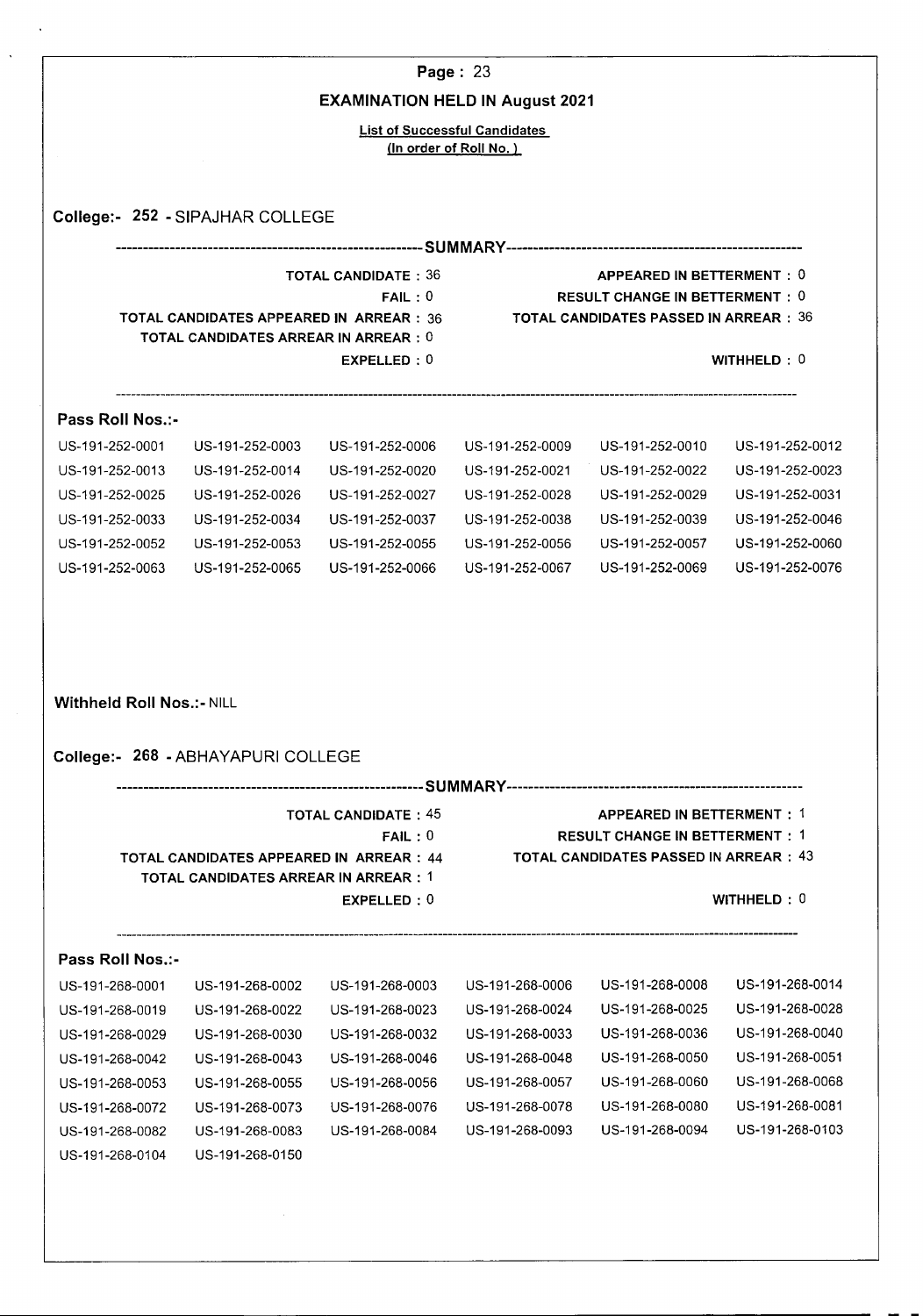|                                  |                                                 |                                        | Page: 24                             |                                                                                        |                 |  |  |  |
|----------------------------------|-------------------------------------------------|----------------------------------------|--------------------------------------|----------------------------------------------------------------------------------------|-----------------|--|--|--|
|                                  |                                                 | <b>EXAMINATION HELD IN August 2021</b> |                                      |                                                                                        |                 |  |  |  |
|                                  |                                                 |                                        | <b>List of Successful Candidates</b> |                                                                                        |                 |  |  |  |
|                                  |                                                 |                                        | (In order of Roll No.)               |                                                                                        |                 |  |  |  |
|                                  |                                                 |                                        |                                      |                                                                                        |                 |  |  |  |
|                                  |                                                 |                                        |                                      |                                                                                        |                 |  |  |  |
|                                  |                                                 |                                        |                                      |                                                                                        |                 |  |  |  |
| <b>Withheld Roll Nos.:- NILL</b> |                                                 |                                        |                                      |                                                                                        |                 |  |  |  |
|                                  |                                                 |                                        |                                      |                                                                                        |                 |  |  |  |
|                                  | College:- 270 - BIRJHORA MAHAVIDYALAYA          |                                        |                                      |                                                                                        |                 |  |  |  |
|                                  |                                                 | <b>TOTAL CANDIDATE: 28</b>             |                                      | APPEARED IN BETTERMENT: 3                                                              |                 |  |  |  |
|                                  |                                                 | FAIL:0                                 |                                      | <b>RESULT CHANGE IN BETTERMENT: 3</b>                                                  |                 |  |  |  |
|                                  | <b>TOTAL CANDIDATES APPEARED IN ARREAR: 25</b>  |                                        |                                      | <b>TOTAL CANDIDATES PASSED IN ARREAR : 25</b>                                          |                 |  |  |  |
|                                  | <b>TOTAL CANDIDATES ARREAR IN ARREAR: 0</b>     | EXPELLED: 0                            |                                      |                                                                                        | WITHHELD: 0     |  |  |  |
|                                  |                                                 |                                        |                                      |                                                                                        |                 |  |  |  |
| Pass Roll Nos.:-                 |                                                 |                                        |                                      |                                                                                        |                 |  |  |  |
| US-191-270-0004                  | US-191-270-0011                                 | US-191-270-0014                        | US-191-270-0017                      | US-191-270-0019                                                                        | US-191-270-0021 |  |  |  |
| US-191-270-0022                  | US-191-270-0027                                 | US-191-270-0029                        | US-191-270-0031                      | US-191-270-0032                                                                        | US-191-270-0038 |  |  |  |
| US-191-270-0040                  | US-191-270-0064                                 | US-191-270-0066                        | US-191-270-0072                      | US-191-270-0075                                                                        | US-191-270-0081 |  |  |  |
| US-191-270-0083                  | US-191-270-0085                                 | US-191-270-0087                        | US-191-270-0088                      | US-191-270-0093                                                                        | US-191-270-0097 |  |  |  |
| US-191-270-0104                  | US-191-270-0106                                 | US-191-270-0109                        | US-191-270-0112                      |                                                                                        |                 |  |  |  |
|                                  |                                                 |                                        |                                      |                                                                                        |                 |  |  |  |
| <b>Withheld Roll Nos.:- NILL</b> |                                                 |                                        |                                      |                                                                                        |                 |  |  |  |
| College:- 291 - A.D.P. COLLEGE   |                                                 |                                        |                                      |                                                                                        |                 |  |  |  |
|                                  |                                                 |                                        |                                      |                                                                                        |                 |  |  |  |
|                                  |                                                 | <b>TOTAL CANDIDATE: 61</b>             |                                      | <b>APPEARED IN BETTERMENT: 3</b>                                                       |                 |  |  |  |
|                                  | <b>TOTAL CANDIDATES APPEARED IN ARREAR : 58</b> | FAIL:0                                 |                                      | <b>RESULT CHANGE IN BETTERMENT: 3</b><br><b>TOTAL CANDIDATES PASSED IN ARREAR : 58</b> |                 |  |  |  |
|                                  | TOTAL CANDIDATES ARREAR IN ARREAR : 0           |                                        |                                      |                                                                                        |                 |  |  |  |
|                                  |                                                 | EXPELLED: 0                            |                                      |                                                                                        | WITHHELD: 0     |  |  |  |
|                                  |                                                 |                                        |                                      |                                                                                        |                 |  |  |  |
| Pass Roll Nos :-                 |                                                 |                                        |                                      |                                                                                        |                 |  |  |  |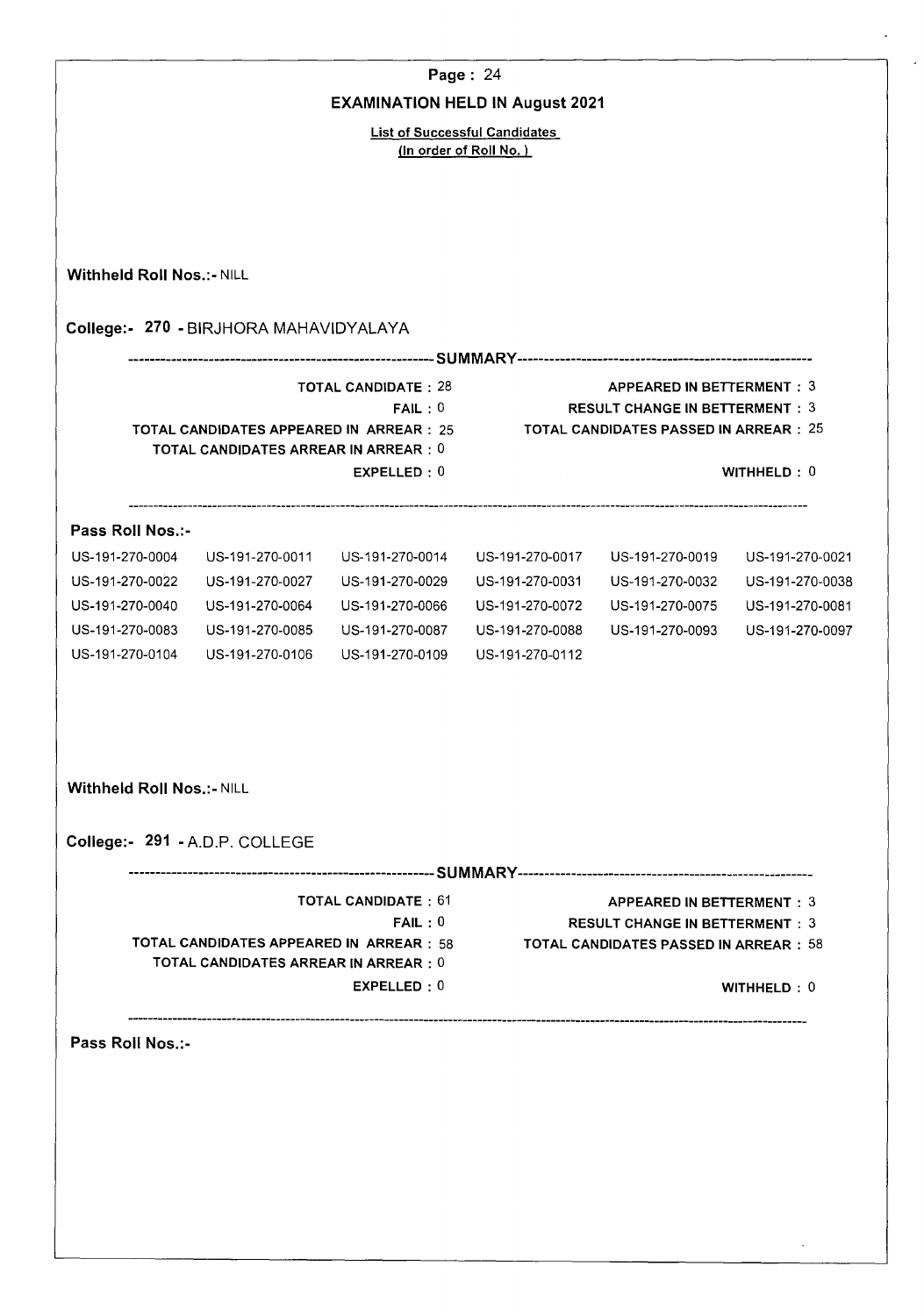|                                  |                                                                                               |                                                     | Page: 25                             |                                                                                                                     |                 |  |
|----------------------------------|-----------------------------------------------------------------------------------------------|-----------------------------------------------------|--------------------------------------|---------------------------------------------------------------------------------------------------------------------|-----------------|--|
|                                  |                                                                                               | <b>EXAMINATION HELD IN August 2021</b>              |                                      |                                                                                                                     |                 |  |
|                                  |                                                                                               |                                                     | <b>List of Successful Candidates</b> |                                                                                                                     |                 |  |
|                                  |                                                                                               |                                                     | (In order of Roll No.)               |                                                                                                                     |                 |  |
|                                  |                                                                                               |                                                     |                                      |                                                                                                                     |                 |  |
| US-191-291-0002                  | US-191-291-0004                                                                               | US-191-291-0006                                     | US-191-291-0008                      | US-191-291-0014                                                                                                     | US-191-291-0017 |  |
| US-191-291-0018                  | US-191-291-0019                                                                               | US-191-291-0027                                     | US-191-291-0028                      | US-191-291-0029                                                                                                     | US-191-291-0033 |  |
| US-191-291-0034                  | US-191-291-0040                                                                               | US-191-291-0042                                     | US-191-291-0048                      | US-191-291-0049                                                                                                     | US-191-291-0051 |  |
| US-191-291-0054                  | US-191-291-0059                                                                               | US-191-291-0061                                     | US-191-291-0062                      | US-191-291-0065                                                                                                     | US-191-291-0068 |  |
| US-191-291-0069                  | US-191-291-0070                                                                               | US-191-291-0073                                     | US-191-291-0081                      | US-191-291-0084                                                                                                     | US-191-291-0090 |  |
| US-191-291-0094                  | US-191-291-0095                                                                               | US-191-291-0097                                     | US-191-291-0100                      | US-191-291-0103                                                                                                     | US-191-291-0104 |  |
| US-191-291-0105                  | US-191-291-0114                                                                               | US-191-291-0123                                     | US-191-291-0126                      | US-191-291-0129                                                                                                     | US-191-291-0130 |  |
| US-191-291-0131                  | US-191-291-0142                                                                               | US-191-291-0143                                     | US-191-291-0145                      | US-191-291-0153                                                                                                     | US-191-291-0156 |  |
| US-191-291-0160                  | US-191-291-0161                                                                               | US-191-291-0166                                     | US-191-291-0170                      | US-191-291-0176                                                                                                     | US-191-291-0179 |  |
| US-191-291-0184                  | US-191-291-0185                                                                               | US-191-291-0186                                     | US-191-291-0188                      | US-191-291-0194                                                                                                     | US-191-291-0195 |  |
| US-191-291-0210                  |                                                                                               |                                                     |                                      |                                                                                                                     |                 |  |
| <b>Withheld Roll Nos.:- NILL</b> | College:- 293 - DHING COLLEGE                                                                 |                                                     |                                      |                                                                                                                     |                 |  |
|                                  |                                                                                               |                                                     |                                      |                                                                                                                     |                 |  |
|                                  | <b>TOTAL CANDIDATES APPEARED IN ARREAR: 35</b><br><b>TOTAL CANDIDATES ARREAR IN ARREAR: 0</b> | <b>TOTAL CANDIDATE: 37</b><br>FAIL:0<br>EXPELLED: 0 |                                      | APPEARED IN BETTERMENT: 2<br><b>RESULT CHANGE IN BETTERMENT: 2</b><br><b>TOTAL CANDIDATES PASSED IN ARREAR : 35</b> | WITHHELD: 0     |  |
| Pass Roll Nos.:-                 |                                                                                               |                                                     |                                      |                                                                                                                     |                 |  |
| US-191-293-0003                  | US-191-293-0005                                                                               | US-191-293-0008                                     | US-191-293-0012                      | US-191-293-0013                                                                                                     | US-191-293-0014 |  |
| US-191-293-0015                  | US-191-293-0016                                                                               | US-191-293-0018                                     | US-191-293-0020                      | US-191-293-0024                                                                                                     | US-191-293-0025 |  |
| US-191-293-0026                  | US-191-293-0033                                                                               | US-191-293-0035                                     | US-191-293-0037                      | US-191-293-0038                                                                                                     | US-191-293-0042 |  |
| US-191-293-0044                  | US-191-293-0049                                                                               | US-191-293-0052                                     | US-191-293-0056                      | US-191-293-0058                                                                                                     | US-191-293-0060 |  |
| US-191-293-0061                  | US-191-293-0063                                                                               | US-191-293-0064                                     | US-191-293-0065                      | US-191-293-0070                                                                                                     | US-191-293-0074 |  |
| US-191-293-0076                  | US-191-293-0077                                                                               | US-191-293-0078                                     | US-191-293-0080                      | US-191-293-0082                                                                                                     | US-191-293-0083 |  |
| US-191-293-0084                  |                                                                                               |                                                     |                                      |                                                                                                                     |                 |  |

**Withheld Roll Nos.:- NILL** 

 $\langle \cdot, \cdot \rangle$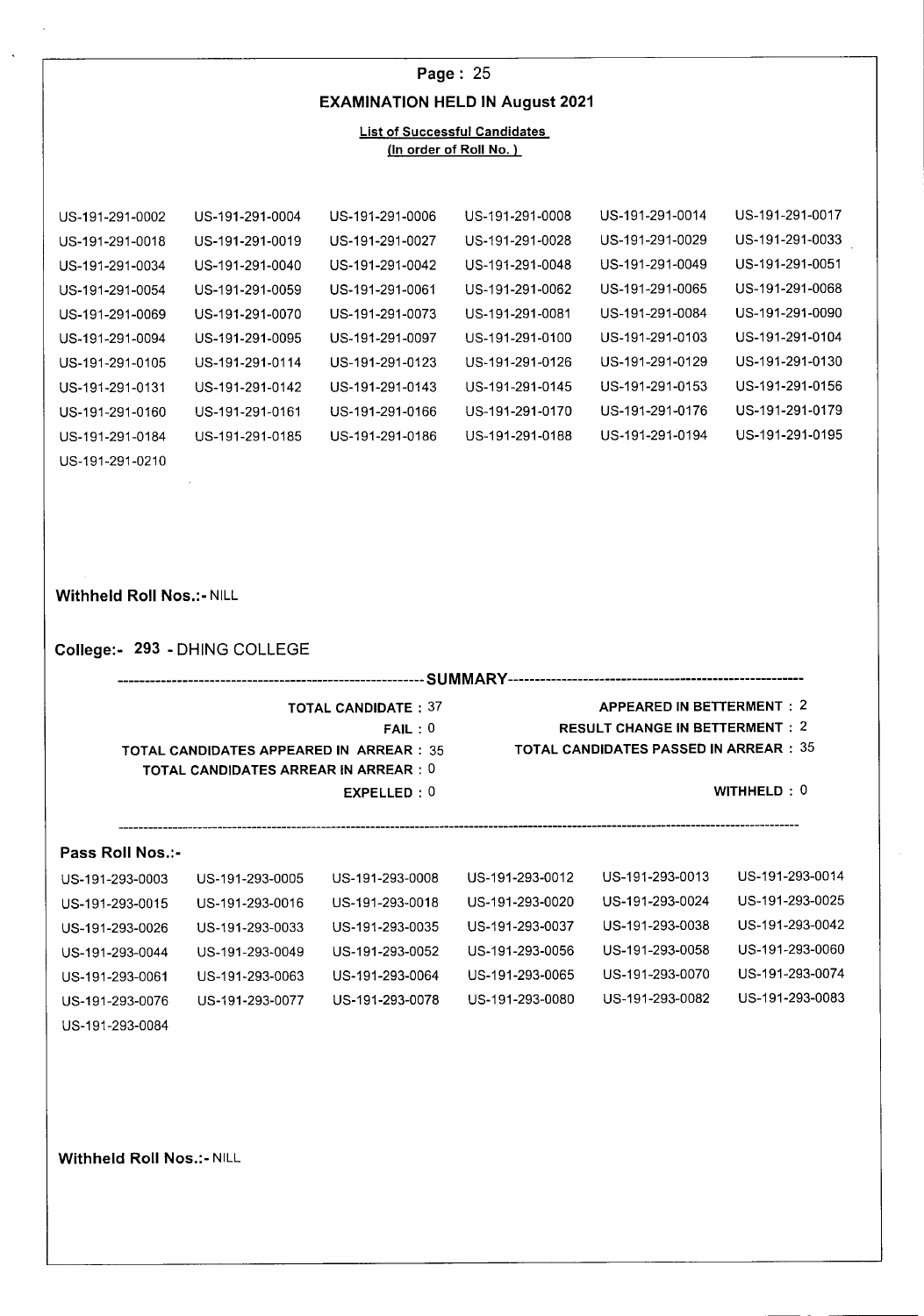|                                    |                                                                                                                                                                                                                                          |                                                     | Page: 26                                                       |                                                                    |                 |  |  |
|------------------------------------|------------------------------------------------------------------------------------------------------------------------------------------------------------------------------------------------------------------------------------------|-----------------------------------------------------|----------------------------------------------------------------|--------------------------------------------------------------------|-----------------|--|--|
|                                    |                                                                                                                                                                                                                                          |                                                     | <b>EXAMINATION HELD IN August 2021</b>                         |                                                                    |                 |  |  |
|                                    |                                                                                                                                                                                                                                          |                                                     | <b>List of Successful Candidates</b><br>(In order of Roll No.) |                                                                    |                 |  |  |
|                                    | College:- 300 - KALIABOR COLLEGE                                                                                                                                                                                                         |                                                     |                                                                |                                                                    |                 |  |  |
|                                    |                                                                                                                                                                                                                                          |                                                     |                                                                |                                                                    |                 |  |  |
|                                    | APPEARED IN BETTERMENT: 0<br><b>TOTAL CANDIDATE: 11</b><br><b>RESULT CHANGE IN BETTERMENT : 0</b><br>FAIL:0<br>TOTAL CANDIDATES PASSED IN ARREAR:11<br>TOTAL CANDIDATES APPEARED IN ARREAR : 11<br>TOTAL CANDIDATES ARREAR IN ARREAR : 0 |                                                     |                                                                |                                                                    |                 |  |  |
|                                    |                                                                                                                                                                                                                                          | EXPELLED: 0                                         |                                                                |                                                                    | WITHHELD: 0     |  |  |
| Pass Roll Nos.:-                   |                                                                                                                                                                                                                                          |                                                     |                                                                |                                                                    |                 |  |  |
| US-191-300-0001<br>US-191-300-0044 | US-191-300-0051 US-191-300-0061                                                                                                                                                                                                          | US-191-300-0002    US-191-300-0006                  | US-191-300-0064 US-191-300-0079                                |                                                                    |                 |  |  |
| <b>Withheld Roll Nos.:- NILL</b>   | College:- 304 - LUMDING COLLEGE<br>TOTAL CANDIDATES APPEARED IN ARREAR : 26<br><b>TOTAL CANDIDATES ARREAR IN ARREAR: 0</b>                                                                                                               | <b>TOTAL CANDIDATE: 26</b><br>FAIL:0<br>EXPELLED: 0 | TOTAL CANDIDATES PASSED IN ARREAR:26                           | APPEARED IN BETTERMENT: 0<br><b>RESULT CHANGE IN BETTERMENT: 0</b> | WITHHELD: 0     |  |  |
| Pass Roll Nos.:-                   |                                                                                                                                                                                                                                          |                                                     |                                                                |                                                                    |                 |  |  |
| US-191-304-0003                    | US-191-304-0005                                                                                                                                                                                                                          | US-191-304-0010                                     | US-191-304-0012                                                | US-191-304-0013                                                    | US-191-304-0015 |  |  |
| US-191-304-0018                    | US-191-304-0020                                                                                                                                                                                                                          | US-191-304-0021                                     | US-191-304-0022                                                | US-191-304-0038                                                    | US-191-304-0040 |  |  |
| US-191-304-0043                    | US-191-304-0045                                                                                                                                                                                                                          | US-191-304-0046                                     | US-191-304-0047                                                | US-191-304-0049                                                    | US-191-304-0051 |  |  |
| US-191-304-0055                    | US-191-304-0058                                                                                                                                                                                                                          | US-191-304-0059                                     | US-191-304-0060                                                | US-191-304-0062                                                    | US-191-304-0064 |  |  |
|                                    | US-191-304-0095                                                                                                                                                                                                                          |                                                     |                                                                |                                                                    |                 |  |  |
| US-191-304-0066                    |                                                                                                                                                                                                                                          |                                                     |                                                                |                                                                    |                 |  |  |

 $\bar{\gamma}$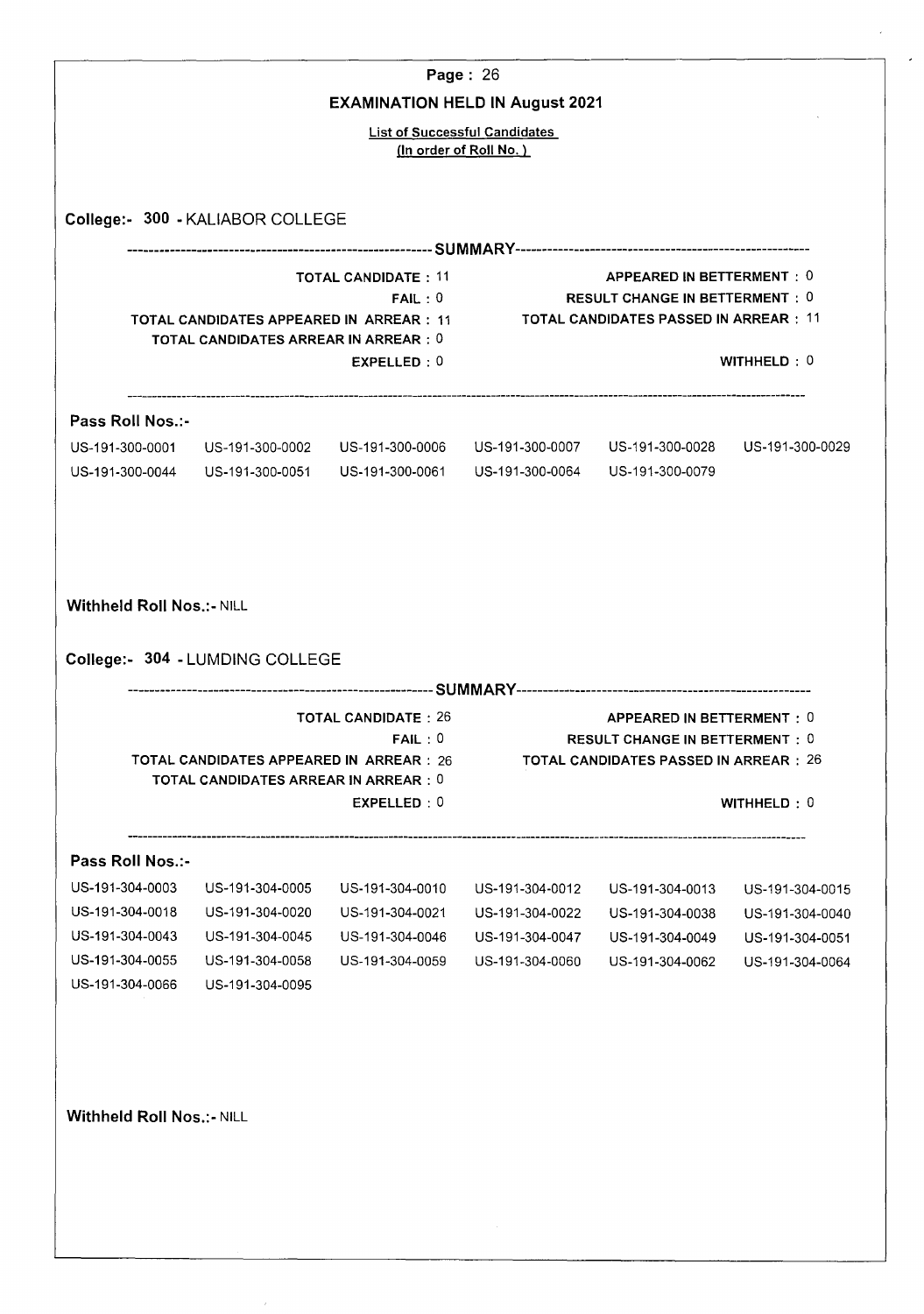|                                                                                                                                    |                                                                                                |                                        | Page: 27                           |                                                                                        |                                                                                                                |  |  |
|------------------------------------------------------------------------------------------------------------------------------------|------------------------------------------------------------------------------------------------|----------------------------------------|------------------------------------|----------------------------------------------------------------------------------------|----------------------------------------------------------------------------------------------------------------|--|--|
|                                                                                                                                    |                                                                                                | <b>EXAMINATION HELD IN August 2021</b> |                                    |                                                                                        |                                                                                                                |  |  |
|                                                                                                                                    |                                                                                                | <b>List of Successful Candidates</b>   | (In order of Roll No.)             |                                                                                        |                                                                                                                |  |  |
|                                                                                                                                    |                                                                                                |                                        |                                    |                                                                                        |                                                                                                                |  |  |
|                                                                                                                                    | College:- 307 - NOWGONG COLLEGE                                                                |                                        |                                    |                                                                                        |                                                                                                                |  |  |
|                                                                                                                                    |                                                                                                |                                        |                                    |                                                                                        |                                                                                                                |  |  |
|                                                                                                                                    |                                                                                                | <b>TOTAL CANDIDATE: 40</b>             |                                    | <b>APPEARED IN BETTERMENT: 4</b>                                                       |                                                                                                                |  |  |
|                                                                                                                                    |                                                                                                | FAIL:0                                 |                                    | <b>RESULT CHANGE IN BETTERMENT: 4</b><br><b>TOTAL CANDIDATES PASSED IN ARREAR : 35</b> |                                                                                                                |  |  |
|                                                                                                                                    | <b>TOTAL CANDIDATES APPEARED IN ARREAR: 36</b><br><b>TOTAL CANDIDATES ARREAR IN ARREAR : 1</b> |                                        |                                    |                                                                                        |                                                                                                                |  |  |
|                                                                                                                                    |                                                                                                | EXPELLED: 0                            |                                    |                                                                                        | WITHHELD : $0$                                                                                                 |  |  |
| Pass Roll Nos.:-                                                                                                                   |                                                                                                |                                        |                                    |                                                                                        |                                                                                                                |  |  |
| US-191-307-0001                                                                                                                    | US-191-307-0004                                                                                | US-191-307-0005                        | US-191-307-0006                    | US-191-307-0009                                                                        | US-191-307-0015                                                                                                |  |  |
| US-191-307-0022                                                                                                                    | US-191-307-0025                                                                                | US-191-307-0030                        | US-191-307-0032                    | US-191-307-0040                                                                        | US-191-307-0041                                                                                                |  |  |
| US-191-307-0045                                                                                                                    | US-191-307-0050                                                                                | US-191-307-0063                        | US-191-307-0064                    | US-191-307-0074                                                                        | US-191-307-0079                                                                                                |  |  |
| US-191-307-0080                                                                                                                    | US-191-307-0093                                                                                | US-191-307-0105                        | US-191-307-0106                    | US-191-307-0109                                                                        | US-191-307-0110                                                                                                |  |  |
|                                                                                                                                    | US-191-307-0117                                                                                | US-191-307-0118                        | US-191-307-0133                    | US-191-307-0146                                                                        | US-191-307-0151                                                                                                |  |  |
|                                                                                                                                    |                                                                                                | US-191-307-0154                        | US-191-307-0161                    | US-191-307-0163                                                                        | US-191-307-0175                                                                                                |  |  |
|                                                                                                                                    |                                                                                                |                                        |                                    |                                                                                        |                                                                                                                |  |  |
|                                                                                                                                    | US-191-307-0153<br>US-191-307-0180                                                             | US-191-307-0202                        |                                    |                                                                                        |                                                                                                                |  |  |
|                                                                                                                                    |                                                                                                |                                        |                                    |                                                                                        |                                                                                                                |  |  |
|                                                                                                                                    | College:- 308 - NOWGONG GIRLS' COLLEGE                                                         |                                        |                                    |                                                                                        |                                                                                                                |  |  |
|                                                                                                                                    |                                                                                                |                                        |                                    |                                                                                        |                                                                                                                |  |  |
|                                                                                                                                    |                                                                                                | <b>TOTAL CANDIDATE: 41</b><br>FAIL:0   |                                    | APPEARED IN BETTERMENT: 0<br><b>RESULT CHANGE IN BETTERMENT: 0</b>                     |                                                                                                                |  |  |
|                                                                                                                                    | TOTAL CANDIDATES APPEARED IN ARREAR : 41                                                       |                                        |                                    | TOTAL CANDIDATES PASSED IN ARREAR:41                                                   |                                                                                                                |  |  |
| US-191-307-0114<br>US-191-307-0152<br>US-191-307-0179<br><b>Withheld Roll Nos.:- NILL</b>                                          | TOTAL CANDIDATES ARREAR IN ARREAR : 0                                                          | EXPELLED: 0                            |                                    |                                                                                        | <b>WITHHELD: 0</b>                                                                                             |  |  |
|                                                                                                                                    |                                                                                                |                                        |                                    |                                                                                        |                                                                                                                |  |  |
|                                                                                                                                    |                                                                                                |                                        |                                    |                                                                                        |                                                                                                                |  |  |
|                                                                                                                                    | US-191-308-0003                                                                                | US-191-308-0004                        | US-191-308-0005                    | US-191-308-0006                                                                        |                                                                                                                |  |  |
|                                                                                                                                    | US-191-308-0009                                                                                | US-191-308-0012                        | US-191-308-0016                    | US-191-308-0017                                                                        |                                                                                                                |  |  |
|                                                                                                                                    | US-191-308-0026                                                                                | US-191-308-0027                        | US-191-308-0028                    | US-191-308-0029                                                                        |                                                                                                                |  |  |
|                                                                                                                                    | US-191-308-0034                                                                                | US-191-308-0035                        | US-191-308-0036                    | US-191-308-0038                                                                        |                                                                                                                |  |  |
| Pass Roll Nos.:-<br>US-191-308-0001<br>US-191-308-0008<br>US-191-308-0023<br>US-191-308-0032<br>US-191-308-0040<br>US-191-308-0050 | US-191-308-0043<br>US-191-308-0051                                                             | US-191-308-0045<br>US-191-308-0053     | US-191-308-0046<br>US-191-308-0054 | US-191-308-0048<br>US-191-308-0055                                                     | US-191-308-0007<br>US-191-308-0020<br>US-191-308-0030<br>US-191-308-0039<br>US-191-308-0049<br>US-191-308-0056 |  |  |

 $\ddot{\phantom{0}}$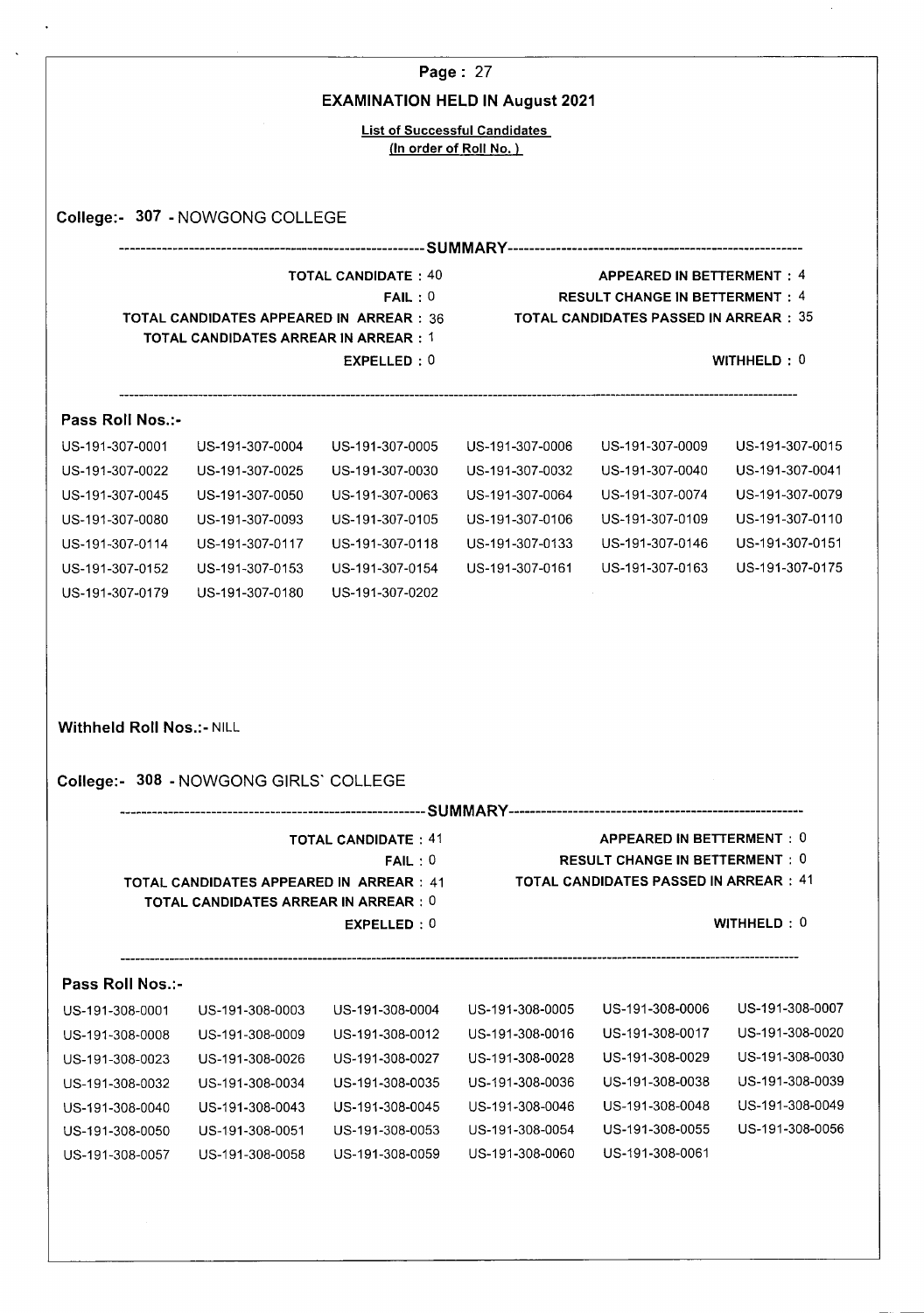|                                                                                                                                                                                                                                 |                                             |                                                                                             | Page: 28        |                                              |                                                                                                                |
|---------------------------------------------------------------------------------------------------------------------------------------------------------------------------------------------------------------------------------|---------------------------------------------|---------------------------------------------------------------------------------------------|-----------------|----------------------------------------------|----------------------------------------------------------------------------------------------------------------|
|                                                                                                                                                                                                                                 |                                             | <b>EXAMINATION HELD IN August 2021</b>                                                      |                 |                                              |                                                                                                                |
|                                                                                                                                                                                                                                 |                                             | <b>List of Successful Candidates</b><br>(In order of Roll No.)                              |                 |                                              |                                                                                                                |
|                                                                                                                                                                                                                                 |                                             |                                                                                             |                 |                                              |                                                                                                                |
|                                                                                                                                                                                                                                 |                                             |                                                                                             |                 |                                              |                                                                                                                |
|                                                                                                                                                                                                                                 |                                             |                                                                                             |                 |                                              |                                                                                                                |
| <b>Withheld Roll Nos.:- NILL</b>                                                                                                                                                                                                |                                             |                                                                                             |                 |                                              |                                                                                                                |
|                                                                                                                                                                                                                                 | College:- 309 - RAHA COLLEGE                |                                                                                             |                 |                                              |                                                                                                                |
|                                                                                                                                                                                                                                 |                                             |                                                                                             |                 |                                              |                                                                                                                |
|                                                                                                                                                                                                                                 |                                             | <b>TOTAL CANDIDATE: 7</b>                                                                   |                 | APPEARED IN BETTERMENT: 0                    |                                                                                                                |
|                                                                                                                                                                                                                                 |                                             | FAIL:0                                                                                      |                 | RESULT CHANGE IN BETTERMENT: 0               |                                                                                                                |
|                                                                                                                                                                                                                                 | TOTAL CANDIDATES APPEARED IN ARREAR : 7     |                                                                                             |                 | <b>TOTAL CANDIDATES PASSED IN ARREAR : 7</b> |                                                                                                                |
|                                                                                                                                                                                                                                 | <b>TOTAL CANDIDATES ARREAR IN ARREAR: 0</b> |                                                                                             |                 |                                              |                                                                                                                |
|                                                                                                                                                                                                                                 |                                             | EXPELLED: 0                                                                                 |                 |                                              | WITHHELD: $0$                                                                                                  |
| Pass Roll Nos.:-                                                                                                                                                                                                                |                                             |                                                                                             |                 |                                              |                                                                                                                |
|                                                                                                                                                                                                                                 |                                             | US-191-309-0002    US-191-309-0004    US-191-309-0005    US-191-309-0006    US-191-309-0012 |                 |                                              |                                                                                                                |
|                                                                                                                                                                                                                                 |                                             |                                                                                             |                 |                                              |                                                                                                                |
|                                                                                                                                                                                                                                 |                                             |                                                                                             |                 |                                              |                                                                                                                |
|                                                                                                                                                                                                                                 |                                             |                                                                                             |                 |                                              |                                                                                                                |
|                                                                                                                                                                                                                                 | College:- 310 - RUPAHI COLLEGE              |                                                                                             |                 |                                              |                                                                                                                |
|                                                                                                                                                                                                                                 |                                             | <b>TOTAL CANDIDATE: 45</b>                                                                  |                 | <b>APPEARED IN BETTERMENT: 1</b>             |                                                                                                                |
|                                                                                                                                                                                                                                 |                                             | FAIL:0                                                                                      |                 | <b>RESULT CHANGE IN BETTERMENT: 1</b>        |                                                                                                                |
|                                                                                                                                                                                                                                 | TOTAL CANDIDATES APPEARED IN ARREAR : 44    |                                                                                             |                 | <b>TOTAL CANDIDATES PASSED IN ARREAR: 43</b> |                                                                                                                |
|                                                                                                                                                                                                                                 | TOTAL CANDIDATES ARREAR IN ARREAR : 1       |                                                                                             |                 |                                              |                                                                                                                |
|                                                                                                                                                                                                                                 |                                             | EXPELLED: 0                                                                                 |                 |                                              | WITHHELD: 0                                                                                                    |
|                                                                                                                                                                                                                                 |                                             |                                                                                             |                 |                                              |                                                                                                                |
|                                                                                                                                                                                                                                 | US-191-310-0003                             | US-191-310-0004                                                                             | US-191-310-0007 | US-191-310-0008                              | US-191-310-0009                                                                                                |
|                                                                                                                                                                                                                                 | US-191-310-0012                             | US-191-310-0014                                                                             | US-191-310-0015 | US-191-310-0016                              |                                                                                                                |
|                                                                                                                                                                                                                                 | US-191-310-0021                             | US-191-310-0022                                                                             | US-191-310-0024 | US-191-310-0025                              |                                                                                                                |
|                                                                                                                                                                                                                                 | US-191-310-0031                             | US-191-310-0032                                                                             | US-191-310-0034 | US-191-310-0036                              |                                                                                                                |
|                                                                                                                                                                                                                                 | US-191-310-0041                             | US-191-310-0042                                                                             | US-191-310-0043 | US-191-310-0044                              |                                                                                                                |
|                                                                                                                                                                                                                                 | US-191-310-0051                             | US-191-310-0053                                                                             | US-191-310-0054 | US-191-310-0055                              |                                                                                                                |
| US-191-309-0001<br>US-191-309-0013<br><b>Withheld Roll Nos.:- NILL</b><br>Pass Roll Nos.:-<br>US-191-310-0002<br>US-191-310-0011<br>US-191-310-0019<br>US-191-310-0029<br>US-191-310-0039<br>US-191-310-0048<br>US-191-310-0058 | US-191-310-0061                             | US-191-310-0062                                                                             | US-191-310-0063 | US-191-310-0064                              | US-191-310-0017<br>US-191-310-0028<br>US-191-310-0038<br>US-191-310-0046<br>US-191-310-0057<br>US-191-310-0065 |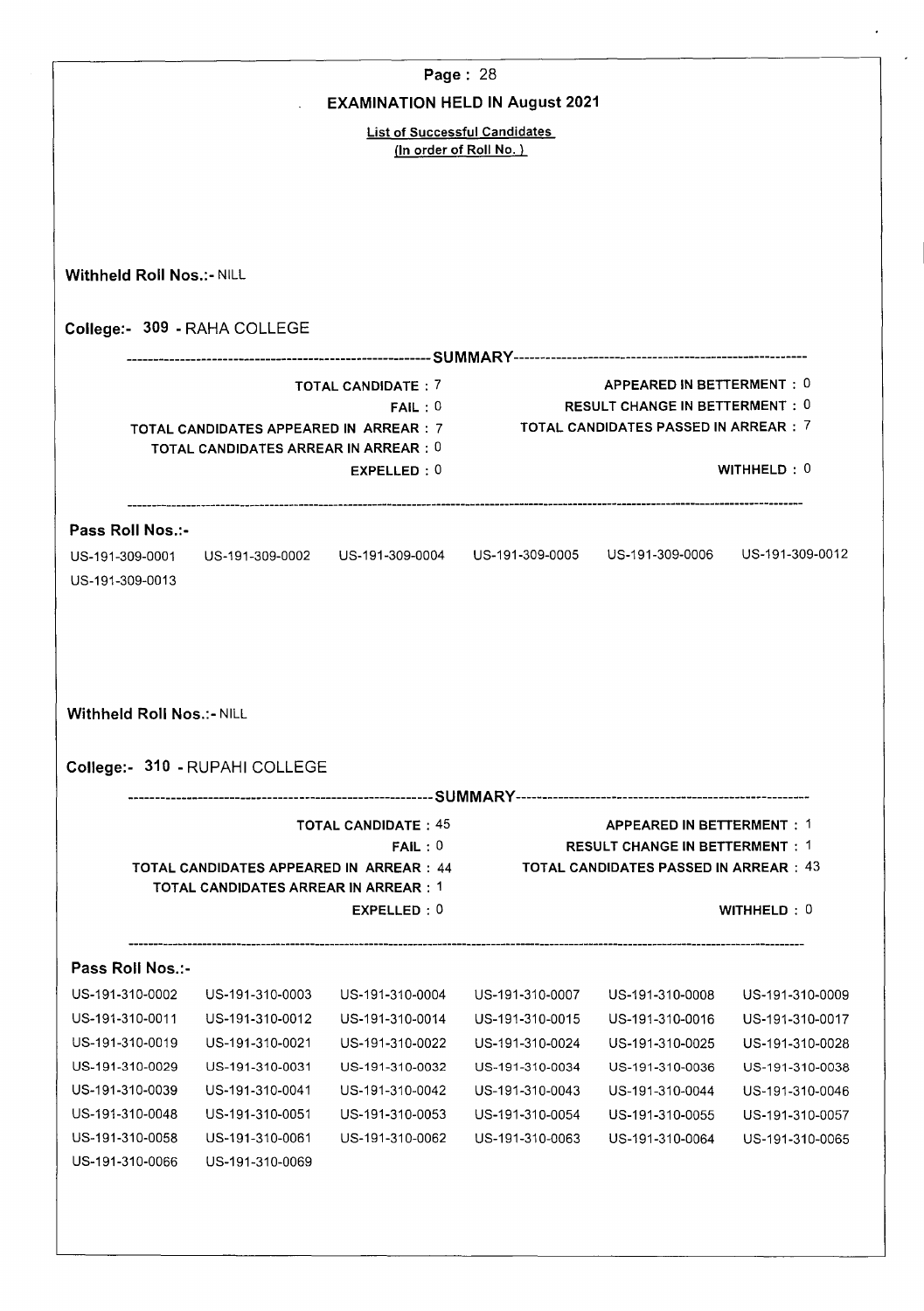|                                  |                                                    |                                        | Page: 29                                                       |                                                                                 |                 |  |  |
|----------------------------------|----------------------------------------------------|----------------------------------------|----------------------------------------------------------------|---------------------------------------------------------------------------------|-----------------|--|--|
|                                  |                                                    | <b>EXAMINATION HELD IN August 2021</b> |                                                                |                                                                                 |                 |  |  |
|                                  |                                                    |                                        | <b>List of Successful Candidates</b><br>(In order of Roll No.) |                                                                                 |                 |  |  |
|                                  |                                                    |                                        |                                                                |                                                                                 |                 |  |  |
|                                  |                                                    |                                        |                                                                |                                                                                 |                 |  |  |
| <b>Withheld Roll Nos.:- NILL</b> |                                                    |                                        |                                                                |                                                                                 |                 |  |  |
|                                  | College:- 339 - JAGIROAD COLLEGE                   |                                        |                                                                |                                                                                 |                 |  |  |
|                                  |                                                    |                                        |                                                                |                                                                                 |                 |  |  |
|                                  |                                                    | <b>TOTAL CANDIDATE: 24</b>             |                                                                | APPEARED IN BETTERMENT: 0                                                       |                 |  |  |
|                                  | FAIL:0<br>TOTAL CANDIDATES APPEARED IN ARREAR : 24 |                                        |                                                                | <b>RESULT CHANGE IN BETTERMENT: 0</b><br>TOTAL CANDIDATES PASSED IN ARREAR : 24 |                 |  |  |
|                                  | <b>TOTAL CANDIDATES ARREAR IN ARREAR: 0</b>        |                                        |                                                                |                                                                                 |                 |  |  |
|                                  |                                                    | EXPELLED: 0                            |                                                                |                                                                                 | WITHHELD: 0     |  |  |
| Pass Roll Nos.:-                 |                                                    |                                        |                                                                |                                                                                 |                 |  |  |
| US-191-339-0004                  | US-191-339-0005                                    | US-191-339-0006                        | US-191-339-0008                                                | US-191-339-0016                                                                 | US-191-339-0022 |  |  |
| US-191-339-0029                  | US-191-339-0030                                    | US-191-339-0033                        | US-191-339-0035                                                | US-191-339-0036                                                                 | US-191-339-0037 |  |  |
| US-191-339-0038                  | US-191-339-0039                                    | US-191-339-0040                        | US-191-339-0047                                                | US-191-339-0048                                                                 | US-191-339-0052 |  |  |
| US-191-339-0053                  | US-191-339-0055                                    | US-191-339-0057                        | US-191-339-0058                                                | US-191-339-0060                                                                 | US-191-339-0062 |  |  |
|                                  |                                                    |                                        |                                                                |                                                                                 |                 |  |  |
|                                  |                                                    |                                        |                                                                |                                                                                 |                 |  |  |
| Withheld Roll Nos.:- NILL        |                                                    |                                        |                                                                |                                                                                 |                 |  |  |
|                                  |                                                    |                                        |                                                                |                                                                                 |                 |  |  |
|                                  | College:- 341 - MORIGAON COLLEGE                   |                                        |                                                                |                                                                                 |                 |  |  |
|                                  |                                                    | <b>TOTAL CANDIDATE: 25</b>             |                                                                | APPEARED IN BETTERMENT: 0                                                       |                 |  |  |
|                                  | TOTAL CANDIDATES APPEARED IN ARREAR : 25           | FAIL:0                                 |                                                                | <b>RESULT CHANGE IN BETTERMENT: 0</b><br>TOTAL CANDIDATES PASSED IN ARREAR:25   |                 |  |  |
|                                  | <b>TOTAL CANDIDATES ARREAR IN ARREAR : 0</b>       |                                        |                                                                |                                                                                 |                 |  |  |
|                                  |                                                    | EXPELLED: 0                            |                                                                |                                                                                 | WITHHELD: 0     |  |  |
| Pass Roll Nos.:-                 |                                                    |                                        |                                                                |                                                                                 |                 |  |  |
| US-191-341-0006                  | US-191-341-0012                                    | US-191-341-0022                        | US-191-341-0025                                                | US-191-341-0028                                                                 | US-191-341-0029 |  |  |
| US-191-341-0030                  | US-191-341-0032                                    | US-191-341-0033                        | US-191-341-0039                                                | US-191-341-0041                                                                 | US-191-341-0049 |  |  |
|                                  | US-191-341-0053                                    | US-191-341-0058                        | US-191-341-0067                                                | US-191-341-0071                                                                 | US-191-341-0074 |  |  |
| US-191-341-0051                  |                                                    |                                        | US-191-341-0093                                                | US-191-341-0094                                                                 | US-191-341-0102 |  |  |
| US-191-341-0084                  | US-191-341-0089                                    | US-191-341-0090                        |                                                                |                                                                                 |                 |  |  |

l.

 $\ddot{\phantom{1}}$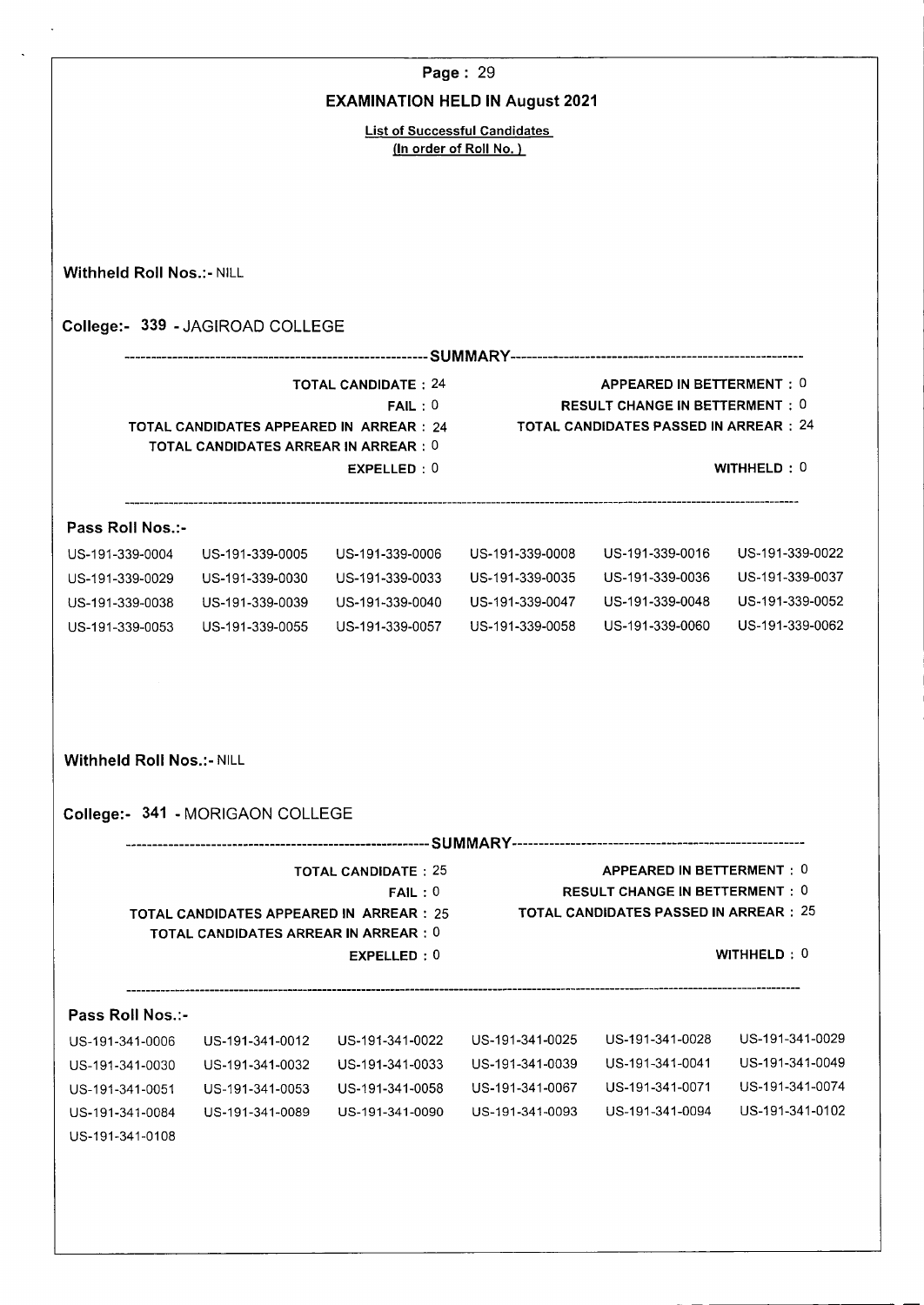| College:- 355 - GOSSAIGAON COLLEGE | <b>EXAMINATION HELD IN August 2021</b><br>College:- 343 - KANPAI BORDOLOI COLLEGE<br><b>TOTAL CANDIDATE: 1</b><br>FAIL:0<br>TOTAL CANDIDATES APPEARED IN ARREAR : 1<br><b>TOTAL CANDIDATES ARREAR IN ARREAR : 0</b><br>EXPELLED: 0 | <b>List of Successful Candidates</b><br>(In order of Roll No.) | APPEARED IN BETTERMENT: 0<br><b>RESULT CHANGE IN BETTERMENT: 0</b><br>TOTAL CANDIDATES PASSED IN ARREAR : 1 | WITHHELD: $0$   |
|------------------------------------|------------------------------------------------------------------------------------------------------------------------------------------------------------------------------------------------------------------------------------|----------------------------------------------------------------|-------------------------------------------------------------------------------------------------------------|-----------------|
|                                    |                                                                                                                                                                                                                                    |                                                                |                                                                                                             |                 |
|                                    |                                                                                                                                                                                                                                    |                                                                |                                                                                                             |                 |
|                                    |                                                                                                                                                                                                                                    |                                                                |                                                                                                             |                 |
|                                    |                                                                                                                                                                                                                                    |                                                                |                                                                                                             |                 |
|                                    |                                                                                                                                                                                                                                    |                                                                |                                                                                                             |                 |
|                                    |                                                                                                                                                                                                                                    |                                                                |                                                                                                             |                 |
|                                    |                                                                                                                                                                                                                                    |                                                                |                                                                                                             |                 |
|                                    |                                                                                                                                                                                                                                    |                                                                |                                                                                                             |                 |
|                                    |                                                                                                                                                                                                                                    |                                                                |                                                                                                             |                 |
|                                    |                                                                                                                                                                                                                                    |                                                                |                                                                                                             |                 |
|                                    |                                                                                                                                                                                                                                    |                                                                |                                                                                                             |                 |
|                                    |                                                                                                                                                                                                                                    |                                                                |                                                                                                             |                 |
|                                    |                                                                                                                                                                                                                                    |                                                                |                                                                                                             |                 |
|                                    |                                                                                                                                                                                                                                    |                                                                |                                                                                                             |                 |
|                                    |                                                                                                                                                                                                                                    |                                                                |                                                                                                             |                 |
|                                    |                                                                                                                                                                                                                                    |                                                                |                                                                                                             |                 |
|                                    |                                                                                                                                                                                                                                    |                                                                |                                                                                                             |                 |
|                                    |                                                                                                                                                                                                                                    |                                                                |                                                                                                             |                 |
|                                    |                                                                                                                                                                                                                                    |                                                                |                                                                                                             |                 |
|                                    |                                                                                                                                                                                                                                    |                                                                |                                                                                                             |                 |
|                                    | <b>TOTAL CANDIDATE: 38</b>                                                                                                                                                                                                         |                                                                | <b>APPEARED IN BETTERMENT: 1</b>                                                                            |                 |
|                                    | FAIL:0                                                                                                                                                                                                                             |                                                                | <b>RESULT CHANGE IN BETTERMENT: 1</b>                                                                       |                 |
|                                    | <b>TOTAL CANDIDATES APPEARED IN ARREAR: 37</b>                                                                                                                                                                                     |                                                                | <b>TOTAL CANDIDATES PASSED IN ARREAR : 37</b>                                                               |                 |
|                                    | <b>TOTAL CANDIDATES ARREAR IN ARREAR : 0</b>                                                                                                                                                                                       |                                                                |                                                                                                             |                 |
|                                    | EXPELLED: 0                                                                                                                                                                                                                        |                                                                |                                                                                                             | WITHHELD: 0     |
|                                    |                                                                                                                                                                                                                                    |                                                                |                                                                                                             |                 |
| US-191-355-0002                    | US-191-355-0003                                                                                                                                                                                                                    | US-191-355-0008                                                | $-$ US-191-355-0012                                                                                         | US-191-355-0013 |
| US-191-355-0018                    | US-191-355-0020                                                                                                                                                                                                                    | US-191-355-0021                                                | US-191-355-0023                                                                                             | US-191-355-0029 |
| US-191-355-0032                    | US-191-355-0033                                                                                                                                                                                                                    | US-191-355-0034                                                | US-191-355-0035                                                                                             | US-191-355-0040 |
| US-191-355-0045                    | US-191-355-0047                                                                                                                                                                                                                    | US-191-355-0048                                                | US-191-355-0049                                                                                             | US-191-355-0050 |
| US-191-355-0053                    | US-191-355-0054                                                                                                                                                                                                                    | US-191-355-0055                                                | US-191-355-0056                                                                                             | US-191-355-0057 |
| US-191-355-0061                    | US-191-355-0063                                                                                                                                                                                                                    | US-191-355-0064                                                | US-191-355-0065                                                                                             | US-191-355-0067 |
| US-191-355-0083                    |                                                                                                                                                                                                                                    |                                                                |                                                                                                             |                 |
|                                    |                                                                                                                                                                                                                                    |                                                                |                                                                                                             |                 |
|                                    |                                                                                                                                                                                                                                    |                                                                |                                                                                                             |                 |
|                                    |                                                                                                                                                                                                                                    |                                                                |                                                                                                             |                 |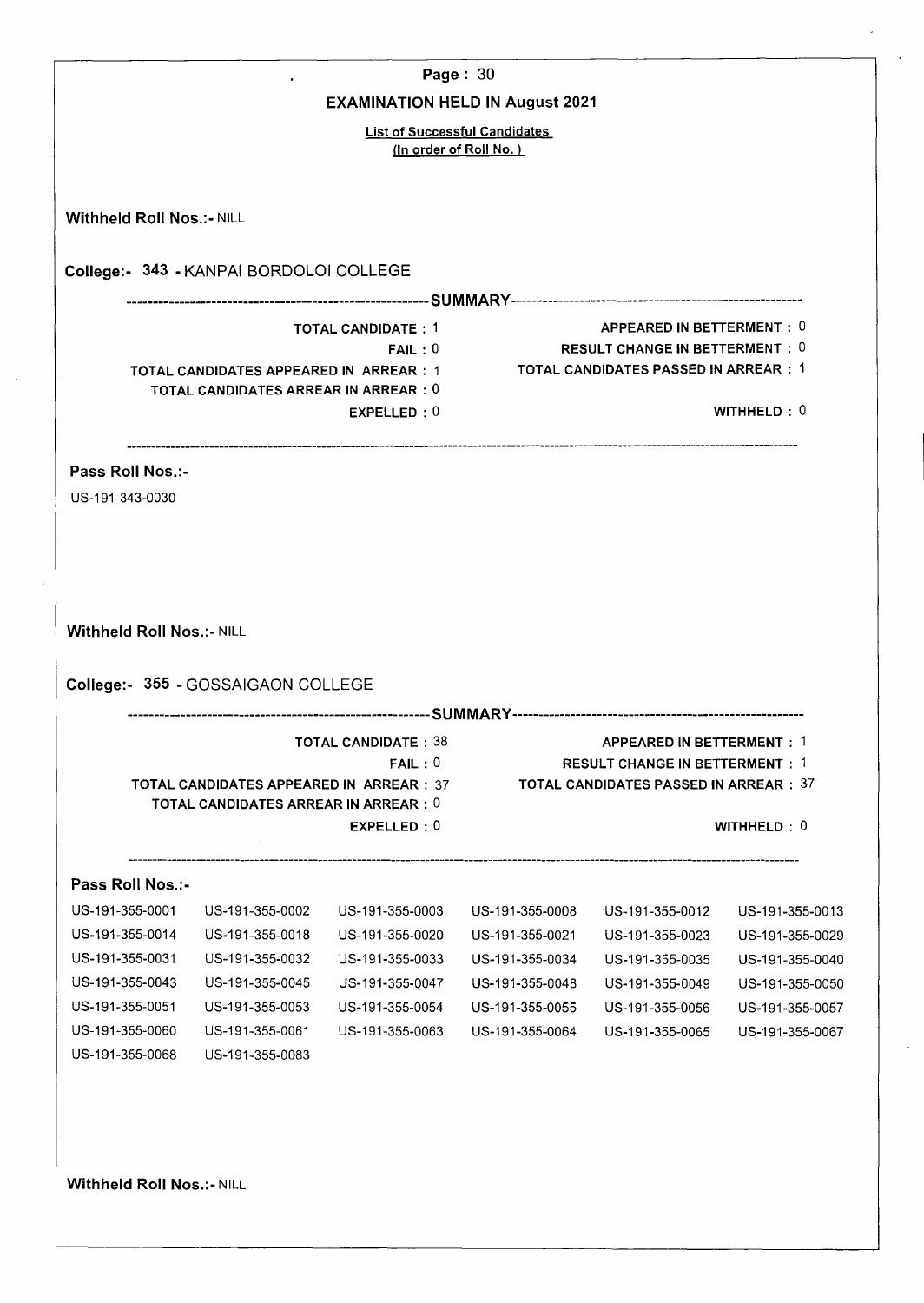|                           |                                              |                                        | Page: 31                                      |                                               |                 |  |  |
|---------------------------|----------------------------------------------|----------------------------------------|-----------------------------------------------|-----------------------------------------------|-----------------|--|--|
|                           |                                              | <b>EXAMINATION HELD IN August 2021</b> |                                               |                                               |                 |  |  |
|                           |                                              |                                        | <b>List of Successful Candidates</b>          |                                               |                 |  |  |
|                           |                                              |                                        | (In order of Roll No.)                        |                                               |                 |  |  |
|                           |                                              |                                        |                                               |                                               |                 |  |  |
|                           | College:- 356 - KOKRAJHAR GOVT COLLEGE       |                                        |                                               |                                               |                 |  |  |
|                           |                                              |                                        |                                               |                                               |                 |  |  |
|                           |                                              | <b>TOTAL CANDIDATE: 63</b>             |                                               | <b>APPEARED IN BETTERMENT: 2</b>              |                 |  |  |
|                           |                                              | FAIL:0                                 |                                               | <b>RESULT CHANGE IN BETTERMENT: 2</b>         |                 |  |  |
|                           | TOTAL CANDIDATES APPEARED IN ARREAR : 61     |                                        | <b>TOTAL CANDIDATES PASSED IN ARREAR : 61</b> |                                               |                 |  |  |
|                           | <b>TOTAL CANDIDATES ARREAR IN ARREAR : 0</b> |                                        |                                               |                                               |                 |  |  |
|                           |                                              | EXPELLED: 0                            |                                               |                                               | WITHHELD: 0     |  |  |
| Pass Roll Nos.:-          |                                              |                                        |                                               |                                               |                 |  |  |
| US-191-356-0003           | US-191-356-0008                              | US-191-356-0011                        | US-191-356-0016                               | US-191-356-0018                               | US-191-356-0021 |  |  |
| US-191-356-0022           | US-191-356-0025                              | US-191-356-0029                        | US-191-356-0030                               | US-191-356-0032                               | US-191-356-0046 |  |  |
| US-191-356-0047           | US-191-356-0051                              | US-191-356-0052                        | US-191-356-0057                               | US-191-356-0058                               | US-191-356-0060 |  |  |
| US-191-356-0064           | US-191-356-0065                              | US-191-356-0067                        | US-191-356-0068                               | US-191-356-0069                               | US-191-356-0072 |  |  |
| US-191-356-0075           | US-191-356-0077                              | US-191-356-0082                        | US-191-356-0083                               | US-191-356-0085                               | US-191-356-0086 |  |  |
| US-191-356-0087           | US-191-356-0090                              | US-191-356-0091                        | US-191-356-0093                               | US-191-356-0094                               | US-191-356-0101 |  |  |
| US-191-356-0104           | US-191-356-0107                              | US-191-356-0110                        | US-191-356-0111                               | US-191-356-0113                               | US-191-356-0116 |  |  |
| US-191-356-0119           | US-191-356-0121                              | US-191-356-0122                        | US-191-356-0123                               | US-191-356-0124                               | US-191-356-0132 |  |  |
| US-191-356-0133           | US-191-356-0134                              | US-191-356-0135                        | US-191-356-0141                               | US-191-356-0142                               | US-191-356-0143 |  |  |
| US-191-356-0147           | US-191-356-0148                              | US-191-356-0149                        | US-191-356-0154                               | US-191-356-0156                               | US-191-356-0159 |  |  |
| US-191-356-0162           | US-191-356-0169                              | US-191-356-0170                        |                                               |                                               |                 |  |  |
|                           |                                              |                                        |                                               |                                               |                 |  |  |
|                           |                                              |                                        |                                               |                                               |                 |  |  |
|                           |                                              |                                        |                                               |                                               |                 |  |  |
| Withheld Roll Nos.:- NILL |                                              |                                        |                                               |                                               |                 |  |  |
|                           | College:- 361 - SCIENCE COLLEGE KOKRAJHAR    |                                        |                                               |                                               |                 |  |  |
|                           |                                              |                                        |                                               |                                               |                 |  |  |
|                           |                                              | <b>TOTAL CANDIDATE: 62</b>             |                                               | <b>APPEARED IN BETTERMENT: 2</b>              |                 |  |  |
|                           |                                              | FAIL:0                                 |                                               | <b>RESULT CHANGE IN BETTERMENT: 2</b>         |                 |  |  |
|                           | TOTAL CANDIDATES APPEARED IN ARREAR : 60     |                                        |                                               | <b>TOTAL CANDIDATES PASSED IN ARREAR : 59</b> |                 |  |  |
|                           | TOTAL CANDIDATES ARREAR IN ARREAR : 1        | EXPELLED: 0                            |                                               |                                               | WITHHELD: 0     |  |  |

----------------------------------

**Pass Roll Nos.:**-

------------------------------------

 $\ddot{\phantom{a}}$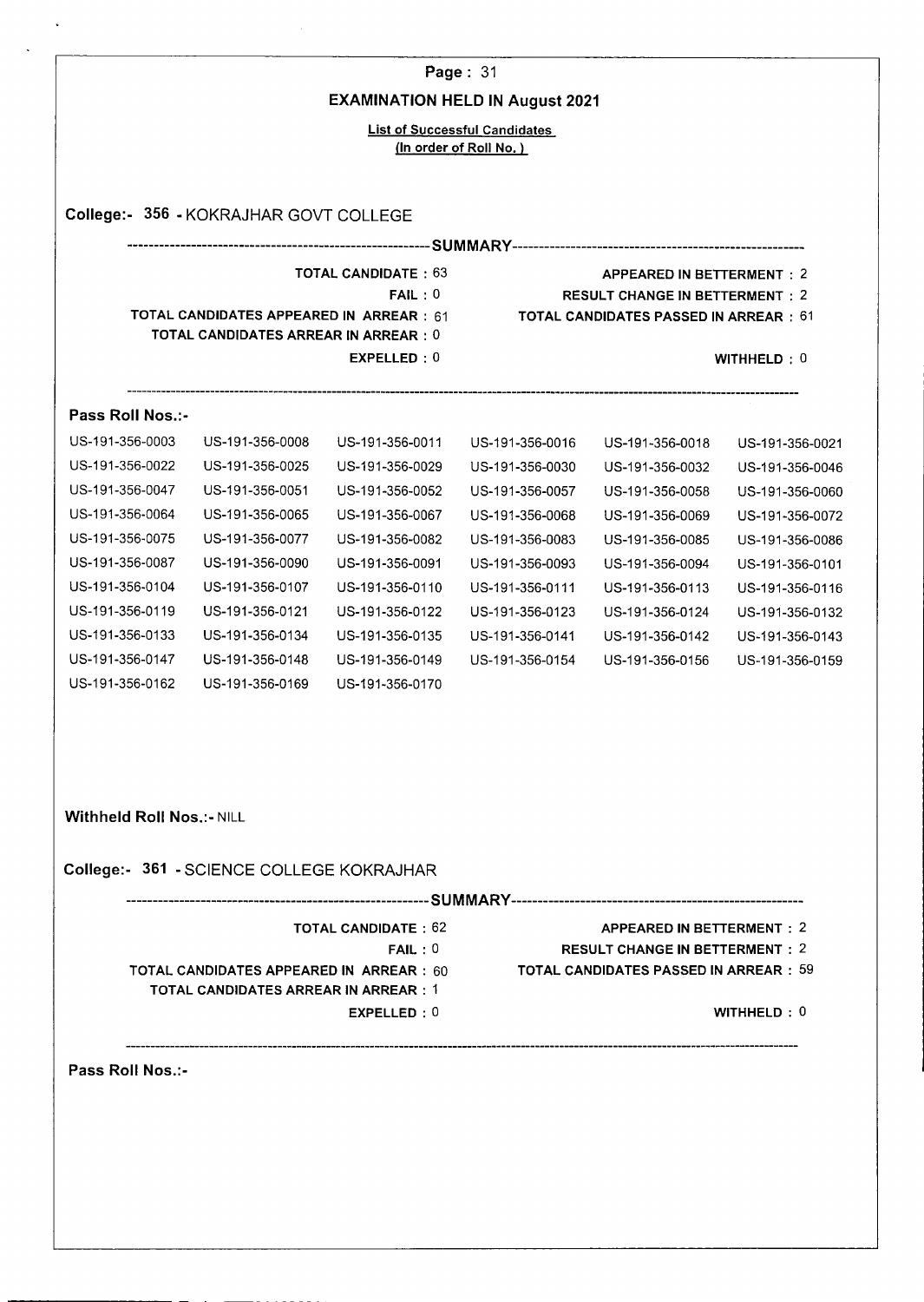|                                                                          |                                                                                   |                                              | Page: $32$                                                     |                                                                                                                     |                                    |
|--------------------------------------------------------------------------|-----------------------------------------------------------------------------------|----------------------------------------------|----------------------------------------------------------------|---------------------------------------------------------------------------------------------------------------------|------------------------------------|
|                                                                          |                                                                                   |                                              | <b>EXAMINATION HELD IN August 2021</b>                         |                                                                                                                     |                                    |
|                                                                          |                                                                                   |                                              | <b>List of Successful Candidates</b><br>(In order of Roll No.) |                                                                                                                     |                                    |
|                                                                          |                                                                                   |                                              |                                                                |                                                                                                                     |                                    |
| US-191-361-0001                                                          | US-191-361-0002                                                                   | US-191-361-0006                              | US-191-361-0012                                                | US-191-361-0017                                                                                                     | US-191-361-0021                    |
| US-191-361-0023                                                          | US-191-361-0024                                                                   | US-191-361-0027                              | US-191-361-0032                                                | US-191-361-0035                                                                                                     | US-191-361-0038                    |
| US-191-361-0042                                                          | US-191-361-0044                                                                   | US-191-361-0045                              | US-191-361-0048                                                | US-191-361-0049                                                                                                     | US-191-361-0053                    |
| US-191-361-0055                                                          | US-191-361-0056                                                                   | US-191-361-0057                              | US-191-361-0059                                                | US-191-361-0060                                                                                                     | US-191-361-0061                    |
| US-191-361-0062                                                          | US-191-361-0066                                                                   | US-191-361-0067                              | US-191-361-0071                                                | US-191-361-0072                                                                                                     | US-191-361-0074                    |
| US-191-361-0081                                                          | US-191-361-0084                                                                   | US-191-361-0088                              | US-191-361-0089                                                | US-191-361-0092                                                                                                     | US-191-361-0093                    |
| US-191-361-0095                                                          | US-191-361-0098                                                                   | US-191-361-0100                              | US-191-361-0102                                                | US-191-361-0103                                                                                                     | US-191-361-0104                    |
| US-191-361-0108                                                          | US-191-361-0110                                                                   | US-191-361-0112                              | US-191-361-0117                                                | US-191-361-0119                                                                                                     | US-191-361-0120                    |
| US-191-361-0122                                                          | US-191-361-0126                                                                   | US-191-361-0127                              | US-191-361-0135                                                | US-191-361-0138                                                                                                     | US-191-361-0140                    |
| US-191-361-0141                                                          | US-191-361-0145                                                                   | US-191-361-0150                              | US-191-361-0153                                                | US-191-361-0157                                                                                                     | US-191-361-0159                    |
| US-191-361-0160                                                          |                                                                                   |                                              |                                                                |                                                                                                                     |                                    |
|                                                                          | College:- 363 - BODOFA U.N BRAHMA COLLEGE                                         |                                              |                                                                |                                                                                                                     |                                    |
|                                                                          |                                                                                   |                                              |                                                                |                                                                                                                     |                                    |
|                                                                          | TOTAL CANDIDATES APPEARED IN ARREAR : 23<br>TOTAL CANDIDATES ARREAR IN ARREAR : 0 | TOTAL CANDIDATE : 23<br>FAIL:0<br>EXPELLED:0 |                                                                | APPEARED IN BETTERMENT: 0<br><b>RESULT CHANGE IN BETTERMENT: 0</b><br><b>TOTAL CANDIDATES PASSED IN ARREAR : 23</b> | WITHHELD: 0                        |
|                                                                          |                                                                                   |                                              |                                                                |                                                                                                                     |                                    |
| Pass Roll Nos.:-                                                         |                                                                                   |                                              |                                                                |                                                                                                                     |                                    |
|                                                                          | US-191-363-0005                                                                   | US-191-363-0006                              | US-191-363-0007                                                | US-191-363-0012                                                                                                     | US-191-363-0013                    |
|                                                                          |                                                                                   |                                              |                                                                | US-191-363-0020                                                                                                     |                                    |
|                                                                          | US-191-363-0015                                                                   | US-191-363-0016                              | US-191-363-0017                                                |                                                                                                                     |                                    |
|                                                                          | US-191-363-0026                                                                   | US-191-363-0027                              | US-191-363-0028                                                | US-191-363-0029                                                                                                     | US-191-363-0023<br>US-191-363-0032 |
|                                                                          | US-191-363-0034                                                                   | US-191-363-0041                              | US-191-363-0042                                                | US-191-363-0047                                                                                                     |                                    |
| US-191-363-0002<br>US-191-363-0014<br>US-191-363-0025<br>US-191-363-0033 |                                                                                   |                                              |                                                                |                                                                                                                     |                                    |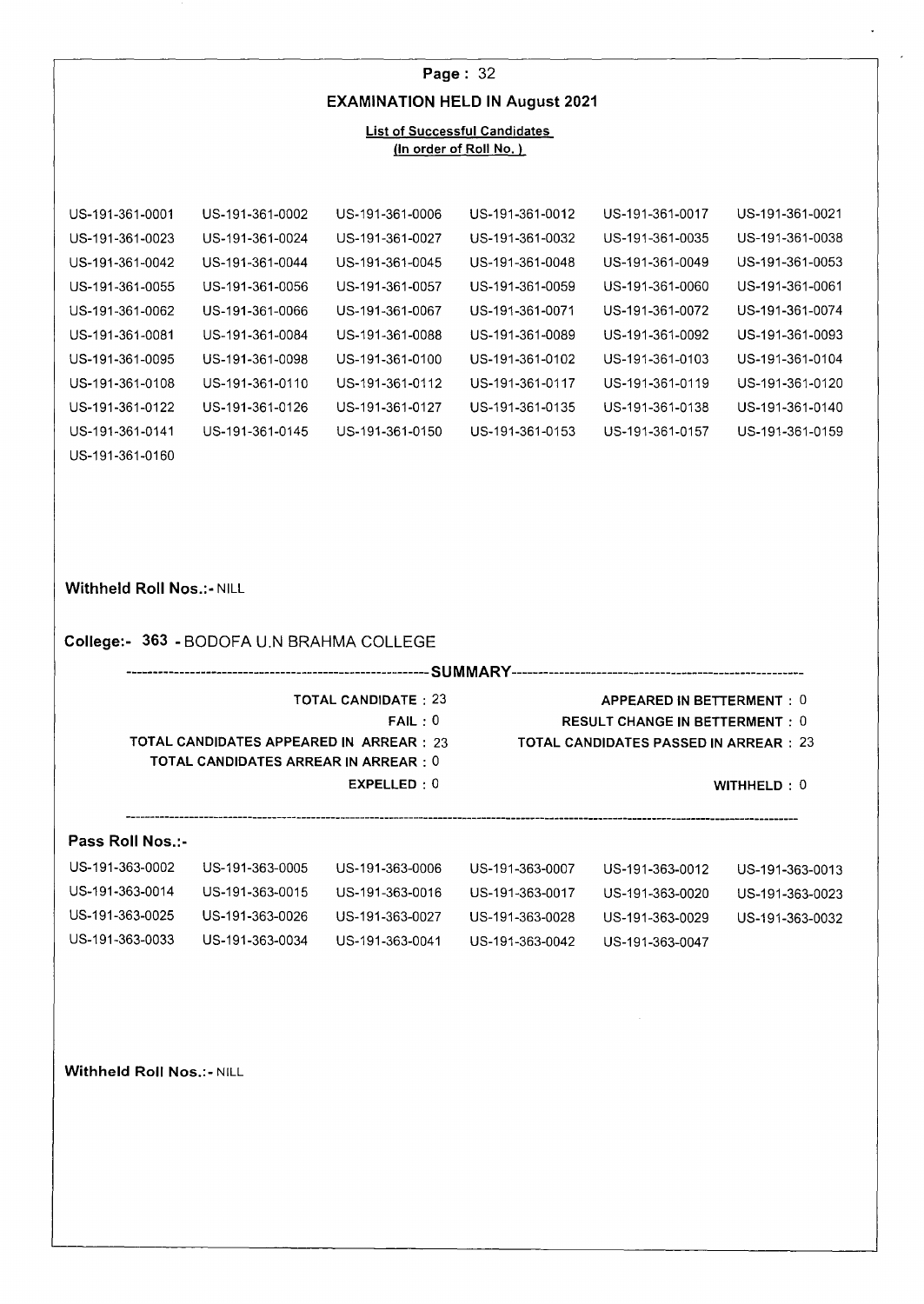| College:- 382 - BIJNI COLLEGE<br>Pass Roll Nos.:-<br>US-191-382-0003 | <b>TOTAL CANDIDATES ARREAR IN ARREAR : 0</b>       | <b>EXAMINATION HELD IN August 2021</b><br><b>TOTAL CANDIDATE: 21</b><br>FAIL:0<br>TOTAL CANDIDATES APPEARED IN ARREAR : 21 | <b>List of Successful Candidates</b><br>(In order of Roll No.)                               | APPEARED IN BETTERMENT: 0                                                              |                 |  |
|----------------------------------------------------------------------|----------------------------------------------------|----------------------------------------------------------------------------------------------------------------------------|----------------------------------------------------------------------------------------------|----------------------------------------------------------------------------------------|-----------------|--|
|                                                                      |                                                    |                                                                                                                            |                                                                                              |                                                                                        |                 |  |
|                                                                      |                                                    |                                                                                                                            |                                                                                              |                                                                                        |                 |  |
|                                                                      |                                                    |                                                                                                                            |                                                                                              |                                                                                        |                 |  |
|                                                                      |                                                    |                                                                                                                            |                                                                                              |                                                                                        |                 |  |
|                                                                      |                                                    |                                                                                                                            |                                                                                              |                                                                                        |                 |  |
|                                                                      |                                                    |                                                                                                                            | <b>RESULT CHANGE IN BETTERMENT: 0</b><br>TOTAL CANDIDATES PASSED IN ARREAR:21<br>WITHHELD: 0 |                                                                                        |                 |  |
|                                                                      |                                                    | EXPELLED: 0                                                                                                                |                                                                                              |                                                                                        |                 |  |
|                                                                      |                                                    |                                                                                                                            |                                                                                              |                                                                                        |                 |  |
|                                                                      | US-191-382-0008                                    | US-191-382-0011                                                                                                            | US-191-382-0012                                                                              | US-191-382-0013                                                                        | US-191-382-0014 |  |
| US-191-382-0016                                                      | US-191-382-0017                                    | US-191-382-0020                                                                                                            | US-191-382-0030                                                                              | US-191-382-0033                                                                        | US-191-382-0038 |  |
| US-191-382-0039                                                      | US-191-382-0042                                    | US-191-382-0043                                                                                                            | US-191-382-0044                                                                              | US-191-382-0046                                                                        | US-191-382-0049 |  |
| US-191-382-0050                                                      | US-191-382-0053                                    | US-191-382-0054                                                                                                            |                                                                                              |                                                                                        |                 |  |
|                                                                      |                                                    | <b>TOTAL CANDIDATE: 30</b>                                                                                                 |                                                                                              | <b>APPEARED IN BETTERMENT: 0</b>                                                       |                 |  |
|                                                                      | FAIL:0<br>TOTAL CANDIDATES APPEARED IN ARREAR : 30 |                                                                                                                            |                                                                                              | <b>RESULT CHANGE IN BETTERMENT: 0</b><br><b>TOTAL CANDIDATES PASSED IN ARREAR : 29</b> |                 |  |
|                                                                      |                                                    | TOTAL CANDIDATES ARREAR IN ARREAR : 1<br>EXPELLED: 0                                                                       |                                                                                              |                                                                                        | WITHHELD: 0     |  |
|                                                                      |                                                    |                                                                                                                            |                                                                                              |                                                                                        |                 |  |
|                                                                      |                                                    |                                                                                                                            |                                                                                              | US-191-395-0012                                                                        | US-191-395-0013 |  |
| US-191-395-0014                                                      | US-191-395-0015                                    | US-191-395-0016                                                                                                            | US-191-395-0018                                                                              | US-191-395-0019                                                                        | US-191-395-0022 |  |
| US-191-395-0023                                                      | US-191-395-0025                                    | US-191-395-0026                                                                                                            | US-191-395-0029                                                                              | US-191-395-0030                                                                        | US-191-395-0032 |  |
| US-191-395-0033                                                      | US-191-395-0034                                    | US-191-395-0038                                                                                                            | US-191-395-0042                                                                              | US-191-395-0044                                                                        | US-191-395-0045 |  |
| US-191-395-0046                                                      | US-191-395-0047                                    | US-191-395-0048                                                                                                            | US-191-395-0050                                                                              | US-191-395-0051                                                                        |                 |  |
| Pass Roll Nos.:-<br>US-191-395-0005                                  | US-191-395-0009                                    | US-191-395-0010                                                                                                            | US-191-395-0011                                                                              |                                                                                        |                 |  |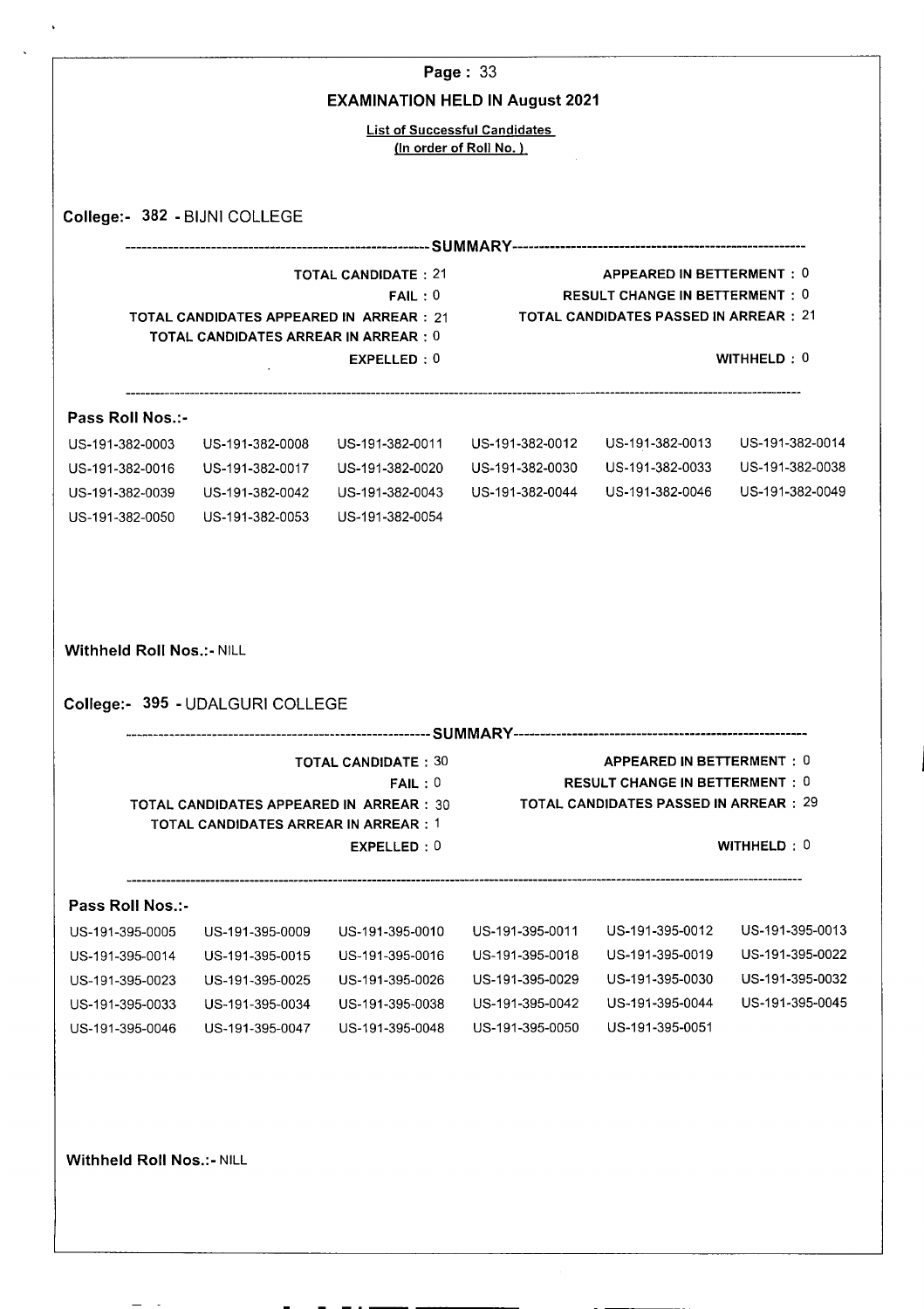|                                                                          |                                                                                                |                                      | Page: 34                                                       |                                                                                      |                                                                          |  |  |
|--------------------------------------------------------------------------|------------------------------------------------------------------------------------------------|--------------------------------------|----------------------------------------------------------------|--------------------------------------------------------------------------------------|--------------------------------------------------------------------------|--|--|
|                                                                          | <b>EXAMINATION HELD IN August 2021</b>                                                         |                                      |                                                                |                                                                                      |                                                                          |  |  |
|                                                                          |                                                                                                |                                      | <b>List of Successful Candidates</b><br>(In order of Roll No.) |                                                                                      |                                                                          |  |  |
|                                                                          |                                                                                                |                                      |                                                                |                                                                                      |                                                                          |  |  |
|                                                                          | College:- 398 - TANGLA COLLEGE                                                                 |                                      |                                                                |                                                                                      |                                                                          |  |  |
|                                                                          |                                                                                                |                                      |                                                                |                                                                                      |                                                                          |  |  |
|                                                                          |                                                                                                | <b>TOTAL CANDIDATE: 49</b><br>FAIL:0 |                                                                | <b>APPEARED IN BETTERMENT: 2</b><br><b>RESULT CHANGE IN BETTERMENT: 2</b>            |                                                                          |  |  |
|                                                                          | TOTAL CANDIDATES APPEARED IN ARREAR : 47                                                       |                                      |                                                                | <b>TOTAL CANDIDATES PASSED IN ARREAR: 46</b>                                         |                                                                          |  |  |
|                                                                          | <b>TOTAL CANDIDATES ARREAR IN ARREAR : 1</b>                                                   |                                      |                                                                |                                                                                      |                                                                          |  |  |
|                                                                          |                                                                                                | EXPELLED: 0                          |                                                                |                                                                                      | WITHHELD: $0$                                                            |  |  |
| Pass Roll Nos.:-                                                         |                                                                                                |                                      |                                                                |                                                                                      |                                                                          |  |  |
| US-191-398-0001                                                          | US-191-398-0003                                                                                | US-191-398-0008                      | US-191-398-0010                                                | US-191-398-0011                                                                      | US-191-398-0013                                                          |  |  |
| US-191-398-0018                                                          | US-191-398-0019                                                                                | US-191-398-0022                      | US-191-398-0023                                                | US-191-398-0025                                                                      | US-191-398-0026                                                          |  |  |
| US-191-398-0028                                                          | US-191-398-0031                                                                                | US-191-398-0032                      | US-191-398-0033                                                | US-191-398-0034                                                                      | US-191-398-0036                                                          |  |  |
| US-191-398-0040                                                          | US-191-398-0043                                                                                | US-191-398-0044                      | US-191-398-0045                                                | US-191-398-0047                                                                      | US-191-398-0048                                                          |  |  |
| US-191-398-0050                                                          | US-191-398-0055                                                                                | US-191-398-0056                      | US-191-398-0058                                                | US-191-398-0061                                                                      | US-191-398-0062                                                          |  |  |
| US-191-398-0066                                                          | US-191-398-0067                                                                                | US-191-398-0071                      | US-191-398-0077                                                | US-191-398-0080                                                                      | US-191-398-0081                                                          |  |  |
| US-191-398-0082                                                          | US-191-398-0084                                                                                | US-191-398-0086                      | US-191-398-0087                                                | US-191-398-0089                                                                      | US-191-398-0091                                                          |  |  |
| US-191-398-0096                                                          | US-191-398-0097                                                                                | US-191-398-0101                      | US-191-398-0103                                                | US-191-398-0104                                                                      | US-191-398-0107                                                          |  |  |
| <b>Withheld Roll Nos.:- NILL</b>                                         |                                                                                                |                                      |                                                                |                                                                                      |                                                                          |  |  |
|                                                                          | College:- 405 - GORESWAR COLLEGE                                                               |                                      |                                                                |                                                                                      |                                                                          |  |  |
|                                                                          |                                                                                                | <b>TOTAL CANDIDATE: 25</b>           |                                                                | APPEARED IN BETTERMENT: 0                                                            |                                                                          |  |  |
|                                                                          | <b>TOTAL CANDIDATES APPEARED IN ARREAR: 25</b><br><b>TOTAL CANDIDATES ARREAR IN ARREAR : 0</b> | FAIL:0                               |                                                                | <b>RESULT CHANGE IN BETTERMENT: 0</b><br><b>TOTAL CANDIDATES PASSED IN ARREAR:25</b> |                                                                          |  |  |
|                                                                          |                                                                                                | EXPELLED: 0                          |                                                                |                                                                                      | WITHHELD: 0                                                              |  |  |
| Pass Roll Nos.:-                                                         |                                                                                                |                                      |                                                                |                                                                                      |                                                                          |  |  |
|                                                                          | US-191-405-0006                                                                                | US-191-405-0008                      | US-191-405-0011                                                | US-191-405-0012                                                                      |                                                                          |  |  |
|                                                                          | US-191-405-0017                                                                                | US-191-405-0019                      | US-191-405-0020                                                | US-191-405-0022                                                                      |                                                                          |  |  |
|                                                                          | US-191-405-0026                                                                                | US-191-405-0028                      | US-191-405-0034                                                | US-191-405-0035                                                                      |                                                                          |  |  |
| US-191-405-0005<br>US-191-405-0016<br>US-191-405-0025<br>US-191-405-0037 | US-191-405-0039                                                                                | US-191-405-0040                      | US-191-405-0041                                                | US-191-405-0046                                                                      | US-191-405-0014<br>US-191-405-0023<br>US-191-405-0036<br>US-191-405-0047 |  |  |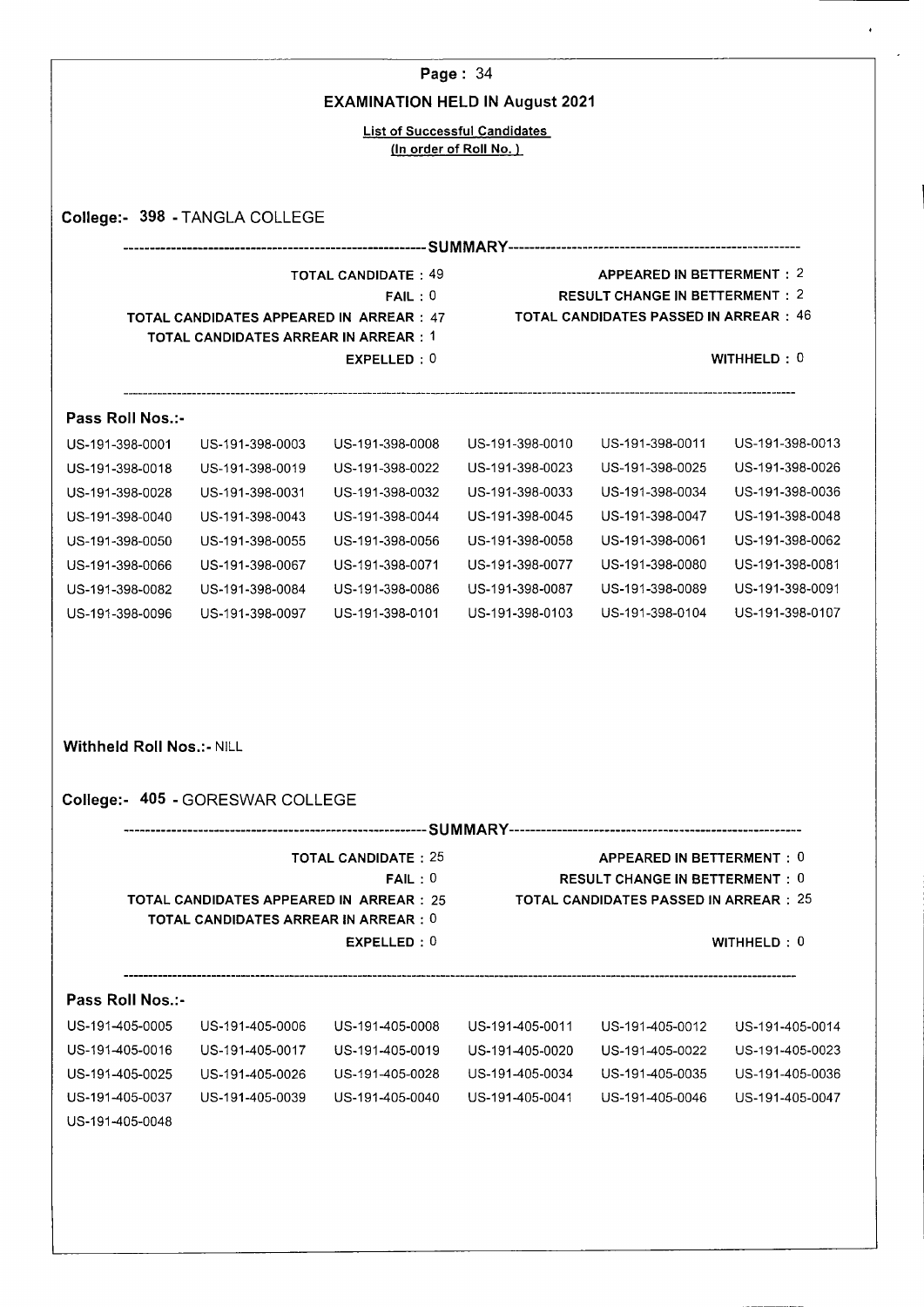**Page:** 35

# **EXAMINATION HELD IN August 2021**

List of Successful Candidates (In order of Roll No.)

|                 |                                                                                                                   |                 |                                                     |                                                                                               | College:- 406 - BARAMA COLLEGE   |
|-----------------|-------------------------------------------------------------------------------------------------------------------|-----------------|-----------------------------------------------------|-----------------------------------------------------------------------------------------------|----------------------------------|
|                 | <b>APPEARED IN BETTERMENT: 1</b>                                                                                  |                 |                                                     |                                                                                               |                                  |
| WITHHELD: 0     | <b>RESULT CHANGE IN BETTERMENT: 1</b><br><b>TOTAL CANDIDATES PASSED IN ARREAR : 66</b>                            |                 | <b>TOTAL CANDIDATE: 69</b><br>FAIL:0<br>EXPELLED: 0 | TOTAL CANDIDATES APPEARED IN ARREAR : 68<br><b>TOTAL CANDIDATES ARREAR IN ARREAR: 2</b>       |                                  |
|                 |                                                                                                                   |                 |                                                     |                                                                                               | Pass Roll Nos.:-                 |
| US-191-406-0012 | US-191-406-0010                                                                                                   | US-191-406-0008 | US-191-406-0006                                     | US-191-406-0005                                                                               | US-191-406-0004                  |
| US-191-406-0019 | US-191-406-0018                                                                                                   | US-191-406-0017 | US-191-406-0016                                     | US-191-406-0014                                                                               | US-191-406-0013                  |
| US-191-406-0026 | US-191-406-0025                                                                                                   | US-191-406-0024 | US-191-406-0023                                     | US-191-406-0022                                                                               | US-191-406-0021                  |
| US-191-406-0035 | US-191-406-0033                                                                                                   | US-191-406-0031 | US-191-406-0030                                     | US-191-406-0029                                                                               | US-191-406-0028                  |
| US-191-406-0041 | US-191-406-0040                                                                                                   | US-191-406-0039 | US-191-406-0038                                     | US-191-406-0037                                                                               | US-191-406-0036                  |
| US-191-406-0056 | US-191-406-0055                                                                                                   | US-191-406-0054 | US-191-406-0053                                     | US-191-406-0049                                                                               | US-191-406-0043                  |
| US-191-406-0067 | US-191-406-0066                                                                                                   | US-191-406-0060 | US-191-406-0059                                     | US-191-406-0058                                                                               | US-191-406-0057                  |
| US-191-406-0080 | US-191-406-0079                                                                                                   | US-191-406-0078 | US-191-406-0074                                     | US-191-406-0073                                                                               | US-191-406-0070                  |
| US-191-406-0092 | US-191-406-0088                                                                                                   | US-191-406-0087 | US-191-406-0086                                     | US-191-406-0083                                                                               | US-191-406-0081                  |
| US-191-406-0098 | US-191-406-0097                                                                                                   | US-191-406-0096 | US-191-406-0095                                     | US-191-406-0094                                                                               | US-191-406-0093                  |
| US-191-406-0110 | US-191-406-0109                                                                                                   | US-191-406-0104 | US-191-406-0101                                     | US-191-406-0100                                                                               | US-191-406-0099                  |
|                 |                                                                                                                   |                 |                                                     |                                                                                               | US-191-406-0113                  |
|                 |                                                                                                                   |                 |                                                     |                                                                                               |                                  |
|                 |                                                                                                                   |                 |                                                     | College:- 474 - Beinstein College                                                             | <b>Withheld Roll Nos.:- NILL</b> |
|                 |                                                                                                                   |                 |                                                     |                                                                                               |                                  |
|                 | APPEARED IN BETTERMENT: 0<br><b>RESULT CHANGE IN BETTERMENT: 0</b><br><b>TOTAL CANDIDATES PASSED IN ARREAR: 5</b> |                 | <b>TOTAL CANDIDATE: 5</b><br>FAIL:0                 | <b>TOTAL CANDIDATES APPEARED IN ARREAR: 5</b><br><b>TOTAL CANDIDATES ARREAR IN ARREAR : 0</b> |                                  |
| WITHHELD: 0     |                                                                                                                   |                 | EXPELLED: 0                                         |                                                                                               |                                  |